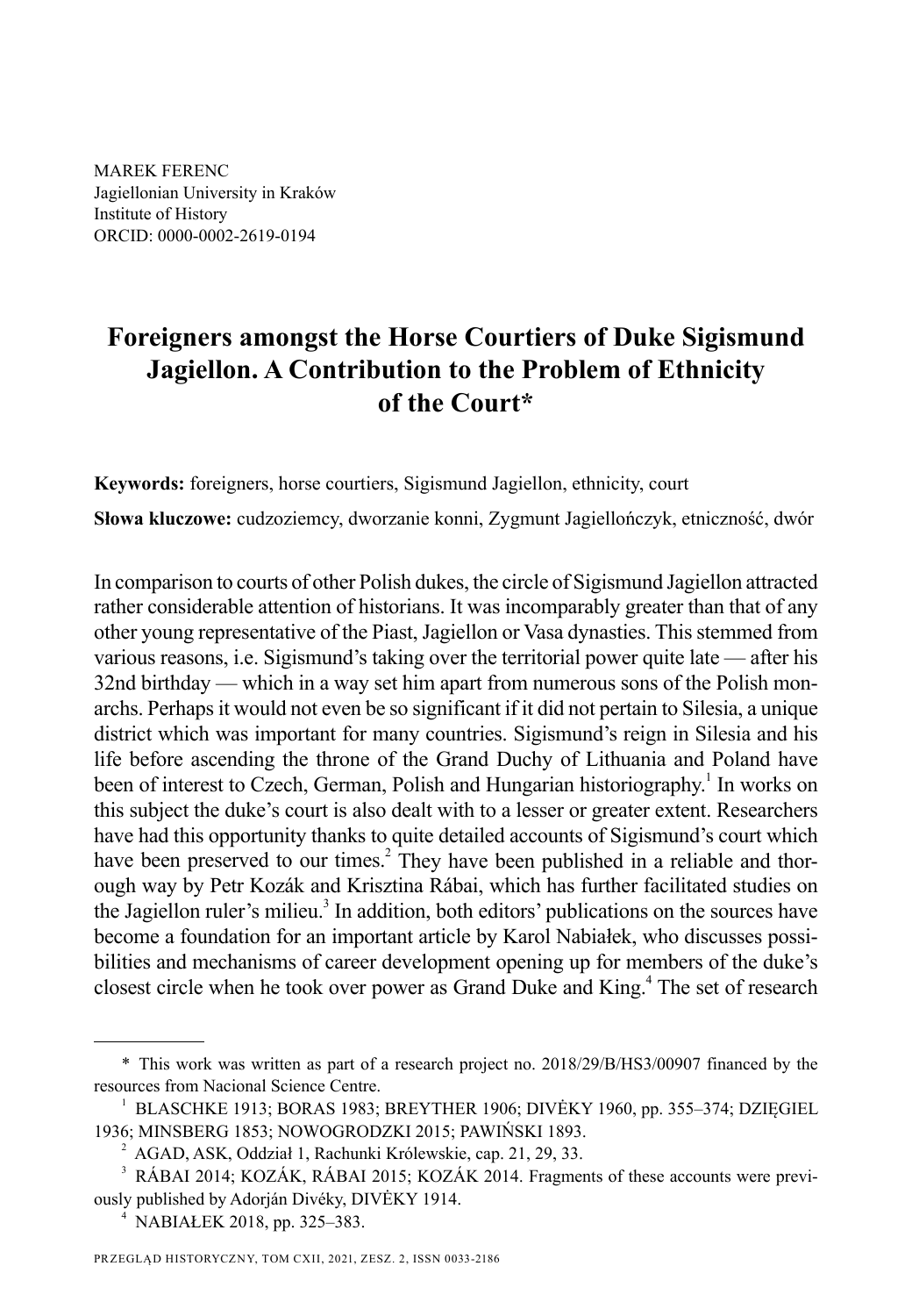questions concerning the history of the royal court of Sigismund Jagiellon and other heirs to the throne is, however, much broader and worthy of further examination.

As a starting point, it should be noted that the presence of foreigners at rulers' royal courts was constant and natural. Foreign envoys were a separate matter. The kings' sons had to be accustomed to contacts with foreigners. In the anonymous treatise on the upbringing of a prince, the writing of which is attributed to the inspiration of Elisabeth of Austria, Sigismund's mother, the following recommendation is present: "for he should adopt the habit of the most courteous handling of everyone, particularly of foreigners, from the cradle", and "let the prince be kind to his subjects and foreigners on every appropriate occasion."<sup>5</sup> The Polish society was open in the  $16<sup>th</sup>$ century and, in contrast to the following century, people from other countries rarely appeared as invaders (apart from the Tatars). Nor did Poles travelling abroad have an inferiority complex or at least it is not discernible in the sources.<sup>6</sup> Nevertheless, some opinions were voiced, calling for a limitation of the number and role of foreigners at the royal court as their influence on the governance was feared. Interestingly enough, categorical legal regulations limiting the position of foreigners appeared only during the reign of Sigismund I, in the period of the so-called Chicken War, and their objective was to ban foreigners from the offices they held in Poland.<sup>7</sup>

Theoretically at least, the atmosphere was supposed to be favourable to the foreigners in Duke Sigismund's circle. However, his court was initially too small and it does not seem there was a place there for anyone from outside of the monarchy of Casimir IV Jagiellon. The preserved sources indicate that young Sigismund was granted his own courtiers only after the death of his father. Krzysztof Szydłowiecki was the first one to be appointed as a horse courtier on 2 February 1493. A significant enlargement of the duke's court took place only in 1498 before his departure to Buda. At that time John I Albert gave three of his own horse courtiers to serve to his younger brother: Rafał Leszczyński, Mikołaj Ocieski and Bernard Potocki.<sup>8</sup> They were all Poles. We do not have such accurate information on lower officials at Sigismund's court. The final formation of Sigismund's circle took place at the beginning of the  $16<sup>th</sup>$  century.<sup>9</sup> 20 October 1506, when he ascended the throne as the Grand Duke in Vilnius, should be considered as the final date of the existence of his ducal court. A special transitional period occurred and lasted until the coronation of Sigismund as King of Poland, which took place on 24 January 1507 in Cracow. Between those two dates, the Jagiellon duke formally had at his disposal only the Lithuanian court, although many doubts are cast in this instance. However, it is difficult to still refer to his circle as "the duke's court", even though it is perhaps not precise either

<sup>5</sup> DANYSZ 1902, p. 59.

<sup>6</sup> WYCZAŃSKI 1973, pp. 70, 75.

<sup>7</sup> GRODZISKI 1963, pp. 74–75.

<sup>8</sup> See Annex.

<sup>9</sup> KOZÁK, RÁBAI 2015, pp. XXV–XXVI, 2; NABIAŁEK 2018, pp. 325, 330–332.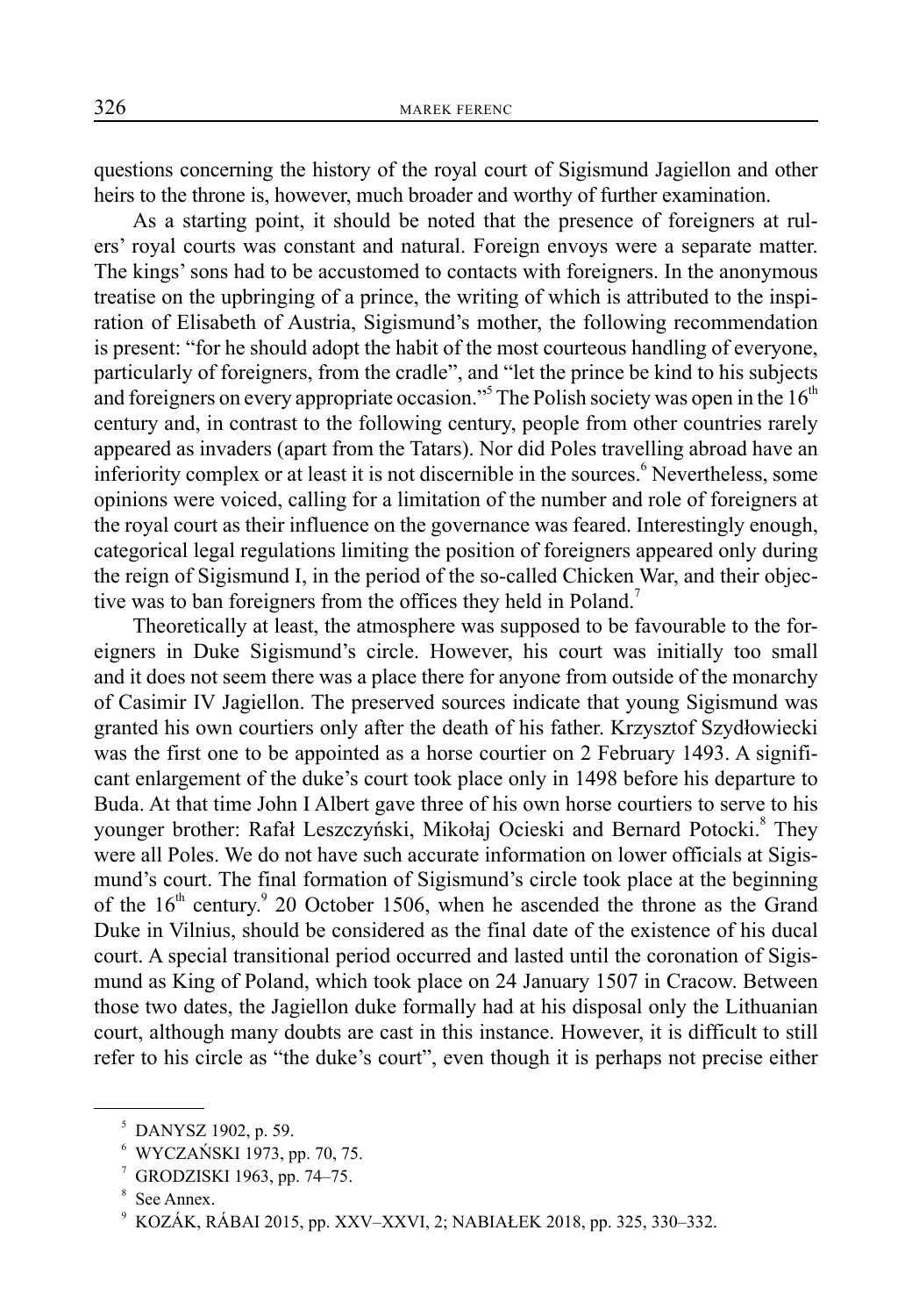for the period when he ruled over the Silesian feudal principalities. Already during the journey to Lithuania, which started on 3 August 1506 in Głogów and ended with the taking over of power in the Grand Duchy, new courtiers were recruited probably because the necessities stemming from Sigismund's new situation were taken into account. The last courtier enlisted to serve the duke was Mikołaj Wodyński, a Mazovian who was appointed before the 29 August 1506 in Liw.<sup>10</sup>

The group of horse courtiers (*curienses*) under discussion made up the elite of Sigismund Jagiellon's entourage. Overall, 56 people passed through it in 1493– 1506. Everyone had also servants who formed an armed cavalry detachment (of 2–8 horses). The horse courtiers are provide good material for analysing the ethnic problems of the duke's court, because we definitely know the greatest amount of details about them. In addition, they were a group unified in its rank, which seemed to include only the nobility. Doubts in this instance can arise only in relation to unknown surnames: Jarosz, Marszałek and Szczęsny.<sup>11</sup> Regardless of many religions existing in the Jagiellonian states, all of Sigismund's *curienses* were Catholics, owing to which the religious factor in determining their identity can be ignored.<sup>12</sup>

The provincial court of the duke and the indicated group is, paradoxically enough, an interesting and contradictory research subject. Of course, only if we try to perceive the issue appropriately and a bit subversively. The simple juxtaposition of the national origin of the horse courtiers of Sigismund Jagiellon paints a seemingly organised picture. 34 horse courtiers who served the duke in 1493–1506 came from the territories of the Kingdom of Poland, including its fiefdoms.<sup>13</sup> Amongst them all, only the nationality of Jarosz and Marszałek is uncertain (they may have come from outside of Poland). The Grand Duchy of Lithuania was represented by just two men, $14$  though Krzysztof Migdał may have been from there as well (I assume, however, that the voivodship of Sieradz was more likely). The areas that belonged to the Kingdom of Bohemia, i.e. Silesia and Moravia, were a place of origin of 20 men.<sup>15</sup> For the sake of order, the fam-

<sup>13</sup> Piotr Chlewicki, Szymon Chlewicki, Stanisław Chroberski, Stanisław Czuryło, Dunin (Donin) of Prawkowice, Piotr Gliński, Piotr Gunicki, Jarosz [?], Jan Karnkowski, Stanisław Kmita Sobieński, Jan Kościelecki, Jan Lasocki, Rafał Leszczyński, Jan Łabędź, Marszałek [?], Krzysztof Migdał [?], Jan Miszewski, Jakub Myszkowski, Wawrzyniec Myszkowski, Mikołaj Ocieski, Bernard Potocki, Mikołaj Pszonka, Jan Pustułka, Jan Setnicki, Stanisław Stadnicki, Hieronim Staszkowski, Szczęsny, Krzysztof Szydłowiecki, Mikołaj Szydłowiecki, Marcin Świderski, Mikołaj Tomicki, Zygmunt Wielogłowski, Mikołaj Wodyński, Dziersław Zaliwski, see Annex.

<sup>14</sup> Jerzy Aleksandrowicz Holszański, Niemira, see Annex.

<sup>15</sup> Brodecki, Henryk Dohna, Baltazar Gersdorff, Kasper Gersdorff, Krzysztof Gersdorff, Piotr Gersdorff, Jan Köckritz, Smil Kuna, Leonard Niemitz, Oderský, Wacław Olšanský, Baltazar Rackwitz, Jan

<sup>&</sup>lt;sup>10</sup> See Annex; NABIAŁEK 2018, p. 341.

 $11$  See Annex.

 $12$  Critical tendencies towards Catholicism occurred in the later period amongst the duke's courtiers, the example of which was Jan Rechenberg, the supporter of Lutheranism in the Duchy of Głogów, see ANDRZEJEWSKI 2012, pp. 176–180.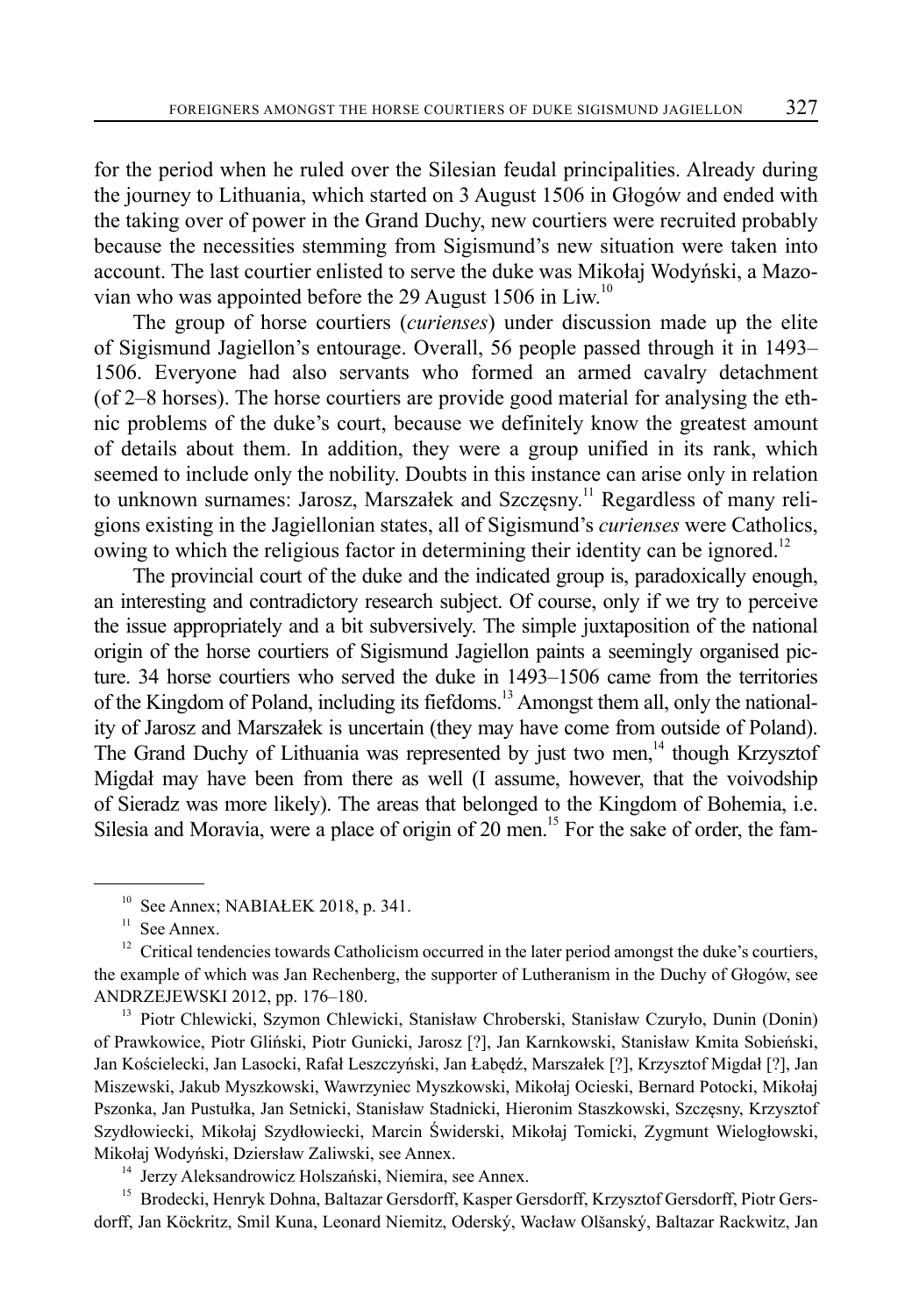ily ties between the *curienses* should also be mentioned. Piotr and Szymon Chlewicki, Krzysztof and Mikołaj Szydłowiecki were brothers, and so were perhaps Baltazar, Kasper, Krzysztof and Piotr Gersdorff. That last family had the highest number of representatives amongst the Jagiellon horse courtiers. In Sigismund's entourage only the Szydłowiecki family could match them.<sup>16</sup> The following men were relatives, but not siblings: Jakub and Wawrzyniec Myszkowski, Hanus and Krzysztof Stanga, Jan and Krzysztof Zedlitz.

The situation turns out to be more complex when we juxtapose the descent of the horse courtiers by individual Polish and Czech lands and provinces. There were fifteen men from Lesser Poland, with six men each coming from the voivodship of Sandomierz<sup>17</sup> and Cracow,<sup>18</sup> and three from voivodship of Lublin.<sup>19</sup> The exact area of Greater Poland was represented by five men; the voivodship of Poznań three,<sup>20</sup> of Kalisz — two.<sup>21</sup> Two representatives each came from the voivodship of Sieradz,<sup>22</sup> Dobrzyń Land,<sup>23</sup> Duchy of Oświęcim<sup>24</sup> and Mazovia (Czersk Land and, probably, Liw Land), $^{25}$  while one person each was from the voivodships of Łęczyca,<sup>26</sup> Ruthenia<sup>27</sup> and Inowrocław.<sup>28</sup> It is difficult to determine from which part of Poland Jan Setnicki was. There were eighteen courtiers from Silesia, which belonged to Bohemia, with as many as nine from the Duchy of  $G \cdot log_2(w^2)$  three from

28 Jan Kościelecki, see Annex.

<sup>(</sup>Hans) Rechenberg, Hanus Stange, Krzysztof Stange, Hans Unwürde, Jan Zedlitz, Krzysztof Zedlitz, Bernard Zvolský, Jan Żeroczyński, see Annex.

<sup>&</sup>lt;sup>16</sup> Krzysztof Szydłowiecki was a marshal of the court and a horse courtier, Mikołaj was a horse courtier, Paweł was a chancellor, Marcin (the youngest) was a valet, see: KOZÁK 2014, pp. 118, 142, 149, 185, 191, 221, 228, 241, 247, 252, 269, 272, 285, 309, 310, 361, 372, 380, 404, 440; FINKEL 2015, pp. 24–25, 28– 29, 33, 101, 107, 160, 171; KIESZKOWSKI 1912, pp. 10, 24, 29, 530; NABIAŁEK 2018, pp. 332–333; NOWOGRODZKI 2015, pp. 29, 31; PAWIŃSKI 1893, pp. 136, 271; PSB, XLIX, pp. 566–574.

<sup>&</sup>lt;sup>17</sup> Piotr Chlewicki, Szymon Chlewicki, Stanisław Chroberski, Bernard Potocki, Krzysztof Szydłowiecki, Mikołaj Szydłowiecki, see Annex.

<sup>&</sup>lt;sup>18</sup> Stanisław Kmita Sobieński (the family had estates also in the Ruthenian voivodeship), Jan Łabędź, Jan Pustułka, Stanisław Stadnicki, Hieronim Staszkowski, Zygmunt Wielogłowski, see Annex.

<sup>&</sup>lt;sup>19</sup> Stanisław Czuryło, Mikołaj Pszonka (there was also a family of Pszonkowie from the Cracow voivodeship and it cannot be ruled out that Mikołaj just came from that family), Marcin Świderski, see Annex.

<sup>20</sup> Rafał Leszczyński, Mikołaj Ocieski, Mikołaj Tomicki, see Annex.

<sup>&</sup>lt;sup>21</sup> Piotr Gunicki, Jan Mirzewski, see Annex.<br><sup>22</sup> Dunin (Donin) of Prawkowice. Krzysztof

Dunin (Donin) of Prawkowice, Krzysztof Migdał [?], see Annex.

<sup>&</sup>lt;sup>23</sup> Jan Lasocki, Szczęsny (assuming that, as a servant of Lasocki, he came from the same region), see Annex.

<sup>&</sup>lt;sup>24</sup> Jakub Myszkowski, Wawrzyniec Myszkowski, see Annex.

<sup>25</sup> Mikołaj Wodyński, Dziersław Zaliwski, see Annex.

<sup>&</sup>lt;sup>26</sup> Piotr Gliński, see Annex.<br><sup>27</sup> Ian Karnkowski, see Ann

Jan Karnkowski, see Annex.

<sup>&</sup>lt;sup>29</sup> Henryk Dohna, Baltazar Gersdorff, Kasper Gersdorff, Krzysztof Gersdorff, Piotr Gersdorff, Jan Rechenberg, Hans Unwürde, Jan Zedlitz, Krzysztof Zedlitz, see Annex.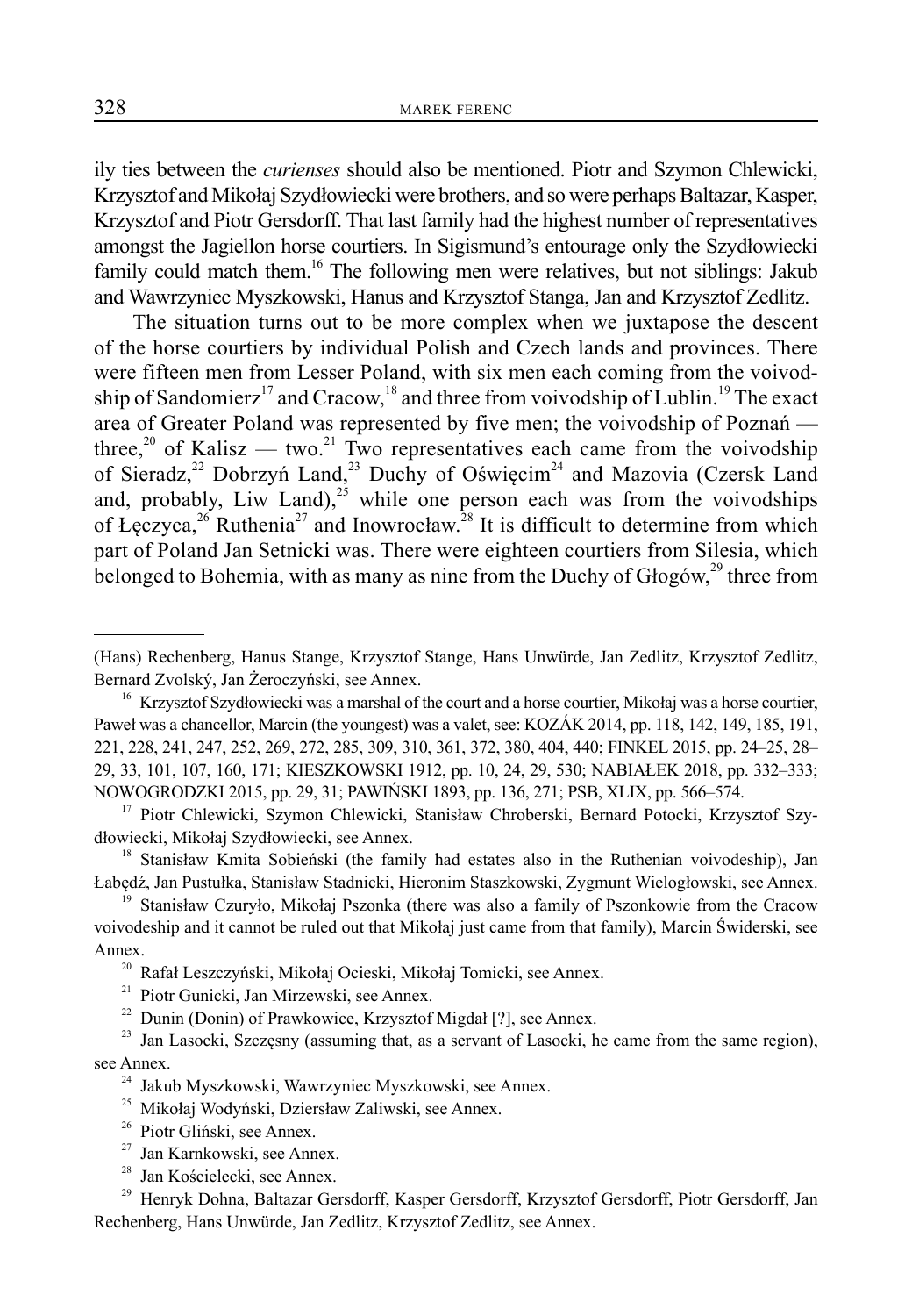the Duchy of Opava,  $30$  and the remaining men from other regions.<sup>31</sup> There were two men who came from Moravia.<sup>32</sup> A question arises as to how to treat the fiefdoms of both kingdoms, whether it is possible to regard Mazovians as Poles without any doubts at least in the period we are interested it. The inhabitants of Czech Silesia should be described as Silesian, but serious doubts arise in this. For now I will address only one: should the Myszkowskis — who belonged to the nobility of the Duchy of Oświęcim — be also counted as Silesians (at least in accordance with the territorial criterion)?<sup>33</sup> After all, Oświęcim and Zator were incorporated into the Crown only in 1564. What is more, Czech had been the official language, i.e. at courts, around those areas until that time.

The concept of ethnicity presented in the title does not make it possible to limit the subject to a simple assignment of individual courtiers to specific rulers. Indicating a monarch, a superior, or a ruler who had the right to demand from the noblemen service as knights functioned probably within the perception of the world at that time, but it does not solve the problem of foreigners at the royal courts of former rulers. Particularly since our ancestors noticed their presence. People from Sigismund Jagiellon's entourage may have considered themselves subjects of the Polish king, John I Albert, who was replaced in 1501 by Alexander I, ruling also in Lithuania, or Vladislaus II, ruling in Bohemia and Hungary, but they most likely did not stop feeling the ties which could be considered as national or public. However, this does not exclude the fact that the horse courtiers of Duke Sigismund were conscious of being servants of one Jagiellonian dynasty, albeit only because they lived and worked in the territories governed by it. Their ethnic identity, the feeling of belonging to a specific nation, is a separate matter. To investigate it would make it possible to unequivocally and precisely determined who a foreigner was.

Unfortunately, scholars have not yet managed to solve the problem of ethnicity and identity. The problem is to define the notions of the state and nation. $34$  Some sociologists point out that the analysis of identity is a trap even in the modern period.<sup>35</sup> But in particular it refers to the border areas where, to a large extent, the court of the young Jagiellon duke functioned. Without getting into a discussion and presentation of the diversity of opinions on this matter, it is appropriate that we limit this part to the observation that the ethnic identity is built on juxtaposing familiarity and foreignness. The analysis of these two concepts should ultimately result in pointing out foreigners amongst the horse courtiers of Duke Sigismund. But how

<sup>30</sup> Oderský, Wacław Olšanský, Bernard Zvolský, see Annex.

<sup>&</sup>lt;sup>31</sup> Brodecki, Jan Köckritz, Leonard Niemitz, Baltazar Rackwitz, Hanus Stange, Krzysztof Stange, see Annex.

<sup>&</sup>lt;sup>32</sup> Smil Kuna, Jan Żeroczyński, see Annex.

<sup>&</sup>lt;sup>33</sup> They considered themselves as Poles and used a Polish (Mazovian) coat of arms, Jastrzębiec.

 $34$  GELLNER 1991, pp. 77–83.<br> $35$  RIFNKOWSK A-PTASZNIK

<sup>35</sup> BIEŃKOWSKA-PTASZNIK 2007, pp. 324–333.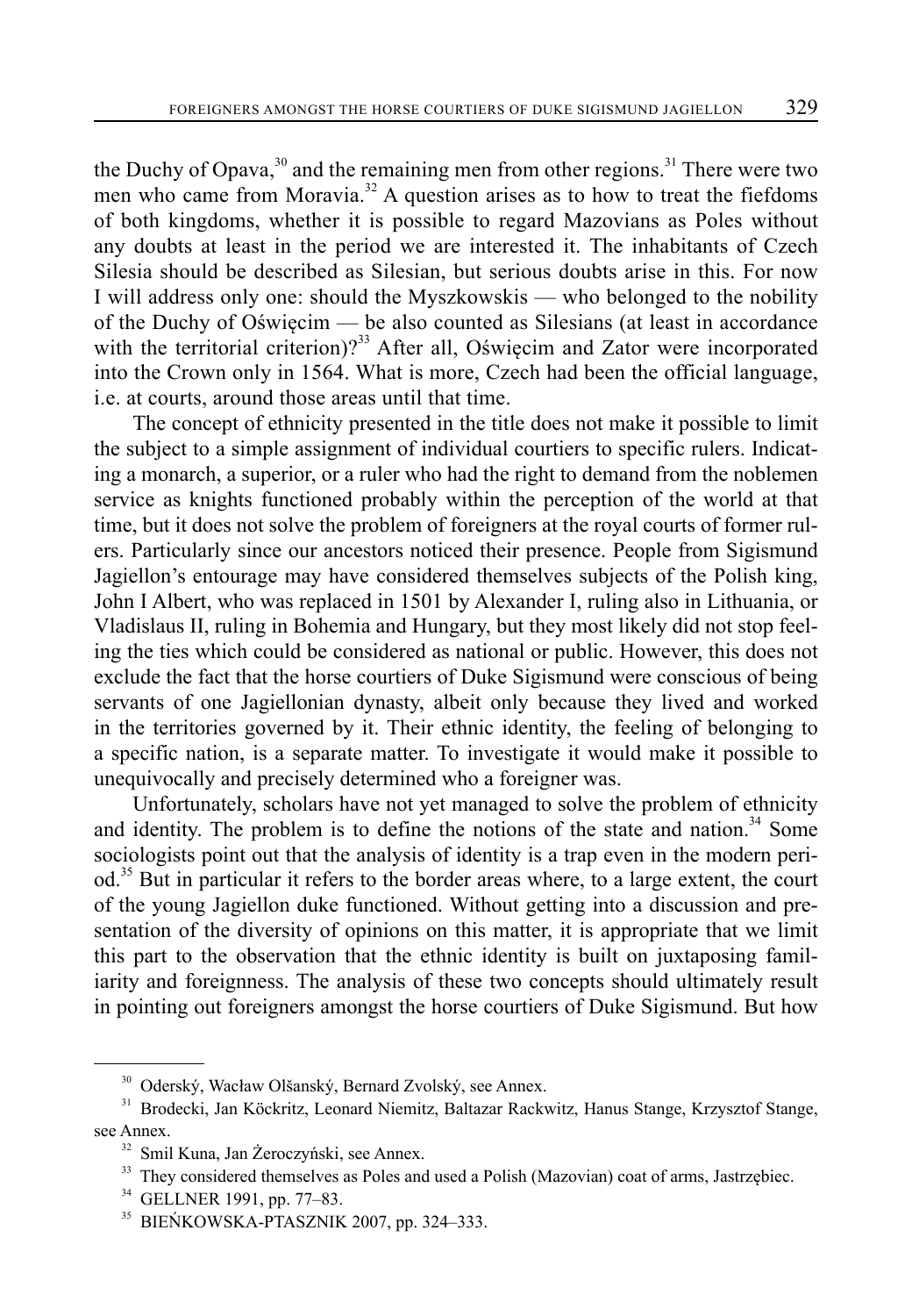to determine — in the light of limited sources — who was or who felt like a stranger in the duke's circle and who did not?

In regard to Poland, scholars studying ethnic identity in the past unanimously agree on its state character.<sup>36</sup> According to them, it was limited to the nobility, sometimes respectively to the middle-class. In this case and on account of having its own state, the ethnic group can be identified — in accordance with today's rules — as a nation. This makes it possible to assume that Sigismund's noble *curienses* felt some ethnic (national) ties. On the other hand, we observe a cultural heterogeneity of the Polish nobility in the late Middle Ages and early Modern Age, which must have translated into differences in the ethnic consciousness.<sup>37</sup> This was probably similar in Silesia and Moravia, and, especially, in Lithuania. There were also strong particularisms and local ties, especially firm in the feudal and autonomous territories.<sup>38</sup> People at that time were aware of ethnic diversity in the lands of the Kingdom of Poland and, as a result, they realised not every stranger was a foreigner.<sup>39</sup> Ethnic identity was being associated with language. Whoever spoke Polish was a Pole. Using German meant being German even if one lived in the Crown.<sup>40</sup> Simultaneously, people were aware of the unity of Slavic languages and included in it i.e. the Czechs and Silesians.<sup>41</sup>

A buyer of landed property in the Crown or municipal law formally ceased to be a foreigner to the old-Polish society. In the Polish medieval legal system a courtier who did not own a real estate would have been counted amongst guests (*hospites*) who had no civil rights but were protected by the monarch. Restrictions on entrusting foreigners with land registries did not include positions at court and, even more so, they did not concern the duke's entourage.<sup> $42$ </sup> Therefore, being a foreigner did not have to directly affect the status at the court.

However, the Jagiellonian monarchy was not limited only to Poland and the situation of courtiers could not have been regulated solely by Polish law. Duke Sigismund had Lithuanian roots and the Jagiellons were hereditary rulers of Lithuania, which is why the two horse courtiers from the Grand Duchy should have felt at home in his circle. This must have been the case in some respect, but it does not rule out the possibility of them being treated like foreigners. They came from the territories subjected to the dynasty of their master, but from a different country than the majority of courtiers, by whom they may have been treated as strangers or at least not as their own people. Although the Polonisation and cultural assimilation of the Lith-

<sup>36</sup> GAWLAS 1981, p. 651, 660; GRODECKI 1946, p. 50; GRODZISKI 1963, pp. 23–24; KOT 1938, pp. 15–17; KÜRBIS 1973, p. 329. 37 GAWLAS 1981, pp. 653–654.

<sup>38</sup> KOT 1938, pp. 10–11.

<sup>39</sup> TAZBIR 1973, p. 82.

<sup>40</sup> *Społeczeństwo polskie* 1988, pp. 196, 201–203; ZIENTARA 1973, pp. 23–24.

<sup>41</sup> KROMER 1977, p. 48.

<sup>42</sup> GRODZISKI 1963, p. 25; SKWARCZYŃSKI 1931, pp. 34–35.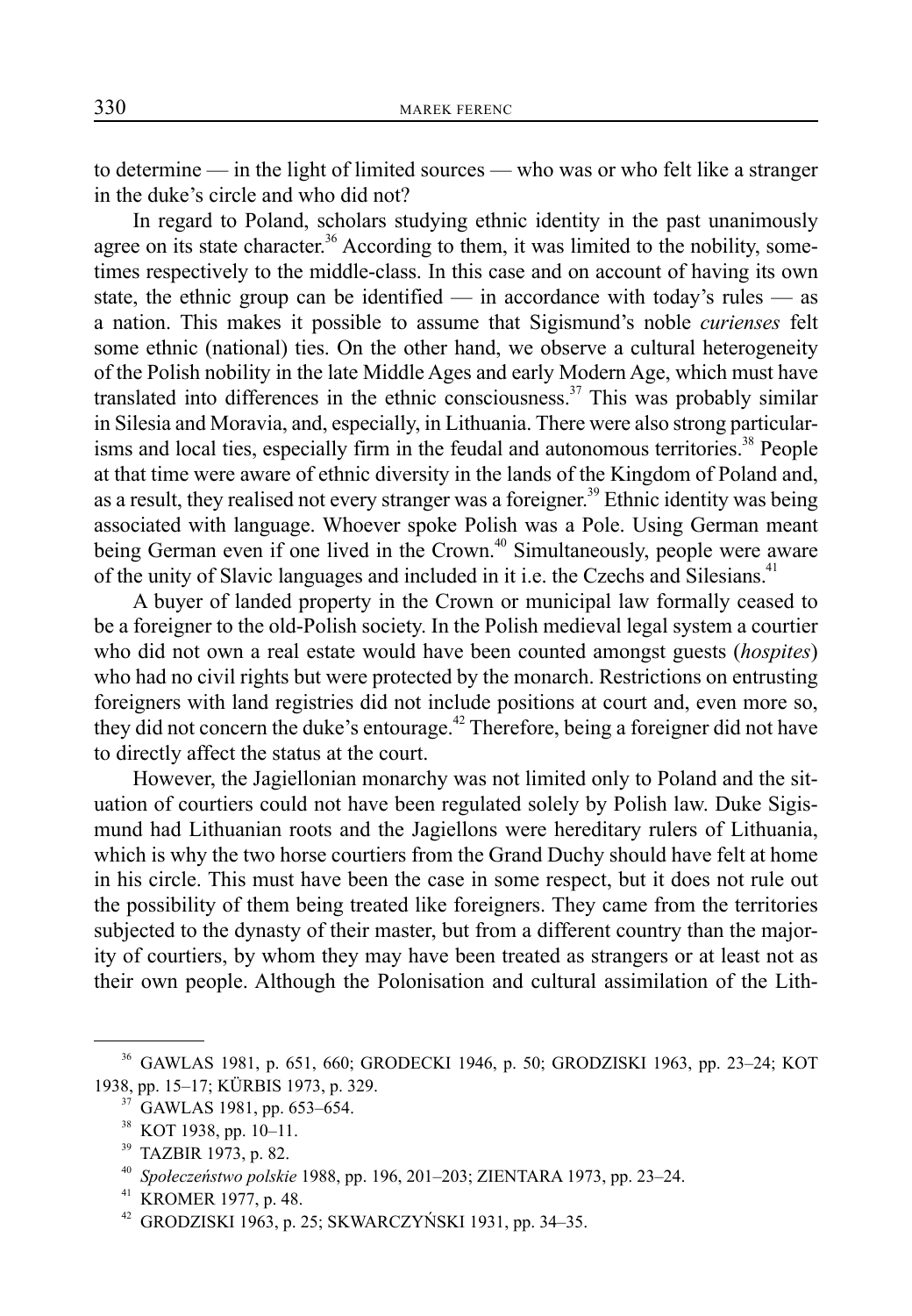uanian nobility was progressing rather quickly, and the Grand Duke's court was gradually losing its Lithuanian characteristics, $43$  the Grand Duchy was still a separate country at the turn of the  $16<sup>th</sup>$  century. According to Lithuanian law, Poles were foreigners. Their particular position was expressed only in their inclusion in a separate category of foreigners who were referred to as neighbours (*vicini*). Lithuanian boyars cultivated their autonomy, i.e. by consequently opposing the granting of court positions to foreigners, including Poles.<sup>44</sup> This situation probably did not affect the daily life of the Lithuanians, Jerzy Aleksandrowicz Holszański and Niemir, at the duke's court, but — by applying strict rules — it can be argued that while acting outside of the Grand Duchy and within the institution not directly related to it, the men were not at their own place.

Territorial power exercised by the monarch should help in determining who was a foreigner at his court. However, the example of Sigismund Jagiellon is unique. First, he was only a duke without his own land. His position changed radically when by the grace of his brother, Vladislaus II — he received the Duchy of Głogów in 1499 and the Duchy of Opava in 1501 as a fiefdom. Later, in 1504, he also became the viceroy of the entire Silesia and Lusatia.<sup>45</sup> Earlier, as a son of the King of Poland and the Grand Duke of Lithuania, he may have regarded those in his circles who were not from Poland or Lithuania as strangers. The moment he took over power in the Silesian duchies, people who were recruited from amongst the new Silesian subjects should have been regarded at his court as his own. The Poles who constituted a vast majority should then be regarded as foreigners. However, it did not seem to have any greater practical significance. Inhabitants of territories given to Sigismund in Silesia were not bothered by the presence of the newcomers from Poland by his side and there are no signs that they manifested their otherness. On the other hand, the duke's horse courtiers were accustomed to functioning abroad, even on account of the previous stay in Hungary. Moreover, Sigismund's court travelled a lot and spent little time in Głogów, which was chosen by the duke as its main seat. From 1499 Sigismund consistently addressed himself as Duke of Głogów. Providing the funds, he ordered construction works in the town and the castle. He administered and managed his small countries.<sup>46</sup> To some extent, he was building lasting ties with Silesia, but he simultaneously attempted to take power in other areas, i.e. in Royal Prussia or the Grand Duchy of Lithuania. He did not abandon the ties with Poland and Polish people still prevailed at his court. Even if he was gradually beginning to identify himself with Silesia, the process quickly ceased in 1506.

<sup>43</sup> DUBONIS 2011, p. 198.

<sup>44</sup> DĄBKOWSKI 1912, pp. 17–19, 23, 40–41.

<sup>45</sup> BLASCHKE 1913, pp. 163–164; NABIAŁEK 2018, pp. 325–326; NOWOGRODZKI 2015, pp. 11–13, 15–19, 47, 105–108.

<sup>46</sup> ANDRZEJEWSKI 2012, p. 16, 198; BORAS 1983, pp. 37–38; NOWOGRODZKI 2015, p. 31; PAWIŃSKI 1893, p. 134.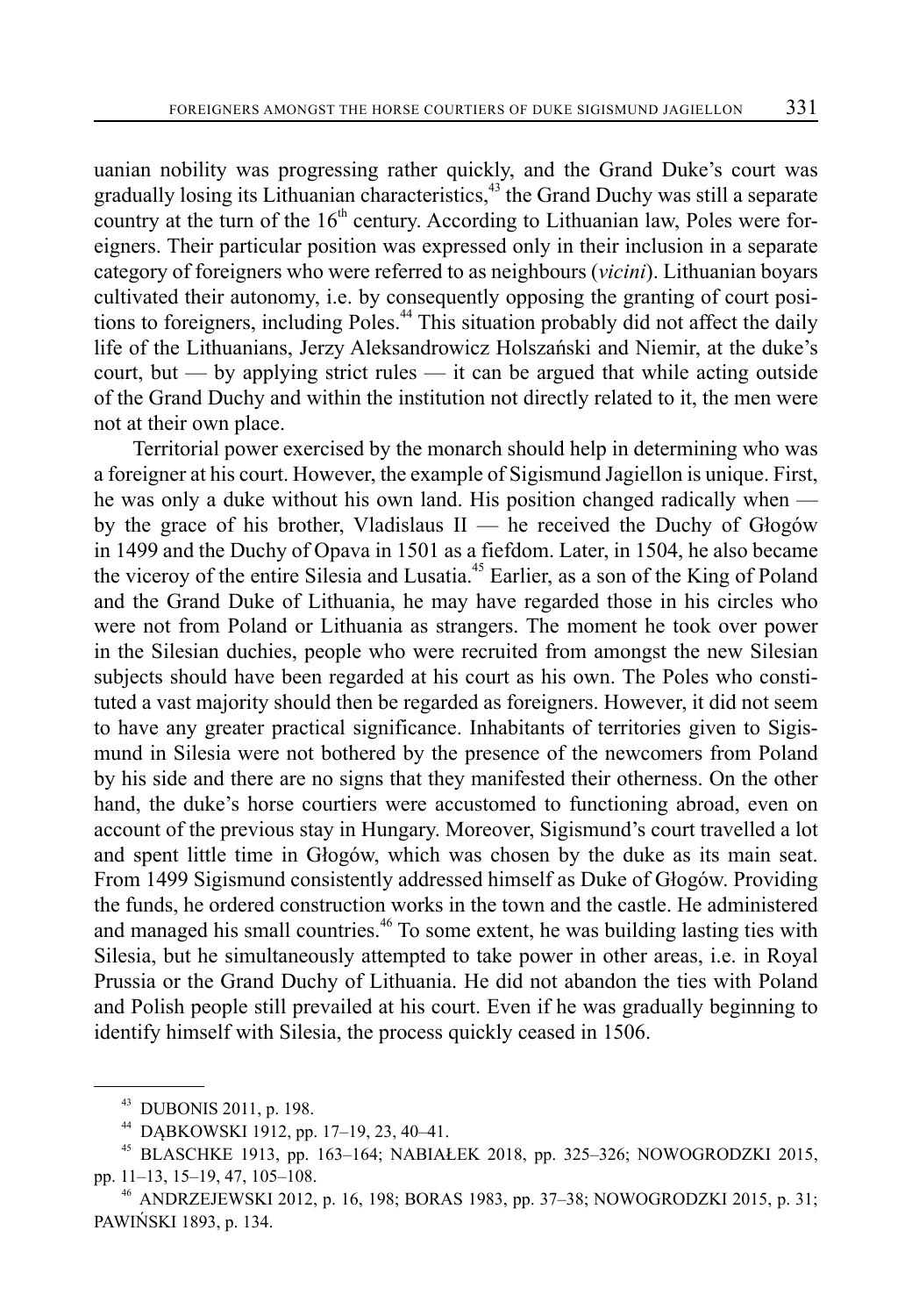Nevertheless, Silesianness at the duke's court is discernible. The province was not ethnically homogenous at that time. Barthel Stein, a geographer from Brzeg, informs us in his description of Silesia — written before 1505 (amended in 1512–1513) that in the period in question it was inhabited by two nations, Germans and Poles, and the places of their settlement were separated by the Odra River. He defines Poles as natives and he openly refers to Germans as conquerors, which means that to him they were a foreign-born population. According to his narrative, the Duchy of Głogów belonged to the part of Silesia that was dominated by the Polish population.<sup>47</sup> Similarly to other Silesian cities, Głogów was German and, according to Stein's account, after being taken over by Maciej Korwin in 1488: "It subsequently endured various foreign reigns, particularly of the Poles, to whom it gave two kings."<sup>48</sup> Those kings were John I Albert and Sigismund I. The geographer does not notice Polish noble families in the Duchy of Głogów even though they lived in rather large numbers in the Weichbild of Świebodzin (the families of Niałko, Szaszor, Szczaniecki).<sup>49</sup> However, we do not find them amongst Sigismund's horse courtiers. According to Stein, the Duchy of Opava was situated on the border of Moravia and the language of the local residents was similar to Moravian.<sup>50</sup> Links between Opava and Moravia, including political ones, are emphasised also by later Polish and Czech historians.<sup>51</sup>

Sigismund's Silesian horse courtiers were representatives of German noble families. They had become fully assimilated in Silesia by the time they entered the Jagiellon's duke service, but their ancestors had come from the West, i.e. from Lusatia and Saxony.<sup>52</sup> It is difficult to say to what extent they felt Silesians and not Germans. Undoubtedly, they felt loyalty also to the Czech king. Theoretically, they were supposed to be considered as hosts in the entourage of the Duke of Głogów and Opava. In reality, the highest position was still held by the Poles. All the court officials and officers supervising specific areas of the court's life were recruited from that group.<sup>53</sup> These posts were somewhat reserved for the horse courtiers, but the inhabitants of Silesia did not acquire them. Only seven out of eighteen remained in the duke's service until the end of the functioning of the duke's court.<sup>54</sup> Although they became royal courtiers, they did not make their careers in Poland, because they were treated as strangers.<sup>55</sup> This does not mean, however, that they were not valued or that their service at Sigismund's court did not pay off. Jan Rachenberg's example

STEIN 1968, pp. 16, 19-20, 28-30, 40-42.

<sup>&</sup>lt;sup>48</sup> STEIN 1968, p. 44.<br><sup>49</sup> STEIN 1968, p. 49.

<sup>49</sup> STEIN 1968, p. 49; ANDRZEJEWSKI 2012, p. 21; KUCZER 2012, pp. 34–35.

<sup>50</sup> STEIN 1968, p. 45.

<sup>51</sup> KOZÁK 2008, p. 257; NOWOGRODZKI 2015, p. 19; PAWIŃSKI 1893, p. 134.

<sup>52</sup> KUCZER 2012, p. 21; KUCZER 2007, pp. 46–48; NOWAK 2014, pp. 84–85.

<sup>53</sup> See Annex; NABIAŁEK 2018, pp. 342–349.

<sup>54</sup> Krzysztof Gersdorff, Piotr Gersdorff, Jan Köckritz, Wacław Olšanský, Baltazar Rackwitz, Jan (Hans) Rechenberg, Hanus Stange. 55 NABIAŁEK 2018, p. 340.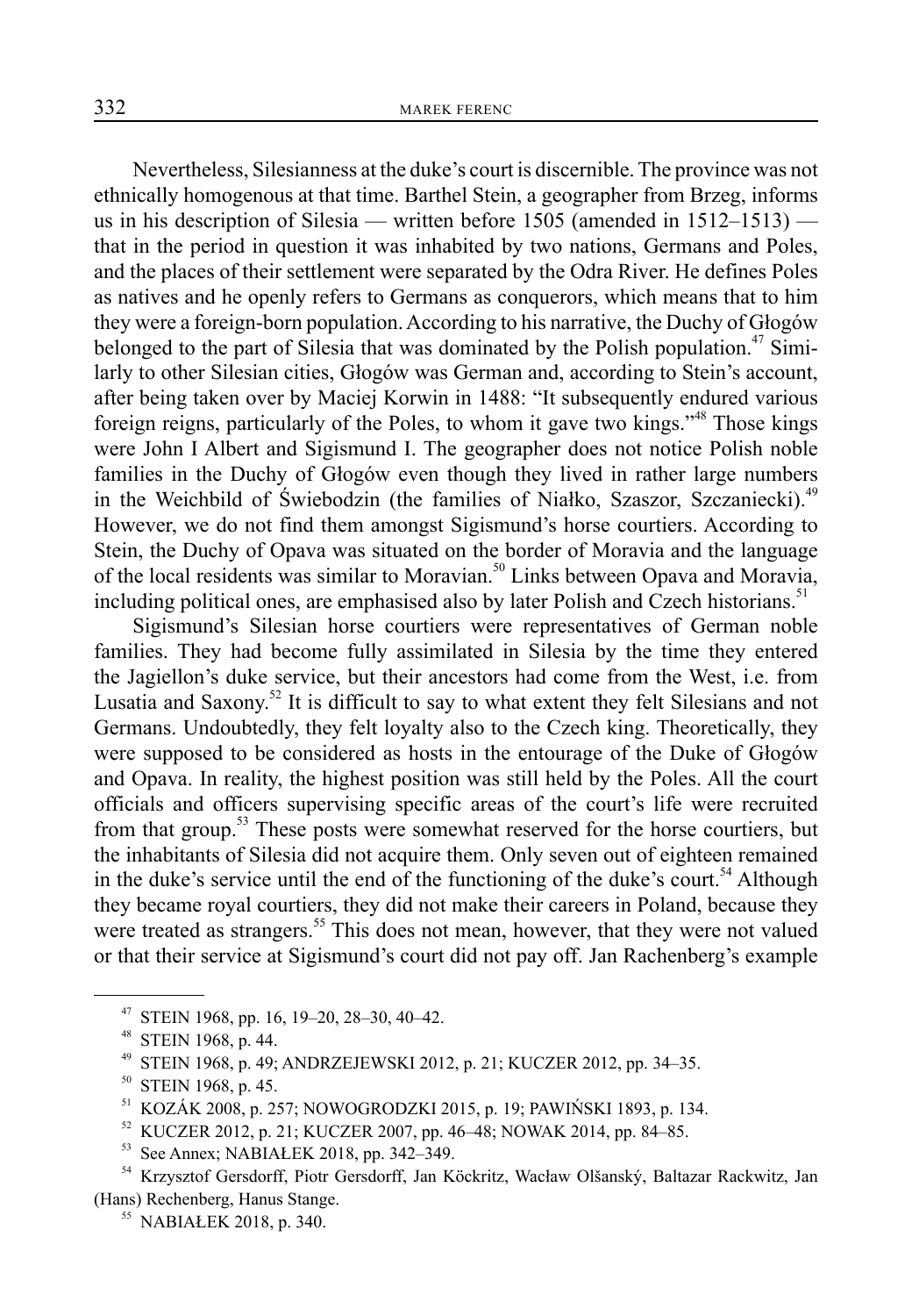demonstrates that one could use it to significantly elevate his own and his family's position, but rather in Silesia and Bohemia.<sup>56</sup>

As the Duke of Głogów Sigismund tried — perhaps consciously — to link the Polish horse courtiers to his Silesian reign. If we accept that possession of estates meant the acquisition of citizenship, then Krzysztof Szydłowiecki held one in Głogów, as the duke granted him a house in the city in 1505. Additionally, he and his heirs were exempted from paying rents and fees, and the duke removed the estate from municipal jurisdiction. Szydłowiecki sold the house the same year, but reserved his right to remain there.57 The duke's Polish *curienses* held offices also in the duchy. Krzysztof Szydłowiecki was marshal of the Głogów castle in 1502–1508. In addition, he was a member of the prefect's chancellery in Głogów together with Rafał Leszczyński and his brother Mikołaj.<sup>58</sup>

The analysis of a small group at a small and insignificant court, which nevertheless functioned in particular conditions and eludes simple assessments, shows that strict and unyielding rules do not always give unambiguous answers. Identifying foreigners amongst the horse courtiers of Duke Sigismund could be a simple and trivial task, but it does not have to be. Sigismund's court existed in a specific area of countries ruled by his brothers, i.e. Poland, Hungary, Kingdom of Bohemia and Grand Duchy of Lithuania. The *curienses*, as well as the remaining servants, were recruited from the areas where Sigismund was staying or where he ruled. If we assume that royal authority, nation and territory are coterminous,<sup>59</sup> then perhaps it was slightly different at the duke's court. Such a relation was only being prepared and it was assumed that it would be created in the future together with the stabilisation of the territorial control of the king's son. As a result, it should be considered whether it was not the case that the Poles and Lithuanians in the Jagiellon duke's circle felt at home due to the father of their master who reigned in the Crown and Grand Duchy of Lithuania, and the Silesians also felt at home, but because of the duchies ruled by Sigismund. It would be difficult then to refer to both groups as foreigners at his court.

<sup>56</sup> ANDRZEJEWSKI 2012, pp. 161–166, 176.

<sup>57</sup> ADAMSKA 2017, pp. 17–18, 23; ANDRZEJEWSKI 2012, pp. 143–144; BLASCHKE 1913, p. 165.

<sup>58</sup> KUCZER 2012, pp. 41–42.

<sup>59</sup> ROUX 1998, pp. 48, 162–163.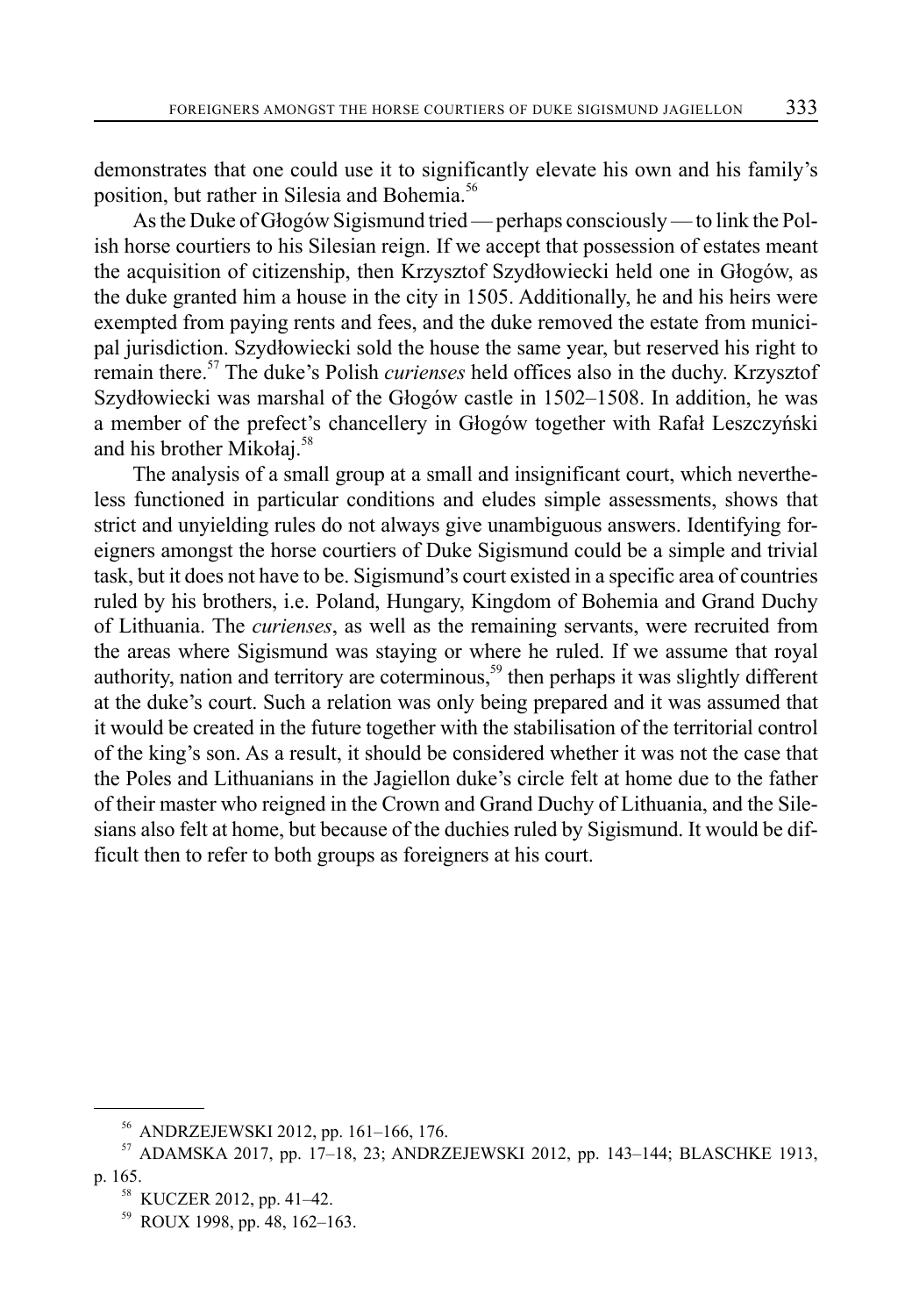#### ANNEX

## A LIST OF HORSE COURTIERS OF DUKE SIGISMUND JAGIELLON (1493–1506)

Outline of a biographical note:

[Serial number] Surname and name, coat of arms (date of birth and date of death, if they could be determined). $60$ 

- 1. Territorial origin.
- 2. Offices and posts held at the court of Duke Sigismund, with the first and the last reference from the source on a specific post/function exercised by the given person, $61$ but also number of horses owned by the given courtier.
- 3. Offices, distinctions and functions performed outside of the court of Duke Sigismund, with the first place including service at the royal court of Sigismund I or other monarchs.
- 4. Sources and published studies.

Abbreviation used in the list:

a.l. — at least; c.o.a. — coat of arms; c. — around; dist. — district; rm. — Rittmeister; voi. — voivodship;  $d.$  — died; [?] — doubts.

#### HORSE COURTIERS (*CURIENSES*)

#### [1] BRODECKI [DE BRODEK], C.O.A. JASTRZĘBIEC

- 1. Silesia.
- 2. Horse courtier, served with 5 horses 15 December 1501–06 September 1502, left the court due to illness.
- 4. KOZÁK, RÁBAI 2015, pp. 95–96; KOZÁK 2014, pp. 140, 152, 164, 208; BONIECKI 1899–1913, II, p. 124; KOZÁK 2008, p. 268; NABIAŁEK 2018, p. 333; NIESIECKI 1839–1846, II, pp. 297–298; PAWIŃSKI 1893, p. 136, 271; URUSKI 1904–1938, I, p. 391.

 $60$  Potential addendums and conjectures regarding a name and surname are marked by square brackets [ ]. If required, a record from the sources on a name or surname is also included, written in italics in round brackets ().

 $61$  20 October 1506 is accepted as a final date of the existence of Sigismund Jagiellon's court, when Sigismund was enthroned as Duke in Vilnius. Dates — attested by the sources — of the presence at the court, without performing a clearly defined function or after it was officially taken up, are also recorded.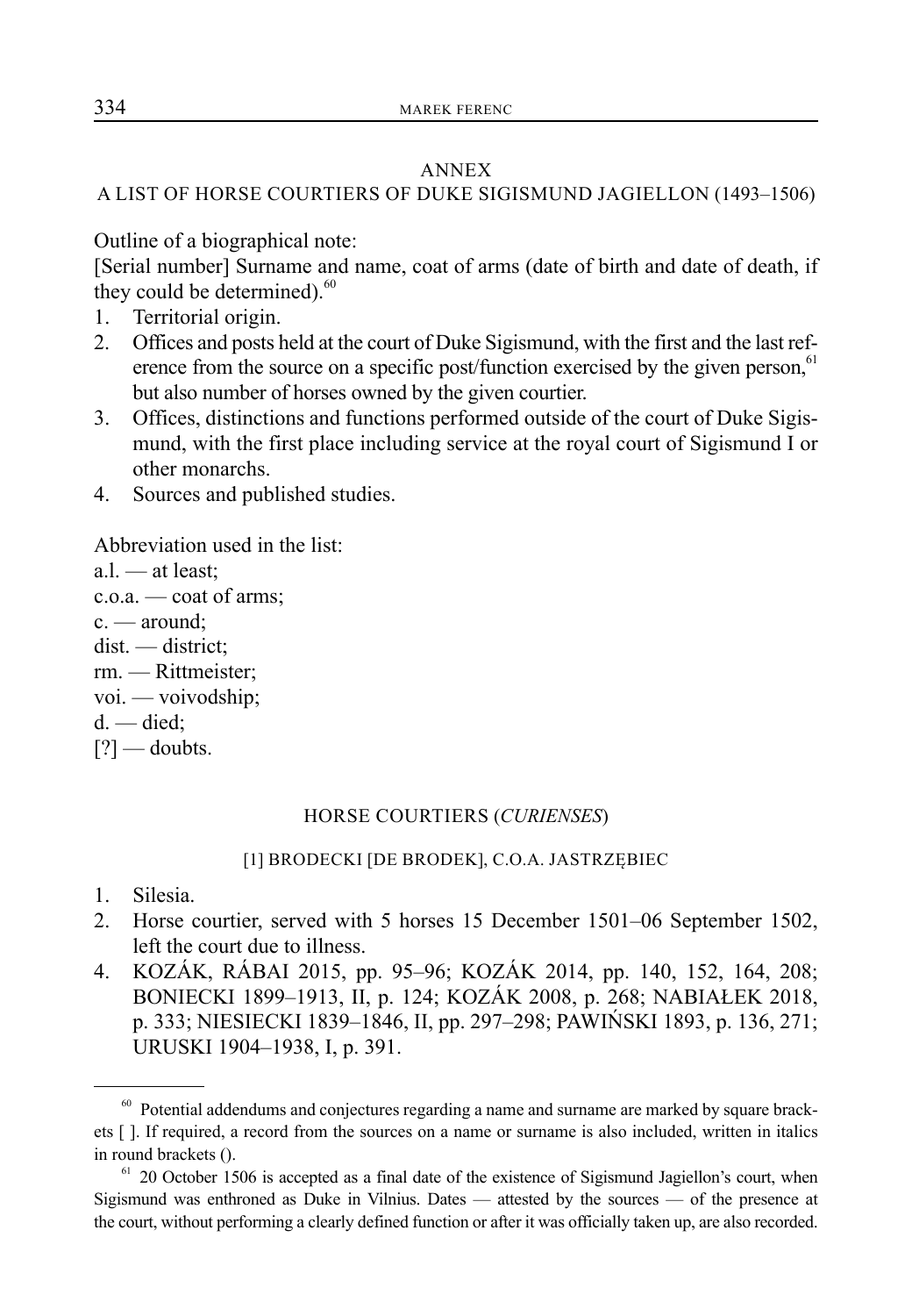[2] CHLEWICKI PIOTR, C.O.A. ODROWĄŻ (D. BEFORE 31 DECEMBER 1533)

- 1. Poland, voi. of Sandomierz.
- 2. Master of the horse and camp commander from a.l. 20 February 1500; master cook a.l. 4 October 1500–a.l. 19 December 1501 (once — 15 April 1501 referred to as *magister coquine*); horse courtier, served with 4 horses 5 August 1498–15 April 1502, left the court due to promotion to prefect (*starosta*) in Kazimierz.
- 3. Duke Sigismund's prefect in Kazimierz from 15 April 1502; horse courtier of King Sigismund I, served with 6 horses from 13 January 1507; assistant master of the pantry in Cracow 1511–1533.
- 4. KOZÁK, RÁBAI 2015, pp. 54–55, 252–254, 342; KOZÁK 2014, pp. LXII– LXIV, 17–21, 23–25, 27–28, 31, 33, 37–39, 41–44, 46, 48–51, 54–56, 58–61, 63–64, 66–69, 72–84, 86, 89–91, 95–96, 98–101, 103, 106–110, 112–116, 120–123, 125, 128–136, 141, 144, 147, 151–152, 155, 157–158, 160, 163, 165–169, 172, 174, 190; BONIECKI 1899–1913, II, pp. 375–376; BORAS 1983, p. 25; GŁADYSZ 2011, pp. 95, 101, 331, 335, 343–344, 346–347; KOZÁK 2008, p. 272; KOZÁK 2013, p. 357; KOZÁK 2012, pp. 172, 176; NIESIECKI 1839–1846, III, p. 35; NOWOGRODZKI 2015, pp. 29, 121–122; PAPROCKI 1858, p. 516; PAWIŃSKI 1893, pp. 45, 64, 76, 100, 116, 214; KURAŚ 1983, p. 97; U, IV/1, pp. 48, 203, 212, 325; U, IV/2, pp. 88, 216; URUSKI 1904–1938, II, p. 175.

[3] CHLEWICKI SZYMON, C.O.A. ODROWĄŻ (D. BEFORE 31 JANUARY 1532)

- 1. Poland, voi. of Sandomierz.
- 2. Horse courtier, served with 4 horses 1 April 1502–21 January 1505, resigned.
- 3. Horse courtier of King Sigismund I, served with 6 horses 13 January 1507–1532; tribune of Radom 1515; standard bearer of Sandomierz 1515–1522; the Crown's master cook 1525–1532.
- 4. AGAD, ASK, 85, cap. 13, ff. 59v–61v; RÁBAI 2014, pp. 57, 79, 94, 110, 145; KOZÁK, RÁBAI 2015, pp. 142–144, 269–270; KOZÁK 2014, pp. 184, 207, 219, 241, 271, 294, 315, 321, 341, 360, 378, 390, 403, 433; VL, p. 219; BON-IECKI 1899–1913, II, p. 375; GŁADYSZ 2011, p. 96, 102; KOZÁK 2008, p. 270; NABIAŁEK 2018, pp. 335, 353; NIESIECKI 1839–1846, III, p. 35; PAPROCKI 1858, p. 639; PAWIŃSKI 1893, p. 271; U, IV/3, pp. 82, 85, 173; U, X, p. 70, 161; URUSKI 1904–1938, II, p. 175.

[4] CHROBERSKI STANISŁAW, C.O.A. TOPÓR (D. 14 JANUARY 1520)

- 1. Poland, voi. of Sandomierz.
- 2. Cupbearer from a.l. 27 April 1500; horse courtier, served with 4 horses 5 August 1498–20 October 1506.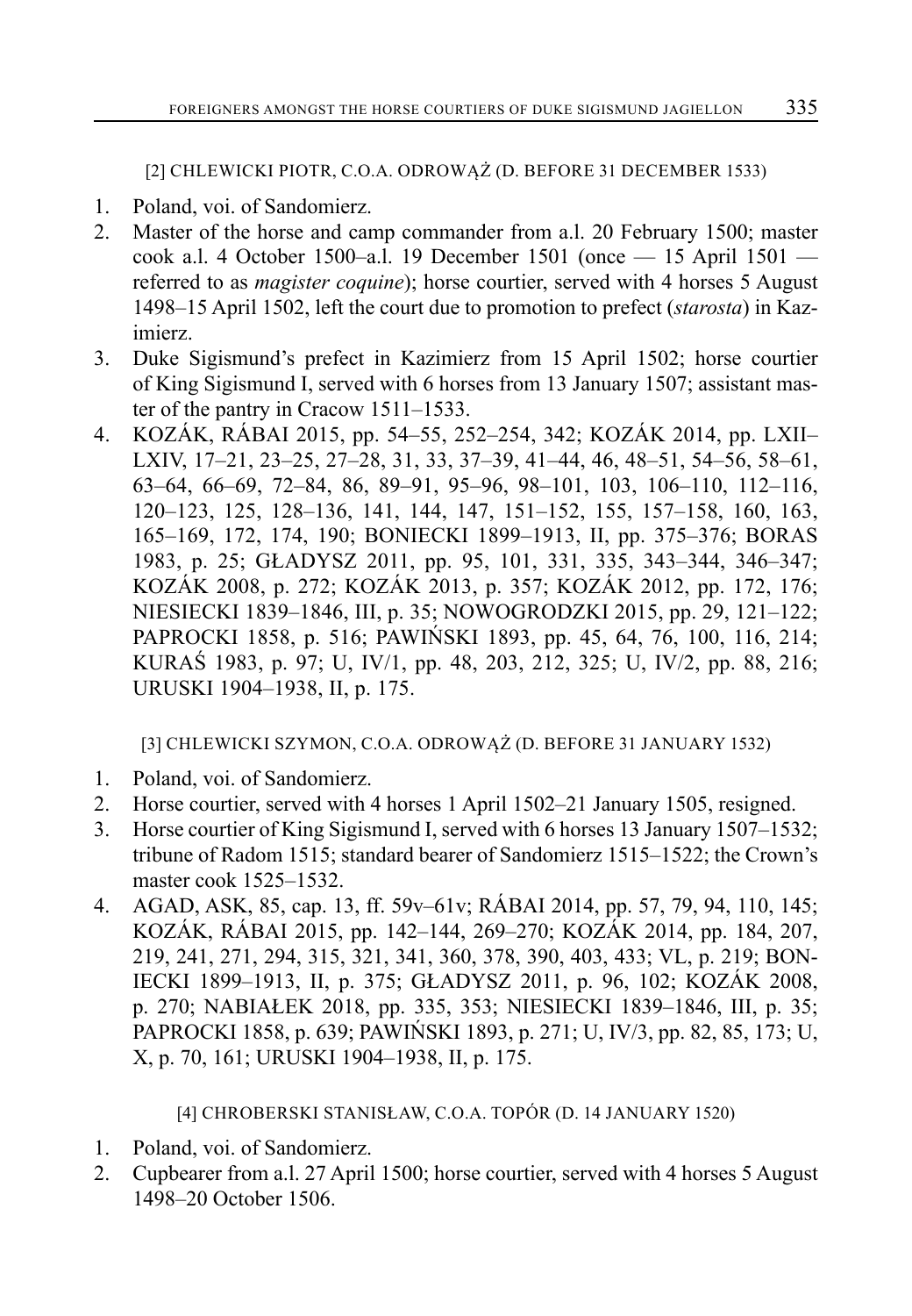- 3. Courtier of Casimir IV Jagiellon from a.l. 1485; horse courtier of the Grand Duke of Lithuania and King Sigismund I from 1506, served with 6 horses from 12 March 1508; the Crown's standard bearer a.l. 20 September 1509–1520; the Crown's deputy cup-bearer from a.l. 20 September 1509; the Crown's cupbearer 13 November 1510–1520; the Crown's carver 20 September 1509–1520; prefect of Krzeczów 1511–1520; tribune of Cracow 1520.
- 4. RÁBAI 2014, pp. 56, 68, 70–71, 78, 84–85, 91, 95, 109, 115, 118, 124–127, 129, 131, 135, 140, 144, 146, 153, 158, 166–167, 172, 174–175, 178, 182, 190, 192, 198, 200, 207, 214, 216–217, 229, 237, 239, 244, 254–255, 262, 264–265, 268–269, 272–273, 279–283, 295, 305, 308, 322, 325, 334, 343, 352–353, 355, 363, 374, 381, 389; KOZÁK, RÁBAI 2015, pp. 5, 7, 47–53; KOZÁK 2014, pp. LV, LVII, LXII, 28, 32, 37–38, 42–43, 45, 51, 54–56, 58, 63, 66, 68, 71–73, 75, 77–80, 82, 85, 88, 91, 94–95, 97, 100, 103, 105–106, 108, 111–113, 115, 123, 126–127, 129–130, 134, 143, 147, 154–156, 163, 172–173, 176–177, 179, 181–182, 184, 188–195, 206–207, 217–219, 223–224, 226–227, 230–231, 233, 235–236, 239, 244–249, 260, 269, 271, 274, 292–293, 297–302, 304–305, 312, 315, 324, 328–333, 360, 369–372, 377, 381–382, 388, 391, 402, 407, 409–410, 415–417, 419–421, 424, 428, 431, 434, 439, 444, 449–450, 455–456, 458, 460, 463–464, 469, 471, 474, 477, 481, 485–486, 488, 490, 492, 498, 502, 504–505, 515, 522–523, 527, 535, 541, 543–544, 547, 550–551, 556–558, 569, 576–577, 579–580, 592, 594, 601, 609, 616–617, 619, 625, 634, 641, 648; VC, I/1, p. 260, 295; BONIECKI 1899–1913, III, p. 93; BORAS 1983, p. 25; GŁADYSZ 2011, pp. 95, 101; KOZÁK 2008, p. 272; NABIAŁEK 2018, pp. 331, 344–345, 354– 357, 372; NIESIECKI 1839–1846, III, p. 88; PAWIŃSKI 1893, pp. 45, 76, 214, 270; PSB, III, pp. 446–447; U, IV/2, p. 57, 112, 216; U, X, pp. 26, 33, 63, 162; URUSKI 1904–1938, II, p. 258.

[5] CZURYŁO STANISŁAW (*CZURILKO*), C.O.A. RADWAN (D. AFTER 1552)

- 1. Poland, voi. of Lublin.
- 2. Valet from a.l. 10 September 1500; horse valet with 2 horses from 27 March 1502; horse courtier, served with 2 horses a.l. 30 December 1503–20 October 1506.
- 3. Horse courtier of the Grand Duke of Lithuania and King Sigismund I from 1506, served with 3 horses from 17 October 1507; vicar in Niegowić from  $1503$ ;  $\Omega$  superintendent of salt-works in Bochnia 1514–1520; burgrave of Cracow 1515–1520; Cracow's master of the hunt 1517–1544; prefect of Niepołomice 1517–1520.
- 4. RÁBAI 2014, pp. 57, 77, 85, 119, 154, 159, 177, 183, 206, 219, 226, 237, 239, 244, 253, 265, 284, 295, 309, 326, 330, 356, 360, 364, 385, 387, 390; *Metryka*

 $62$  Stanisław Czuryło took over the parsonage in Niegowić after the death of Cardinal Fryderyk Jagiellończyk, with whom the family of Czuryło was closely connected; perhaps the move was associated with plans to enter priesthood, see: PRZYBYSZEWSKI 1965, p. 8; SIKORA 2017, p. 263.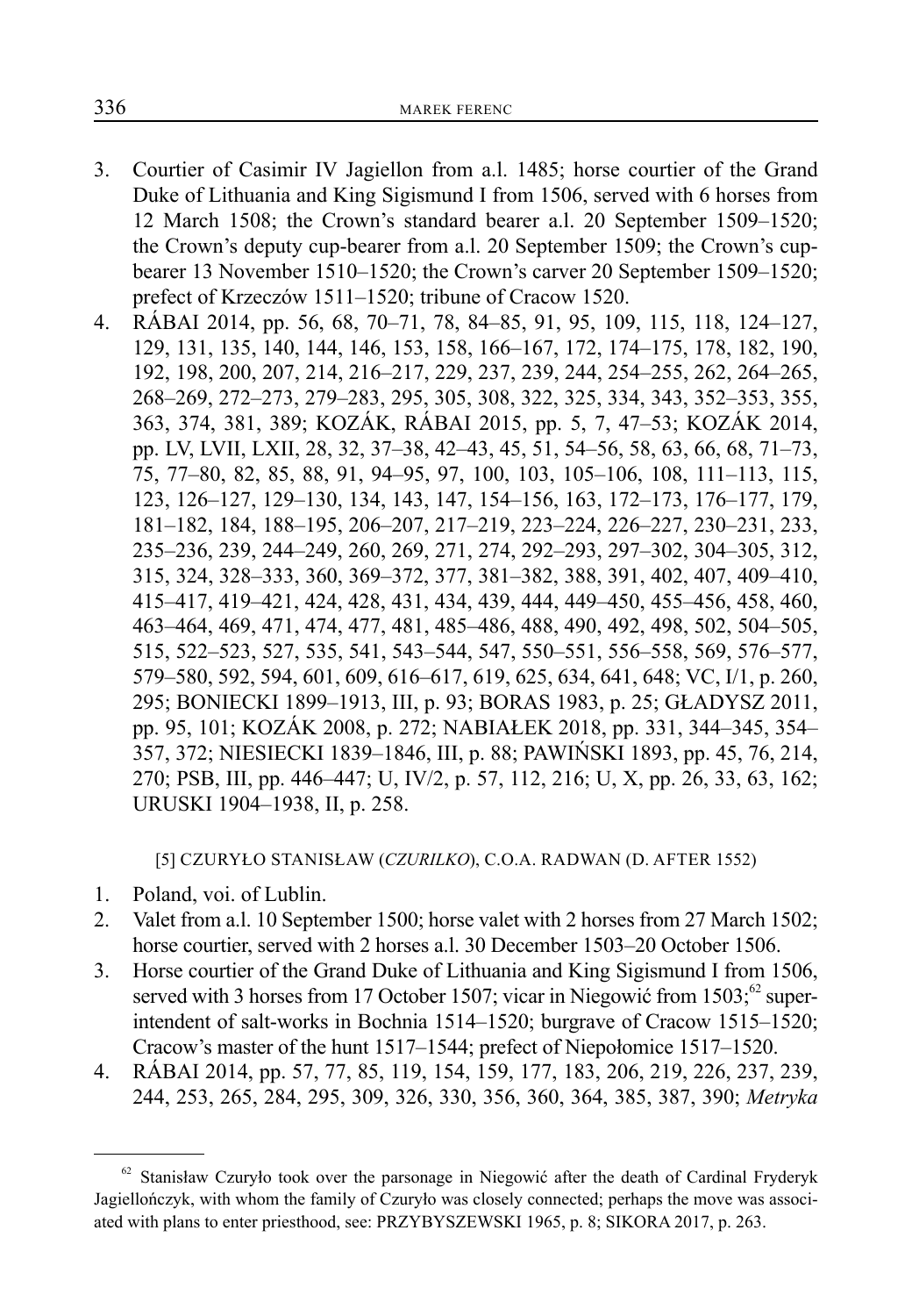*Uniwersytetu* 2004, p. 471; KOZÁK, RÁBAI 2015, pp. 118–119, 139, 149–156, 337, 345, 347; KOZÁK 2014, pp. 20, 32, 36–40, 52, 56–57, 66, 68, 72, 74, 78, 85, 87, 90, 96, 99–100, 108, 110–111, 122, 145, 147–148, 185, 208, 220, 226, 229–230, 232, 236–237, 240, 271, 279, 281, 285, 294, 315, 329, 339, 361, 376, 383, 403, 441, 444, 459, 464, 485, 489, 497, 507, 513, 522–523, 527, 534, 544, 559, 569, 580, 594, 597, 620, 623, 626, 644, 646, 649; BONIECKI 1899–1913, IV, pp. 34–35; GŁADYSZ 2011, p. 96; KOZÁK 2008, pp. 262, 270, 272; NABIAŁEK 2018, pp. 336–337, 373; PAWIŃSKI 1893, pp. 76, 214, 271; POCIECHA 1949–1958, II, p. 122; SIKORA 2017, pp. 253–280; SUCHE-NI-GRABOWSKA 2007, p. 205; U, IV/2, pp. 65, 173, 219; URUSKI 1904– 1938, III, p. 42; PRZYBYSZEWSKI 1965, p. 8.

## [6] DOHNA HENRYK (*DUNSKI*), HIS OWN C.O.A.

- 1. Silesia, Duchy of Głogów.
- 2. Valet from a.l. 28 November 1501; horse courtier, served with 4 horses 16 July 1502–17 July 1503, resigned.
- 4. KOZÁK, RÁBAI 2015, pp. 178–179; KOZÁK 2014, pp. 118, 186, 208, 220, 240, 289; JUREK 1996, pp. 213–215; KUCZER 2007, pp. 19, 46–47, 49, 70, 75–76, 149, 241.

# [7] DUNIN (DONIN) OF PRAWKOWICE (*DUNYN*), C.O.A. ŁABĘDŹ

- 1. Poland, voi. of Sieradz.
- 2. Horse courtier, served with 4 horses 13 January 1506–20 October 1506.
- 3. Horse courtier of Alexander I Jagiellon [?]; horse courtier of the Grand Duke of Lithuania and King Sigismund I from 1506, served with 6 horses from 10 April 1508.
- 4. RÁBAI 2014, pp. 285, 293, 312, 325, 355, 363, 390; KOZÁK, RÁBAI 2015, pp. 179–181, 341; KOZÁK 2014, pp. 560, 567, 583, 594, 619, 626, 648; BONIECKI 1899–1913, V, pp. 98–99; Friedberg, pp. 63–64, 98; GŁADYSZ 2011, p. 95, 101; NABIAŁEK 2018, pp. 339, 373; NIESIECKI 1839–1846, III, pp. 438–439; PAPROCKI 1858, pp. 568–569; PIETKIEWICZ 1997, p. 116; PSB, V, pp. 479–480; SKIBNIEWSKA 2015, pp. 329–330; SUCHE-NI-GRABOWSKA 1974, pp. 215–216; URUSKI 1904–1938, III, p. 295.

#### [8] GERSDORFF BALTAZAR (*BALCZAR GYERSTORPH, BALCZER GYERSTORFF*), HIS OWN C.O.A.

- 1. Silesia, Duchy of Głogów.
- 2. Horse courtier, served with 4 horses 14 May 1505–a.l. 9 September 1505.
- 4. RÁBAI 2014, pp. 184, 206; KOZÁK, RÁBAI 2015, pp. 156–157, 164; KOZÁK 2014, pp. 465, 489, 497; BONIECKI 1899–1913, VI, p. 46; JUREK 1996,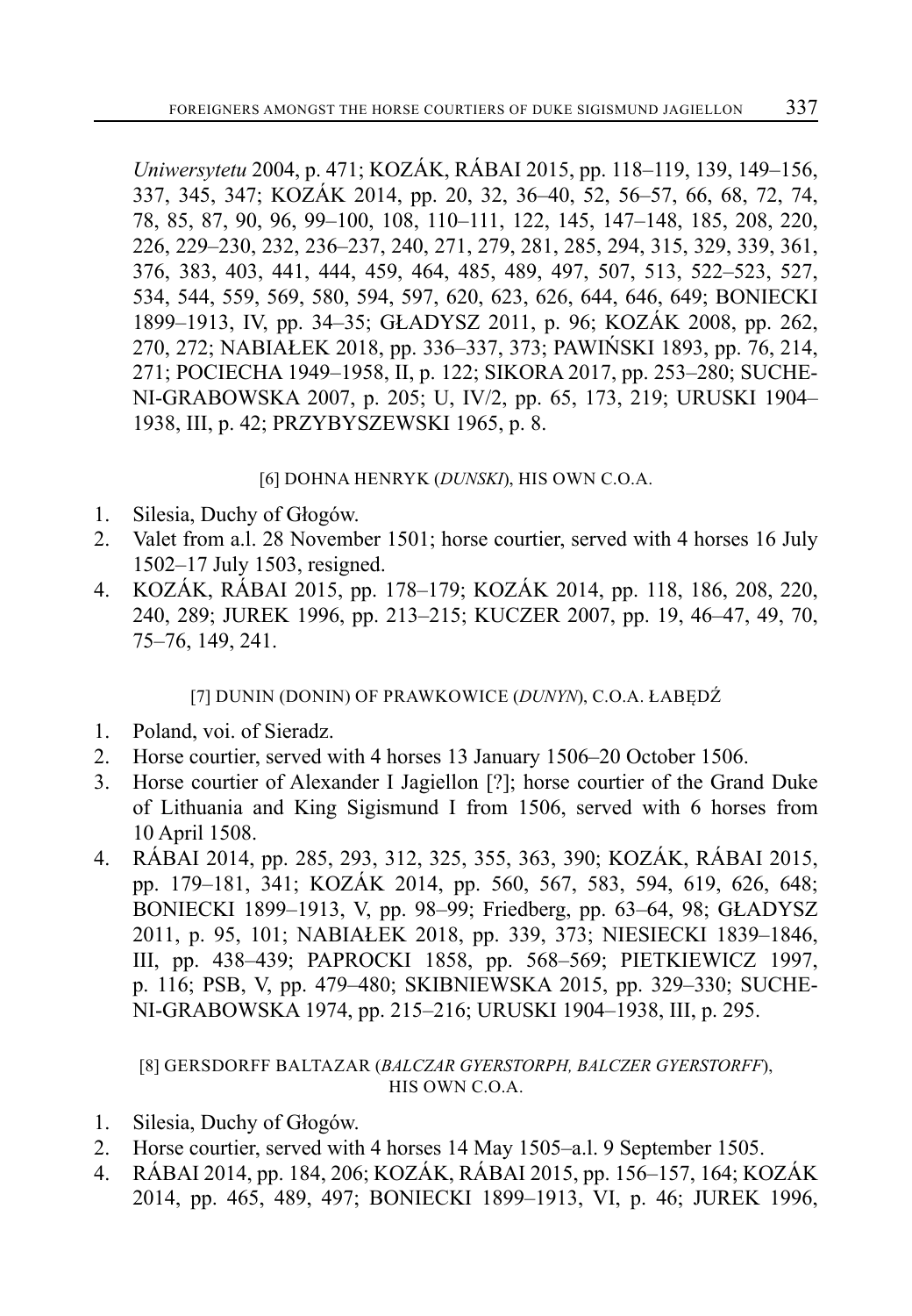p. 227; KOZÁK 2008, p. 276; KUCZER 2012, p. 21; KUCZER 2007, pp. 47, 70; NABIAŁEK 2018, pp. 337–339; NIESIECKI 1839–1846, IV, pp. 104–105; NOWAK 2014, pp. 73–84, 97–107; URUSKI 1904–1938, IV, p. 137.

[9] GERSDORFF KASPER (*CASP BALCZAR GYRSSTORFF, CASPER GYERSTORF*), HIS OWN C.O.A.

- 1. Silesia, Duchy of Głogów.
- 2. Horse courtier, served with 2 horses from 2 June 1502, with 3 horses 16 August 1502–20 September 1503; resigned.
- 3. Horse courtier of Alexander I Jagiellon.
- 4. KOZÁK, RÁBAI 2015, pp. 156–157, 345; KOZÁK 2014, pp. 209, 212, 220, 241, 294, 306, 336; BONIECKI 1899–1913, VI, p. 46; JUREK 1996, p. 227; KOZÁK 2008, p. 276; KUCZER 2012, p. 21; KUCZER 2007, pp. 47, 70; NIESIECKI 1839–1846, IV, pp. 104–105; NOWAK 2014, pp. 73–84, 97–107; PIETKIEWICZ 1997, p. 116; SKIBNIEWSKA 2015, pp. 73, 146, 201, 204; 208, 228, 331, 462–464; URUSKI 1904–1938, IV, p. 137.

[10] GERSDORFF KRZYSZTOF (*CRISTOFF GYERSTORFF*), HIS OWN C.O.A.

- 1. Silesia, Duchy of Głogów.
- 2. Horse courtier, served with 4 horses 14 May 1505–20 October 1506.
- 3. Horse courtier of John I Albert and Alexander I Jagiellon; horse courtier of the Grand Duke of Lithuania and King Sigismund I 1506–6 February 1507.
- 4. RÁBAI 2014, pp. 238, 244, 284, 294, 322; KOZÁK, RÁBAI 2015, pp. 164– 166, 345; KOZÁK 2014, pp. 523, 527, 560, 568, 591; BONIECKI 1899–1913, VI, p. 46; JUREK 1996, p. 227; KOZÁK 2008, p. 276; KUCZER 2012, p. 21; KUCZER 2007, p. 47, 70; NABIAŁEK 2018, pp. 338, 341, 373; NIESIECKI 1839–1846, IV, pp. 104–105; NOWAK 2014, pp. 73–84, 97–107; PIET-KIEWICZ 1997, p. 116; SKIBNIEWSKA 2015, pp. 73, 146, 201, 204, 208, 228, 233, 331, 464–465; URUSKI 1904–1938, IV, p. 137.

[11] GERSDORFF PIOTR (*PETRUS GYERSTORFF*), HIS OWN C.O.A.

- 1. Silesia, Duchy of Głogów.
- 2. Horse courtier, served with 4 horses from 9 February 1505, with 5 horses 31 January 1506–20 October 1506.
- 3. Horse courtier of John I Albert and Alexander I Jagiellon; horse courtier of the Grand Duke of Lithuania and King Sigismund I from 1506, served with 6 horses from 13 March 1507, with 8 horses from 11 June 1508.
- 4. RÁBAI 2014, pp. 159, 184, 208, 240, 245, 284, 294, 308, 325, 355, 363, 389; KOZÁK, RÁBAI 2015, pp. 157–161, 345; KOZÁK 2014, pp. 445, 465, 489, 498, 524, 528, 560, 568, 579, 594, 618, 625, 648; BONIECKI 1899–1913, VI,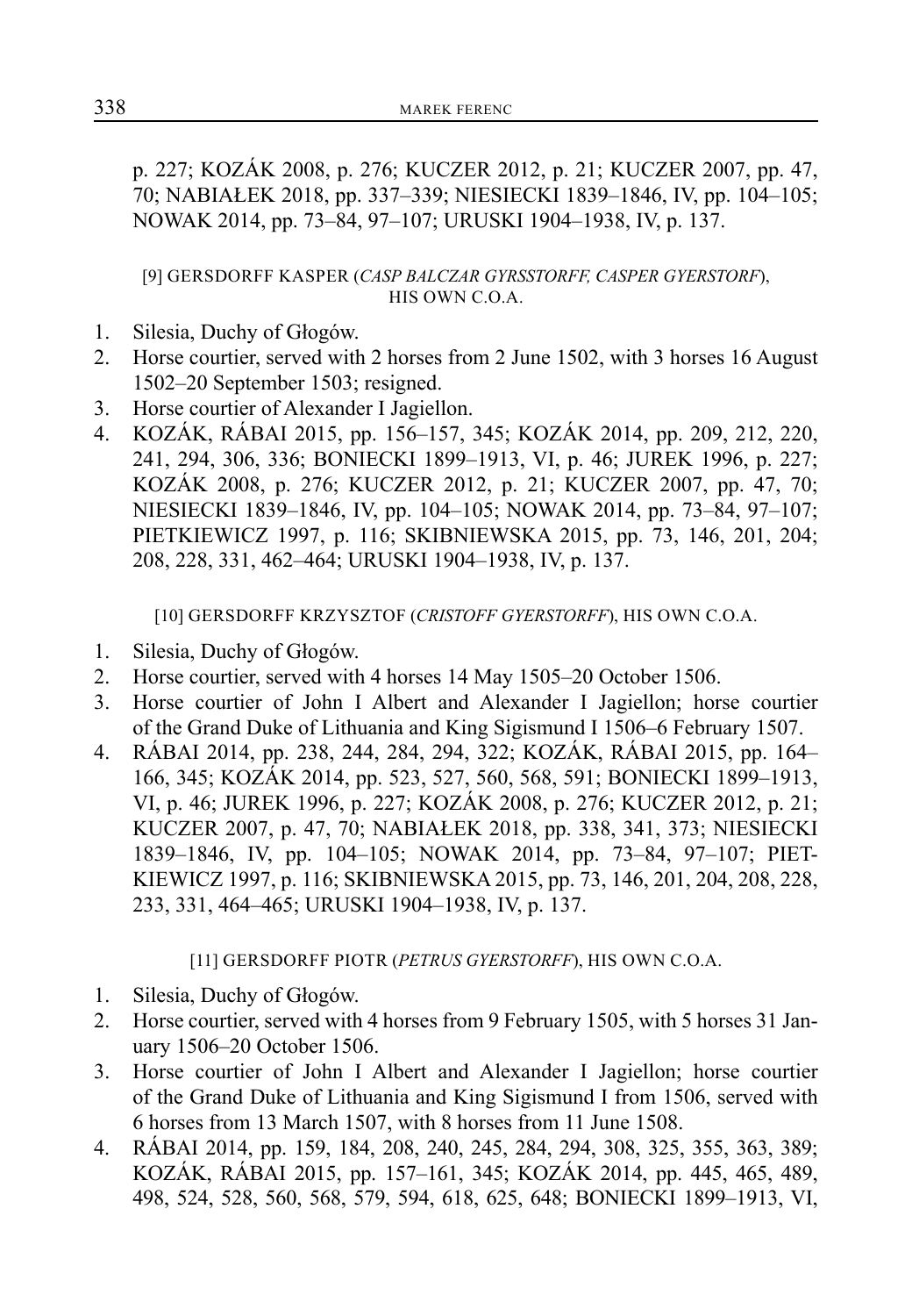p. 46; GŁADYSZ 2011, pp. 95, 102; JUREK 1996, p. 227; KOZÁK 2008, p. 276; KUCZER 2012, p. 21; KUCZER 2007, pp. 47, 70; NABIAŁEK 2018, pp. 338–340, 368, 373; NIESIECKI 1839–1846, IV, pp. 104–105; NOWAK 2014, pp. 73–84, 97–107; PIETKIEWICZ 1997, p. 116; SKIBNIEWSKA 2015, pp. 73, 146, 201, 204, 208, 228, 232, 331, 465–466; URUSKI 1904–1938, IV, p. 137.

# [12] GLIŃSKI PIOTR, C.O.A. NOWINA [?]

- 1. Poland, voi. of Łęczyca [?].
- 2. Horse courtier, served with 4 horses 10 February 1505–20 October 1506.
- 3. Horse courtier of the Grand Duke of Lithuania and King Sigismund I 1506–7 May 1507.
- 4. RÁBAI 2014, pp. 159, 183–184, 208, 240, 244, 285, 296, 325, 357, 364, 390; KOZÁK, RÁBAI 2015, pp. 144–146; KOZÁK 2014, pp. 11, 182, 445, 465, 489, 498, 524, 527, 560, 569, 594, 620, 626, 648; BONIECKI 1899–1913, IV, p. 79; GŁADYSZ 2011, pp. 96, 101; KOZÁK 2008, p. 276; NABIAŁEK 2018, pp. 338, 373; NIESIECKI 1839–1846, IV, p. 141; URUSKI 1904–1938, IV, p. 182.

# [13] GUNICKI PIOTR<sup>63</sup>, C.O.A. PRUS

- 1. Poland, voi. Kalisz.
- 2. Scribe (*notarius*) from a.l. 3 August 1506; Horse courtier, served with 3 horses 7 August 1506–20 October 1506.
- 3. Horse courtier of the Grand Duke of Lithuania and King Sigismund I from 1506, served with 5 horses from 14 May 1507, with 6 horses from 1 April 1508; royal scribe (*notarius regius*) before 25 February 1508; tax-collector of Poznań and Kalisz 1510.
- 4. RÁBAI 2014, pp. 332, 333, 356, 364, 390; KOZÁK, RÁBAI 2015, pp. 184–186, 340–341; KOZÁK 2014, pp. 599–601, 619, 626, 648; VC, I/1, p. 237; CHWAL-IBIŃSKA 1948, pp. 71–72; NABIAŁEK 2018, p. 341; URUSKI 1904–1938, V, p. 64.

## [14] [HOLSZAŃSKI] JERZY ALEKSANDROWICZ (*GEORGIUS DUX GRODZYENSKI*), C.O.A. HIPPOCENTAURUS (D. 1510/11)

- 1. Grand Duchy of Lithuania.
- 2. Horse courtier, served with 8 horses 8 July 1506–20 October 1506.

<sup>&</sup>lt;sup>63</sup> The sources mention Piotr Gunicki, son of Jakub, who enrolled in the University of Cracow in 1489 and who was canon of Poznań in 1510, see: BONIECKI 1899–1913, VII, p. 196; CHWAL-IBIŃSKA 1948, p. 72; *Metryka Uniwersytetu* 2004, p. 477; Teki Dworzaczka, Grodzkie i ziemskie-Poznań-Rezygnacje-XVI wiek, 3775 (No. 1392) 1516, 3963 (No. 1392) 1517 (http://teki. bkpan.poznan.pl; accessed 9 March 2019).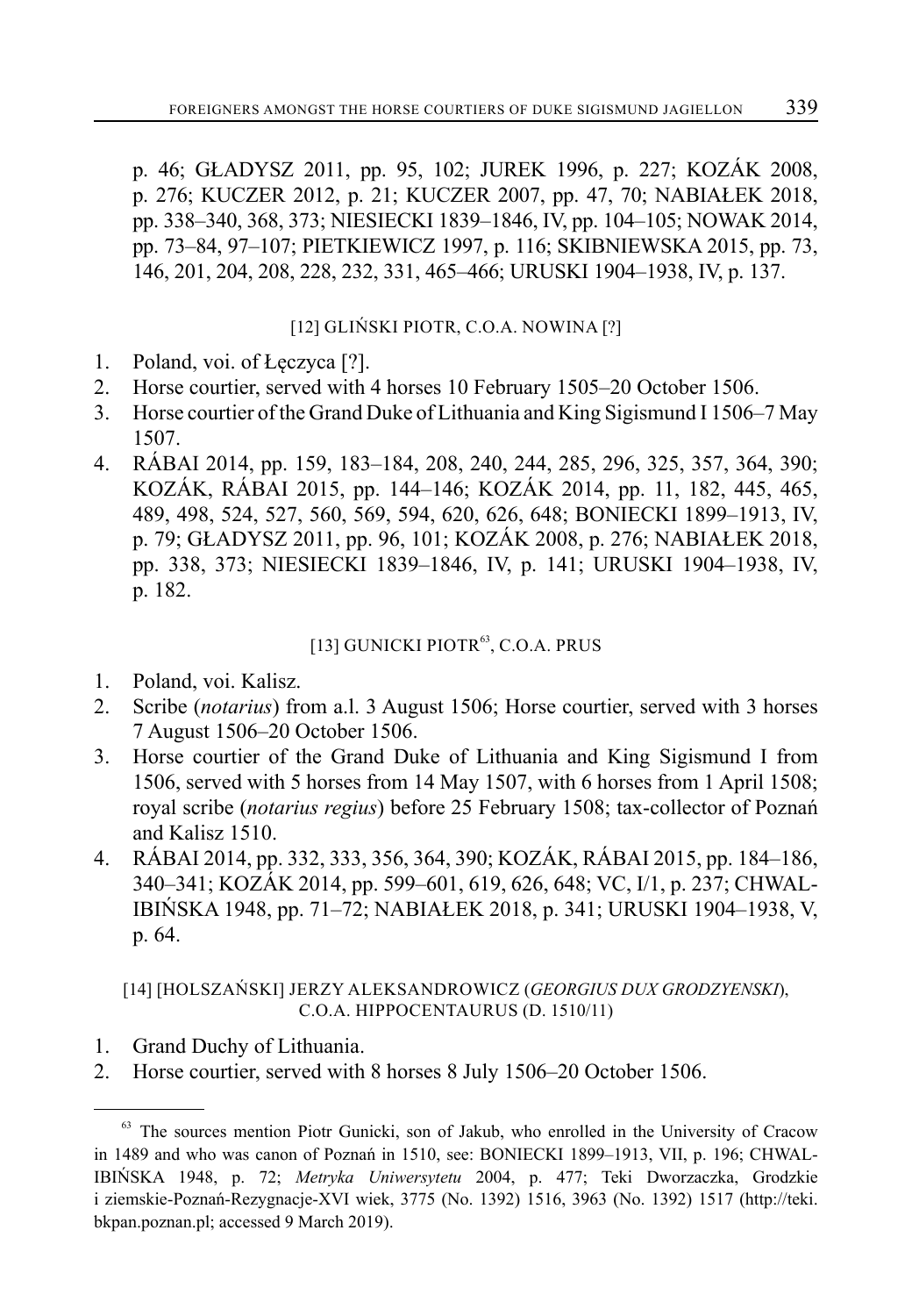- 3. Horse courtier of the Grand Duchy of Lithuania and King Sigismund I from 1506; viceroy of Bielice from 1504; hospodar carver 1507–1510, voivode of Kiev 1508–1510/11.
- 4. RÁBAI 2014, p. 341, 354, 362; KOZÁK, RÁBAI 2015, pp. 96–97; KOZÁK 2014, pp. 607, 618, 625; BONIECKI 1899–1913, VII, pp. 302–303; BONIECKI 1887, pp. 79–80; FINKEL 2015, pp. 69, 82, 101, 104; PAWIŃSKI 1893, pp. 179, 248; PSB, IX, pp. 588–589; U, XI, p. 58, 210; URUSKI 1904–1938, V, pp. 164; UWKL, I, pp. 54, 655; WOLFF 1895, pp. 102–103.

# [15] JAROSZ

- 2. Horse courtier, served with 3 horses from 30 December 1502, with 4 horses 12 July 1504–18 April 1506; resigned.
- 4. RÁBAI 2014, pp. 44, 57, 75, 78, 110, 150, 159, 183, 205, 225, 237, 239, 245, 266, 284, 300; KOZÁK, RÁBAI 2015, pp. 212–214; KOZÁK 2014, pp. 278, 294, 316, 321, 338, 350, 360, 375, 377, 403, 437, 445, 465, 497, 512, 522–523, 527–528, 545, 559, 572; NABIAŁEK 2018, p. 337.

[16] KARNKOWSKI [JAN] (*KARNCHOWSKI*), C.O.A. JUNOSZA (C. 1472–11 DECEMBER 1537)

- 1. Poland, voi. of Ruthenia.<sup>64</sup>
- 2. Horse courtier, served with 4 horses 7 August 1506–20 October 1506.
- 3. Courtier of John I Albert before 1494; horse courtier of the Grand Duke of Lithuania and King Sigismund I from 1506; scribe at the royal chancellery 1497– 1501; royal secretary 1506–1527; provost of Skalbmierz before 1509; canon of Cracow from 1509; scholastic of Sandomierz from 1510; canon of Poznań 1510–1525; rector of Piotrków c. 1513; rector of Saint Giles Church in Cracow before 1523; canon of Płock before 1525; canon of Gniezno from 1525; Bishop of Przemyśl 1527–1531; Bishop of Włocławek 1531–1537.
- 4. RÁBAI 2014, pp. 334–335, 335, 364, 390; *Metryka Uniwersytetu* 2004, p. 475; KOZÁK, RÁBAI 2015, p. 195; KOZÁK 2014, pp. 601, 619, 626, 648; BON-IECKI 1899–1913, IX, p. 267; KORYTKOWSKI 1882, II, pp. 226–228; NABIAŁEK 2018, p. 341; NIESIECKI 1839–1846, V, pp. 38–39; PAPROCKI 1858, pp. 320, 553; PSB, XII, pp. 74–76; SUŁKOWSKA-KURASIOWA 1967, p. 129; URUSKI 1904–1938, VI, p. 213; WIŚNIEWSKI 1928, p. 142; WYCZAŃSKI 1990, p. 254.

<sup>64</sup> Mikołaj Karnkowski, father of Jan, came to Ruthenia from the Dobrzyń Land, see PSB, XII, p. 74.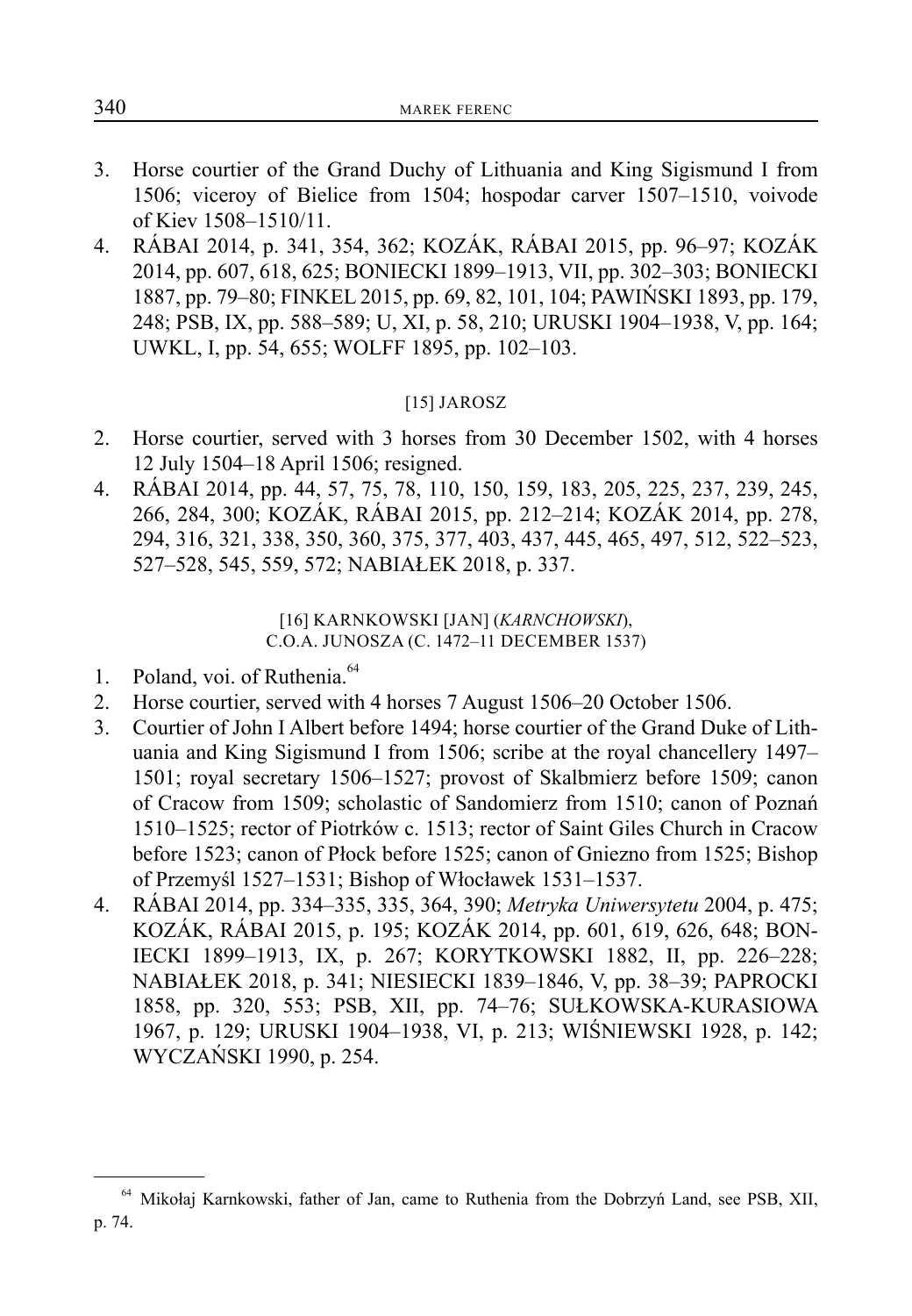[17] KMITA SOBIEŃSKI STANISŁAW, H. SZRENIAWA (ZM. PRZED 12 MARCH 1538)

- 1. Poland, voi. of Cracow and Ruthenia.
- 2. Horse courtier, served with 4 horses 16 November 1504–20 October 1506.
- 3. Horse courtier of the Grand Duke of Lithuania and King Sigismund I from 1506, served with 8 horses from 26 April 1508; castellan of Przemyśl 1533–1535; castellan of Lviv 1535–1536; voivode of Bełż 1537–1538.
- 4. RÁBAI 2014, pp. 144, 159, 178, 208, 227, 239, 244; KOZÁK, RÁBAI 2015, pp. 204–206, 350; KOZÁK 2014, pp. 432, 445, 461, 498, 523, 527; BONIECKI 1899–1913, X, p. 196; NABIAŁEK 2018, p. 338; NIESIECKI 1839–1846, V, pp. 126–127; PAPROCKI 1858, p. 818; PSB, XIII, pp. 97, 101–102; TRAWKA 2005, pp. 297–300, 376–379; U, III/1, pp. 117, 202, 348; U, III/2, p. 236; URUSKI 1904–1938, VII, p. 33.

[18] KÖCKRITZ JAN (HANS) (*KEKRYCZ, KYECRICZ, KYEKRZYCZ*), HIS OWN C.O.A.

- 1. Silesia.
- 2. Presence at the court recorded for the first time on 1 January 1503; horse courtier, served with 6 horses 22 August 1503–20 October 1506.
- 3. Horse courtier of the Grand Duke of Lithuania and King Sigismund I from 1506, served with 10 horses from 1 January 1509; prefect of Lower Lusatia 1504– 1505; scribe at the chancellery of prefect of the Duchy of Głogów 1505–1506.
- 4. RÁBAI 2014, pp. 47, 57, 70, 149, 165, 175, 181, 184, 191, 201–202, 206, 215, 217, 235, 240, 243, 283, 295, 315, 326, 355, 361, 363, 370, 378; KOZÁK, RÁBAI 2015, pp. 172, 226–229, 345; KOZÁK 2014, pp. 253, 262, 304, 306, 316, 352–353, 360, 371, 436, 449, 458, 462, 465, 470, 482, 485, 489, 493–494, 497, 503, 505, 520, 524, 526, 559, 568, 586, 594, 619, 623, 625, 631, 638; BREYTHER 1906, p. 25; JUREK 1996, p. 243; KOZÁK 2008, pp. 276, 281; KUCZER 2012, pp. 34, 42; NABIAŁEK 2018, pp. 337–338, 340–341, 368, 372; NOWOGRODZKI 2015, pp. 31, 70–71, 102, 107–108, 110.

[19] KOŚCIELECKI JAN, C.O.A. OGOŃCZYK (C. 1490–BEFORE 22 OCTOBER 1545)

- 1. Poland, voi. of Inowrocław.
- 2. Valet from a.l. 13 August 1505; horse courtier, served with 2 horses 11 April 1506–20 October 1506.
- 3. Horse courtier of the Grand Duchy of Lithuania and King Sigismund I from 1506, served with 4 horses 7 July 1507–16 February 1508; castellan of Kowalewo 1514– 1520; administrator of the dist. of Tuchola from 1518; castellan of Inowrocław 1520–1526; castellan of Łęczyca 1526–1535; prefect of Nakło 1530–1545; prefect of Człuchów 1535–1545; castellan of Kalisz 1535–1538; prefect of Tuchola 1535–1545; prefect of Bydgoszcz 1536–1545; voivode of Inowrocław 1538–1540; voivode of Brzeg-Kuyavia 1540–1542; a voivode of Łęczyca 1542–1545.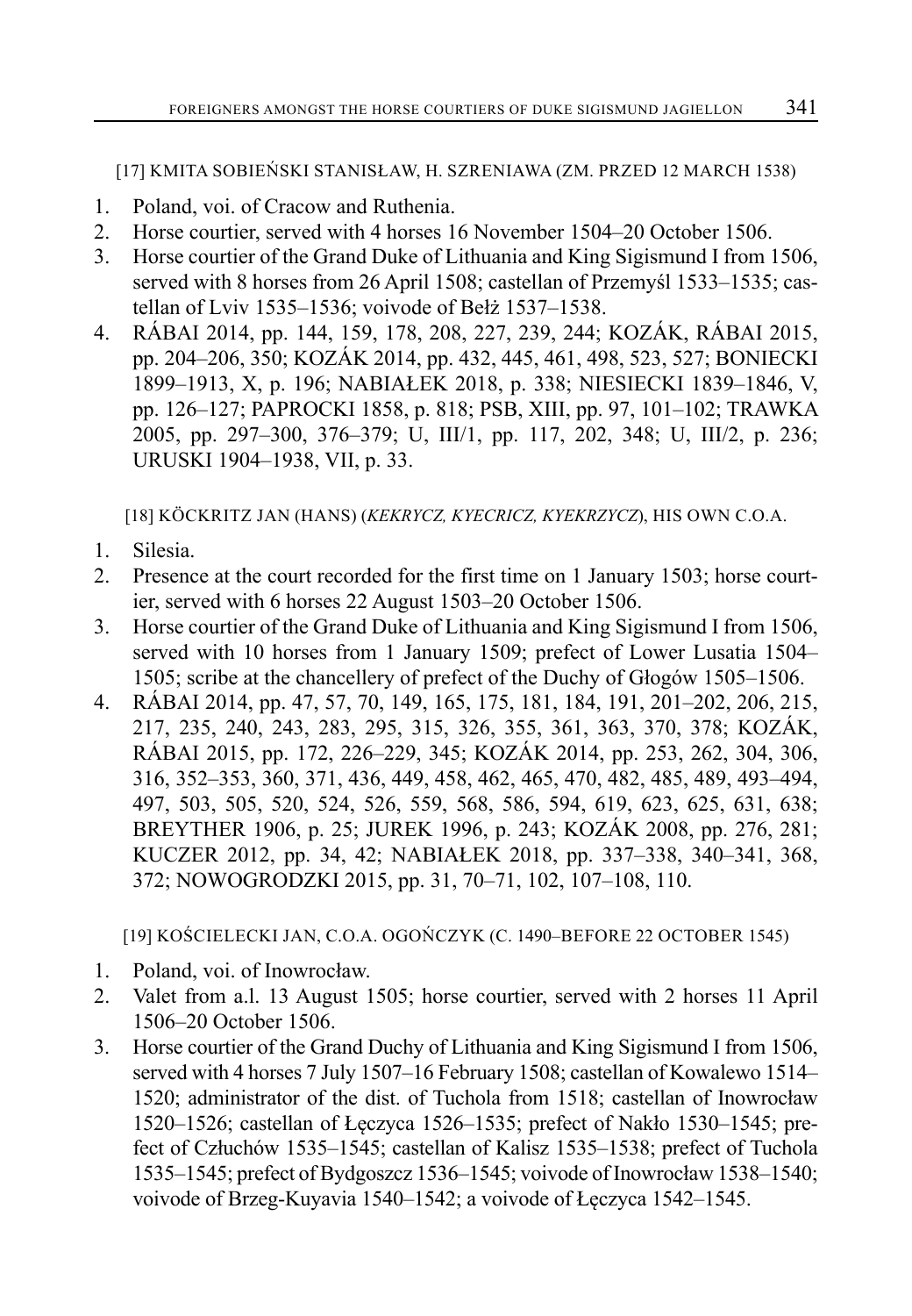4. RÁBAI 2014, pp. 194, 209, 249, 295, 325, 356, 365, 391; KOZÁK, RÁBAI 2015, pp. 235–237, 342; KOZÁK 2014, pp. 486, 499, 531, 569, 593, 620, 627, 649; VC, I/2, s. 50, 67, 230, 277, 281; BONIECKI 1899–1913, XI, pp. 249–250; CZAPLEWSKI 1921, pp. 74, 205; NABIAŁEK 2018, pp. 339, 372; NIESIECKI 1839–1846, V, p. 276; PSB, XIV, pp. 404–405; SUCHENI-GRABOWSKA 1974, p. 251; U, I/2, pp. 52, 108, 208; U, II/2, pp. 61, 98, 265; U, VI/2, pp. 62, 77, 88, 114, 121, 240; URUSKI 1904–1938, VII, pp. 260–261, 263.

[20] KUNA SMIL [DE KUNŠTÁT], HIS OWN C.O.A. (D. 1547)

- 1. Moravia.
- 2. Horse courtier, served with 4 horses 11 September 1502–14 September 1503; resigned.<sup>65</sup>
- 4. KOZÁK, RÁBAI 2015, pp. 207–208; KOZÁK 2014, pp. 241, 305; KOZÁK 2008, pp. 272, 274; NABIAŁEK 2018, p. 337; PLAČEK, FUTÁK 2006, pp. 468–460, 472–475, 588–589.

[21] LASOCKI [JAN], C.O.A. DOŁĘGA (D. 24 FEBRUARY 1502)<sup>66</sup>

- 1. Poland, Dobrzyń Land.
- 2. Horse courtier, served with 6 horses 17 December 1501–24 February 1502, died during his service at the court in Buda.
- 3. Canon of Gniezno 1474–1479; prefect of Śrem 1475–1502; scholastic of Gniezno 1479–1492; royal secretary 1479–1480; canon of Łęczyca from 1479; canon of Sandomierz  $1490 - 1492$ .<sup>67</sup>
- 4. KOZÁK, RÁBAI 2015, pp. 82–83; KOZÁK 2014, pp. 152, 184, 207, 219, 228; VL, p. 272; BONIECKI 1899–1913, XIII, pp. 386–400; GĄSIOROWSKI 1981, pp. 64, 76; KORYTKOWSKI 1882, II, p. 429; *Metryka Uniwersytetu* 2004, p. 346; NABIAŁEK 2018, pp. 333–334, 373; NIESIECKI 1839–1846, VI, pp. 20–23; NOWOGRODZKI 2015, pp. 29, 121; PAPROCKI 1858, pp. 399– 400; PAWIŃSKI 1893, pp. 136, 214, 270; PSB, XVI, p. 542; SUŁKOWS-KA-KURASIOWA 1967, p. 137; U, X, pp. 85, 179; URUSKI 1904–1938, August, pp. 287–300; WIŚNIEWSKI 1928, p. 176.

<sup>&</sup>lt;sup>65</sup> Horse courier named Kuna "[...] domini Cuna, aulici regie maiestatis [...]" was mentioned on 20 January 1531, but it is difficult to confirm his ties with Smil Kuna of Kunštát, see PRZYBYSZEWS-KI 1986, p. 77.

<sup>66</sup> A. Pawiński gives the name Piotr, see PAWIŃSKI 1893, p. 214.

 $^{67}$  He was not ordained a priest and he relinquished his church distinctions in 1492, see: BONIECKI 1899–1913, XIII, p. 388; GĄSIOROWSKI 1981, p. 76; SUŁKOWSKA-KURASIOWA 1967, p. 137.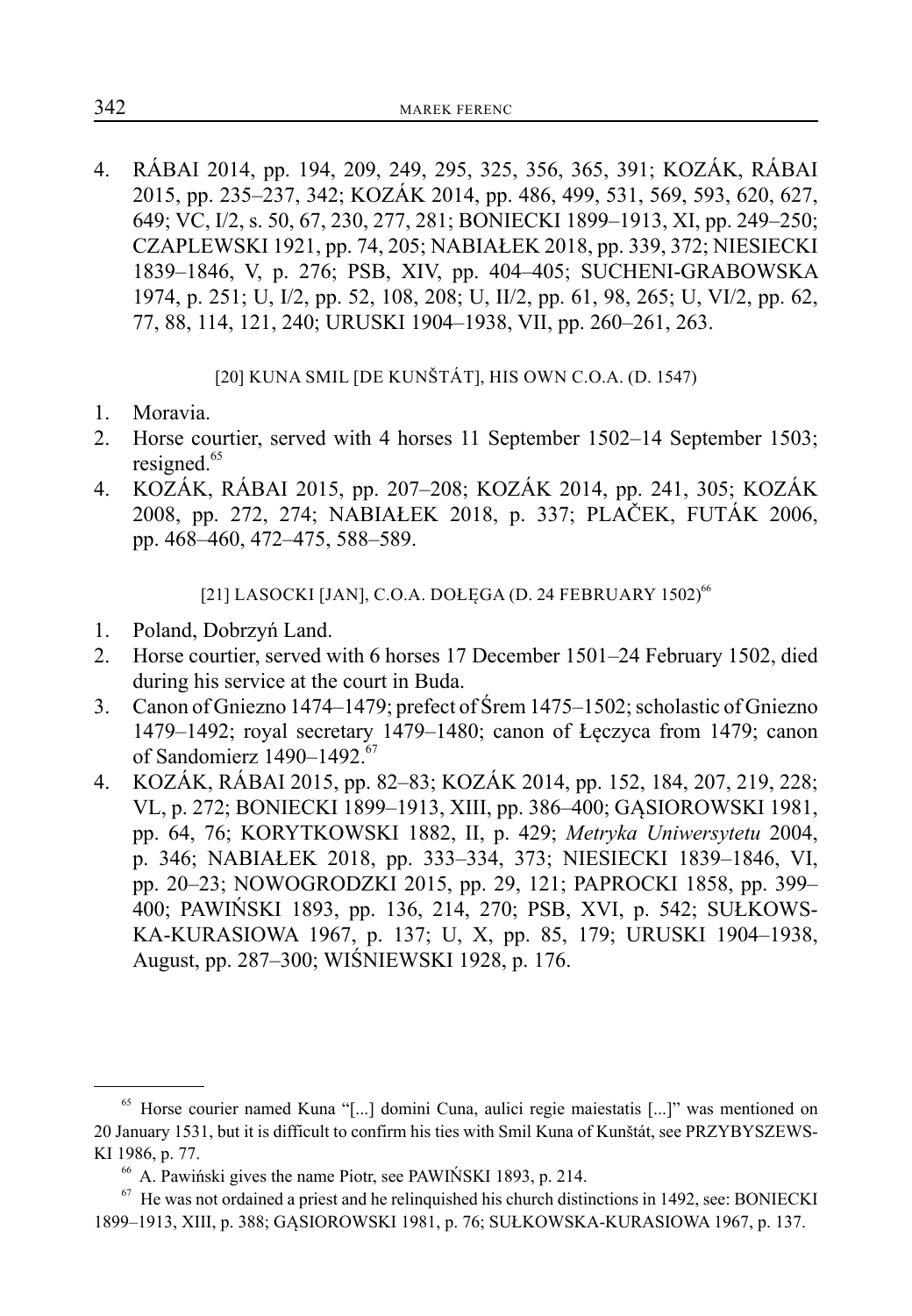[22] LESZCZYŃSKI RAFAŁ, C.O.A. WIENIAWA (C.1465–23 MARCH 1527)

- 1. Poland, voi. of Poznań.
- 2. Duke's secretary 1498–1506; horse courtier, served with 5 horses 6 August 1498–20 October 1506.
- 3. Horse courtier of the Grand Duchy of Lithuania and King Sigismund I from 1506; royal secretary 1507–1520 (1518?); prefect of Człuchów 1510–1521, canon of Poznań 1510–1522; canon of Cracow 1511–1522; canon of Gniezno 1512–1522; castellan of Ląd 1518–1520; Bishop of Przemyśl 1520–1522, Bishop of Płock 1522–1527.
- 4. AGAD, MK 21, f. 210; RÁBAI 2014, pp. 52, 58, 76, 109, 132, 158, 165–166, 190, 205–206, 239, 243, 263, 292, 294, 300–301, 314, 317, 322, 324, 341, 345, 354, 363, 373, 389; KOZÁK, RÁBAI 2015, pp. 26–31, 338, 339; KOZÁK 2014, pp. LVIII–LIX, 19, 28, 41, 45, 51, 66, 69, 93,100, 103, 106, 112–113, 119, 122–123, 129, 144–145, 158, 160, 167, 172, 183, 205–206, 209, 219, 241, 248, 272, 293, 308, 316, 320, 356, 361, 376, 403, 422, 443, 449–450, 470, 497, 523, 527, 542, 566–567, 573, 584, 587, 591, 593, 607, 611, 618, 625, 633, 648; VC, I/1, pp. 184, 383; BONIECKI 1899–1913, XIV, p. 155; BORAS 1983, pp. 29, 39, 53, 74, 102–103, 105; CZAPLEWSKI 1921, p. 73; FINKEL 2015, pp. 19, 22, 24, 26–30, 32–37, 58, 62, 80, 89, 101, 104, 116, 133, 143, 160; KAR-WOWSKI 1916, pp. 8–11; KORYTKOWSKI 1882, II, pp. 438–443; KOZÁK 2008, pp. 263–264, 277, 281; NABIAŁEK 2018, pp. 330, 345–346, 348, 354, 358, 367, 371; NIESIECKI 1839–1846, VI, pp. 63–64; NOWOGRODZKI 2015, pp. 16–17, 19–20, 28–29, 41–43, 75–77, 79–81, 118–123; PAPROCKI 1858, p. 534; PAWIŃSKI 1893, pp. 64, 76, 116, 166, 214, 270; PSB, XVII, pp. 130–132; U, I/2, pp. 96, 212; WOJCIECHOWSKI 1946, pp. 15, 20, 51, 62, 95, 141, 143, 177, 206, 209; WYCZAŃSKI 1990, p. 257.

[23] ŁABĘDŹ [JAN] (*LABANCZ, LABENCZ, LAMBACZ*), HIS OWN C.O.A. (D. BEFORE 22 JANUARY 1535)

- 1. Poland, voi. of Cracow.
- 2. Horse courtier, served with 5 horses 17 December 1501–20 October 1506.
- 3. Horse courtier of the Grand Duchy of Lithuania and King Sigismund I from 1506; assistant master of the pantry a.l. 4 March 1507–a.l. 4 December 1532; *portitor* in the salt mines of Wieliczka 1528–1534/1535.
- 4. AGAD, MK 21, f. 210; RÁBAI 2014, pp. 57, 78, 82, 109, 132, 158, 172, 175, 178, 208, 237, 253–254, 261, 283, 304, 325, 354, 363, 389; KOZÁK, RÁBAI 2015, pp. 89–95, 342; KOZÁK 2014, pp. 152, 184, 207, 219, 240, 271, 315, 361, 377, 380, 403, 421, 444, 455, 457, 460, 498, 521–522, 534–535, 541, 559, 576, 593, 618, 625, 648; GŁADYSZ 2011, pp. 95, 102; NABIAŁEK 2018, pp. 333–334, 346–348, 354, 357, 367, 371; PAWIŃSKI 1893, pp. 136, 214, 270; RYBARSKI 1932, p. 86; U, X, pp. 132, 183.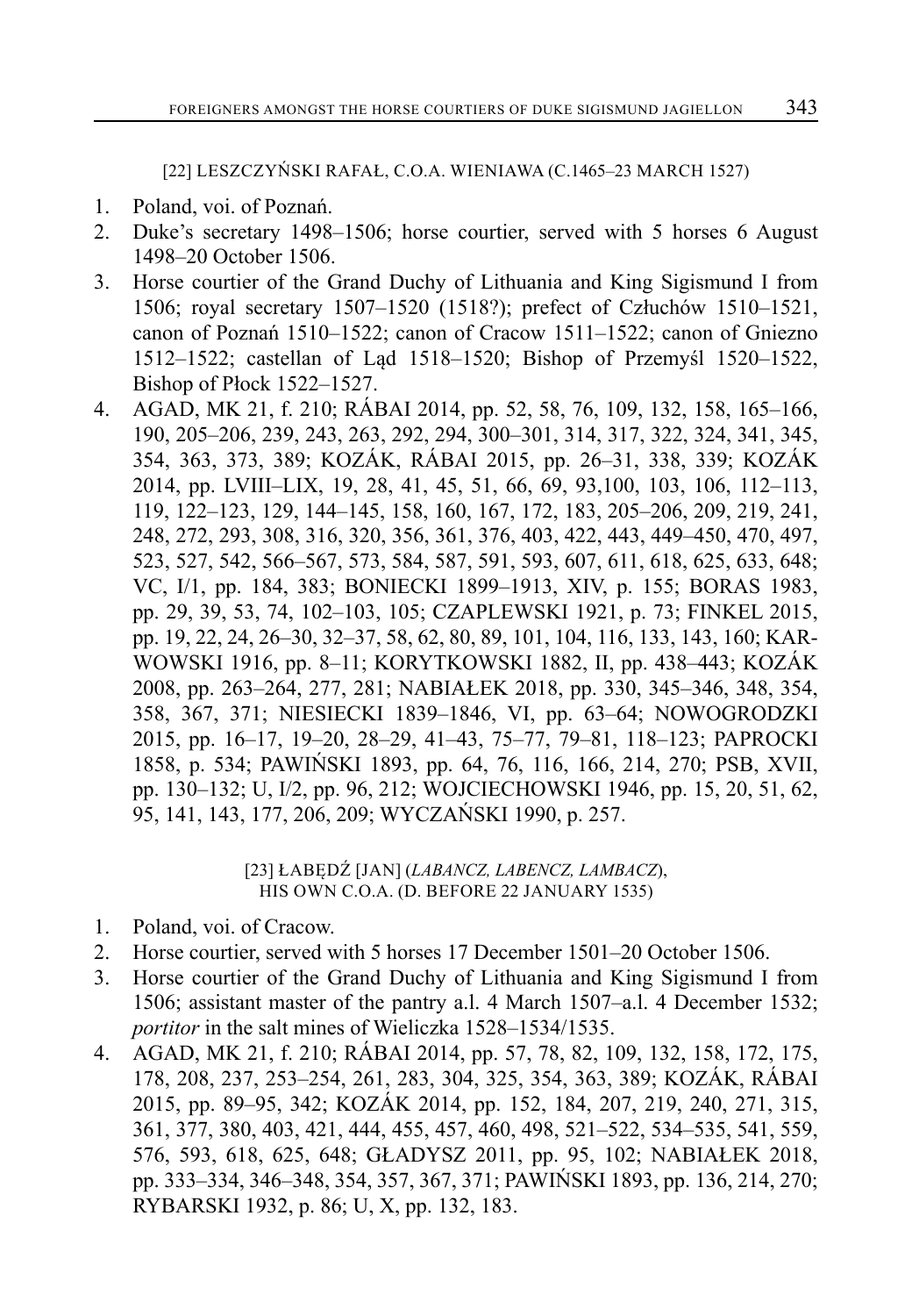#### [24] MARSZAŁEK (*MARSALEK*)

- 2. Horse courtier, served with 1 horse from 4 June 1505, with 2 horses 23 July 1505–20 October 1506.
- 3. Horse courtier of the Grand Duke of Lithuania and King Sigismund I 1506–6 February 1507.
- 4. RÁBAI 2014, pp. 184, 206, 230, 240, 245, 255, 285, 296, 310, 315, 326, 356, 365; KOZÁK, RÁBAI 2015, pp. 170–172; KOZÁK 2014, pp. 465, 489, 497, 516, 524, 528, 535, 560, 569, 580, 586, 594, 620, 627; NABIAŁEK 2018, pp. 373, 338.

[25] MIGDAŁ KRZYSZTOF, C.O.A. PORAJ [?] (D. 11 MAY 1507)

- 1. Poland, voi. of Sieradz or the Grand Duchy of Lithuania, voi. of Vilnius [?].
- 2. A page (*laicellus*) from a.l. 21 February 1500; *byk* from a.l. 3 April 1505; horse courtier, served with 2 horses 3 August 1505–20 October 1506.
- 3. Horse courtier of the Grad Duke of Lithuania and King Sigismund I 1506– 11 May 1507.
- 4. RÁBAI 2014, pp. 65–66, 75, 84, 96, 101, 106, 111, 121, 125, 151, 153, 157, 161, 168, 188, 199, 208, 238, 245, 285, 294, 324, 330, 352; KOZÁK, RÁBAI 2015, pp. 101–103; KOZÁK 2014, pp. 18, 22, 25, 31, 41, 43–44, 79, 84, 87–88, 101, 105, 114, 118, 129, 136, 145–146, 157–158, 163, 186, 198, 203–204, 212, 221, 224, 233, 238, 242, 248, 252, 257, 261, 267, 273, 279–280, 282, 286, 292, 304, 311, 319, 321, 323, 330, 333, 344–345, 367–368, 375, 382, 392, 396, 400, 404, 412, 415, 438–439, 443, 446, 451, 468, 476, 480, 485, 492, 498, 523, 528, 560, 568, 593, 597, 617; NABIAŁEK 2018, pp. 336, 373; SZYMCZAKOWA 2006, p. 205; URUSKI 1904–1938, XI, p. 45.

[26] MIRZEWSKI [JAN], C.O.A. PAWĘZA (D. BEFORE 20 JUNE 1535)

- 1. Poland, voi. of Kalisz.
- 2. A valet from a.l. 3 October 1500; horse valet with 2 horses from 2 August 1502 (the last time he is mentioned as horse valet 22 October 1504); horse courtier, served with 2 horses a.l. 30 December 1503–20 October 1506.
- 3. Horse courtier of the Grand Duke of Lithuania and King Sigismund I from 1506, served with 3 horses from c. 1 April 1507, with 4 horses from 1 June 1508; royal shield bearer (*scutifer*) before 23 September 1509–c. 1525; commander of the Sovereign Military Hospitaller Order in Poznań 1520–1535.
- 4. RÁBAI 2014, pp. 57, 77, 86, 111, 144, 159, 183, 206, 237, 239–240, 244, 253, 285, 294, 300, 311, 324, 330, 342, 357, 365, 391; KOZÁK, RÁBAI 2015, pp. 187–193, 194; KOZÁK 2014, pp. 52, 69, 73, 101, 118, 185, 189, 207, 220, 240, 272, 294, 315, 321, 360, 376, 383, 404, 432, 444, 464–465, 489, 497, 522, 524, 527, 534, 560, 568, 573, 582, 593, 597, 608, 620, 626, 649; GŁADYSZ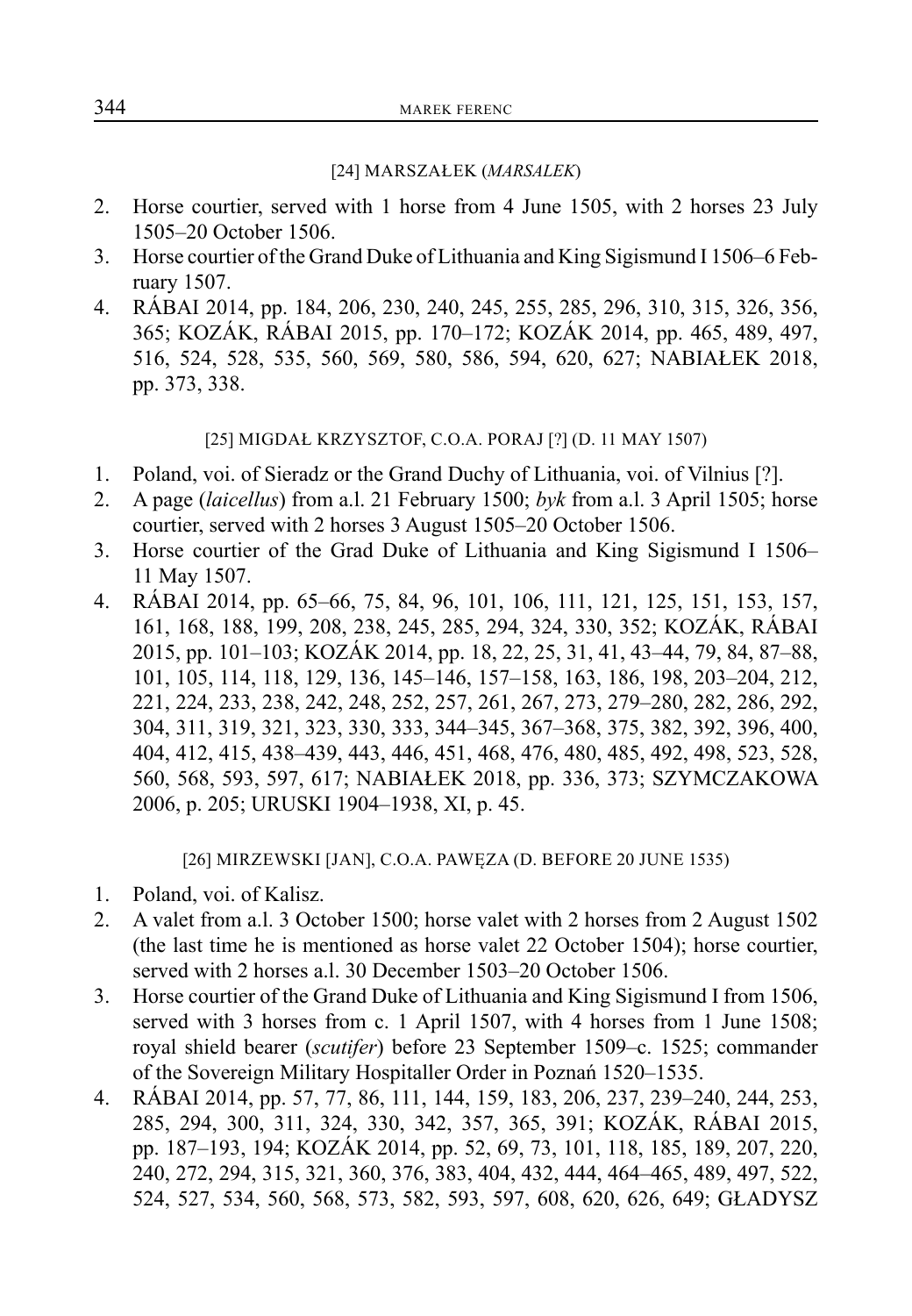2011, pp. 95, 102; NABIAŁEK 2018, pp. 336, 372; Teki Dworzaczka (http:// teki.bkpan.poznan.pl/search.php?section=3&single=&fileno=1&page=528& expr=&highlight=0; accessed 15 March 2019); URUSKI 1904–1938, XI, p. 126.

[27] MYSZKOWSKI JAKUB (*ALIAS SLEYCZ, SLYEDZ, SZLYECZ*), C.O.A. JASTRZEBIEC

- 1. Poland, Duchy of Oświęcim-Zator.
- 2. A valet from a.l. 25 April 1504; horse courtier, served with 2 horses 10 March 1506–20 October 1506.
- 3. Horse courtier of the Grand Duke of Lithuania and King Sigismund I from 1506, served with 3 horses from 23 July 1507.
- 4. RÁBAI 2014, pp. 65, 111, 160, 184, 209, 249, 258, 265, 275, 285, 295, 324, 356, 365, 391; *Metryka Uniwersytetu* 2004, p. 567; KOZÁK, RÁBAI 2015, pp. 132– 135; KOZÁK 2014, pp. 367, 404, 445, 465, 499, 531, 538, 544, 552, 560, 568, 593, 620, 627, 649; GŁADYSZ 2011, p. 95; NABIAŁEK 2018, pp. 339, 372; STANKO 2006, pp. 146–165, 286.

[28] MYSZKOWSKI [WAWRZYNIEC] (*MYSKOWSKI WOYEVODZYCZ*), C.O.A. JASTRZEBIEC (C. 1486–JULY 1546)

- 1. Poland, Duchy of Oświęcim-Zator.
- 2. Horse courtier, served with 4 horses from 21 March 1502, with 5 horses from 20 April 1504–27 February 1505; resigned.
- 3. Horse courtier of King Sigismund I a.l. from 1 June 1507–1520; rm. of the cavalry 1514, 1520–1521, 1527, 1528; prefectof Kurzelów from 1523; castellan of Oświęcim 1527–1530, castellan of Biecz 1530–1535, castellan of Sącz 1535– 1546, prefect of Międzyrzec from 1544–1546.
- 4. RÁBAI 2014, pp. 57, 78, 85, 110, 151, 153, 379; *Metryka Uniwersytetu* 2004, p. 546; KOZÁK, RÁBAI 2015, pp. 130–132, 338; KOZÁK 2014, pp. 184, 209, 220, 240, 271–272, 292, 295, 315–316, 360, 377, 382, 403, 438–439, 638; VC, I/2, p. 230; BORAS 1983, p. 39; NABIAŁEK 2018, p. 335; NIESIECKI 1839–1846, VI, pp. 499–500; NOWOGRODZKI 2015, p. 29; PAPROCKI 1858, p. 170; PAWIŃSKI 1893, pp. 136, 271; PLEWCZYŃSKI 1988, XXXI, pp. 319, 322–323; XXXII, pp. 258–259; PSB, XXII, pp. 399–400; STANKO 2006, pp. 166–232; U, IV/2, pp. 44, 119, 139, 246; URUSKI 1904–1938, XI, pp. 371, 374.

# [29] NIEMIRA (*NEMYRA, NYEMYRA, NYEMYRA STAROSCZYCZ*), C.O.A. GOZDAWA (JASTRZĘBIEC?)

- 1. Grand Duchy of Lithuania (*Lythuanus*).
- 2. Horse valet before 18 August 1503; horse courtier, served with 2 horses 18 August 1503–27 September 1504; resigned.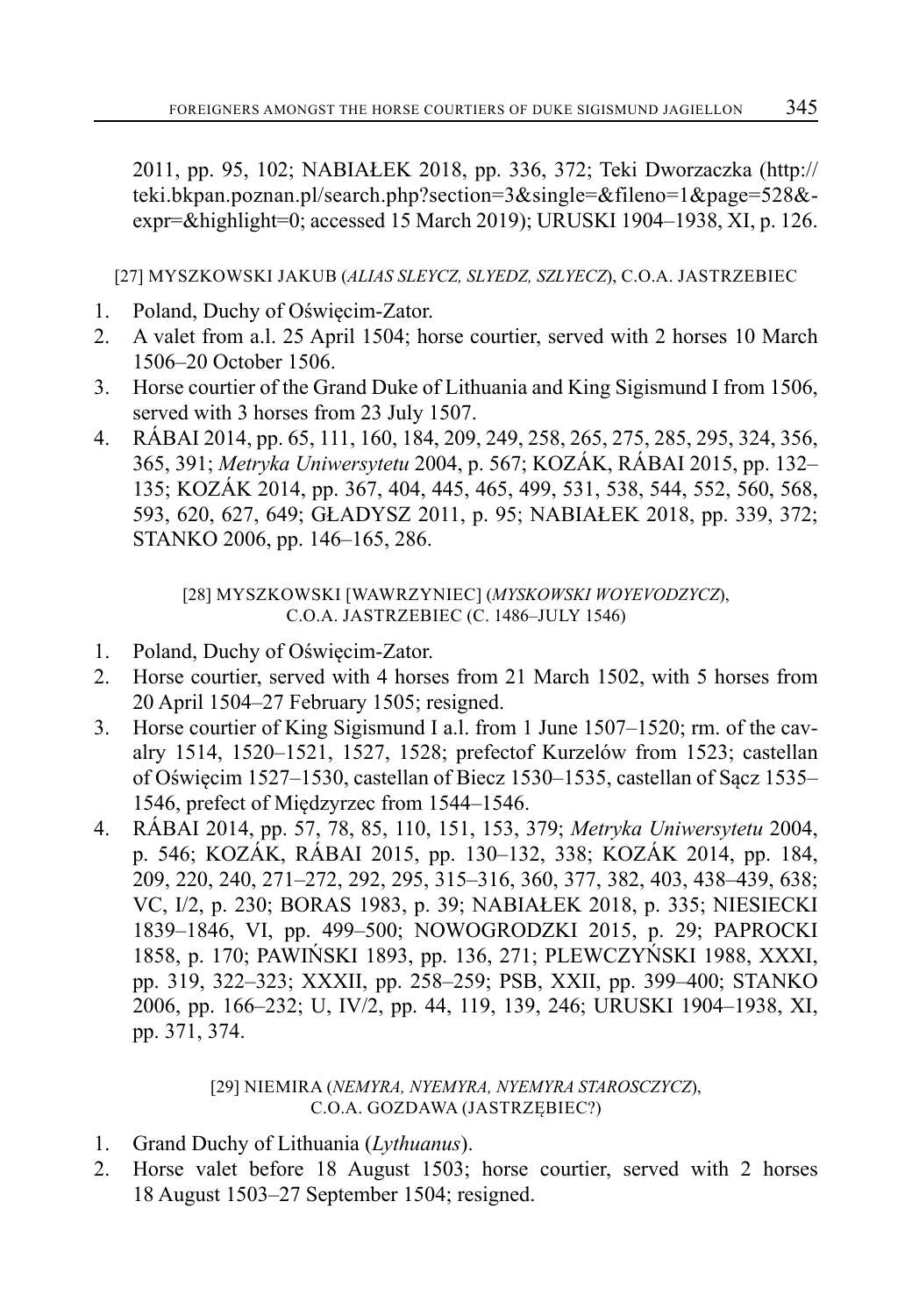4. RÁBAI 2014, pp. 57, 77, 117, 343; KOZÁK, RÁBAI 2015, pp. 223–224; KOZÁK 2014, pp. 292, 312, 315, 360, 376–377, 409, 609; BONIECKI 1887, pp. 204–205; NABIAŁEK 2018, p. 337; NIESIECKI 1839–1846, VI, pp. 547– 549; SEMKOWICZ 1914, pp. 96–103; URUSKI 1904–1938, XII, pp. 97–101.

[30] NIEMITZ LEONARD (*NYEMYENCZ*), HIS OWN C.O.A. (D. BEFORE 1524)

- 1. Silesia.
- 2. Horse courtier, served with 2 horses from 13 July 1502, with 3 horses from 16 August 1502, with 4 horses from 17 July 1503, with 5 horses from 23 November 1504–27 May 1506; resigned.
- 4. RÁBAI 2014, pp. 58, 71, 79, 110, 159, 183, 206, 216, 236, 239, 243, 284, 294, 300, 312; KOZÁK, RÁBAI 2015, pp. 173–178; KOZÁK 2014, pp. 208, 220, 235, 239, 271, 294, 315, 345, 361, 371, 377, 403, 444, 464, 477, 489, 497, 504, 521, 523, 526–527, 559, 567, 572, 582–583; JUREK 1996, pp. 259–260; KOZÁK 2008, p. 274; NABIAŁEK 2018, p. 337.

[31] OCIESKI MIKOŁAJ, C.O.A. JASTRZĘBIEC (D. 1516)

- 1. Poland, voi. of Poznań.
- 2. Master of the horse and camp commander from 15 April 1502; horse courtier, served with 5 horses 29 September 1498–20 October 1506.
- 3. Horse courtier with 8 horses at the court of King John I Albert until 29 September 1498; horse courtier of the Grand Duke of Lithuania and King Sigismund I from 1506, served with 6 horses from 1 May 1508; royal master of the horse a.l. 18 January 1508–1516; prefect of Kościan 1508–1516; rm. of the cavalry 1509, 1514; prefect of Konin 1510–1516; prefect of Pyzdry 1511–1516, prefect of Inowrocław 1516.
- 4. RÁBAI 2014, pp. 45, 55–56, 62–63, 66–69, 71, 76–77, 81–82, 85–86, 94, 97, 101, 103, 109, 115, 117–119, 121–122, 125–128, 130–138, 145–146, 148–150, 157–158, 166, 168–175, 177, 179, 182, 188–190, 192–195, 199, 208, 213, 216–217, 224–225, 228, 237, 240, 245, 251, 254, 256–258, 260–261, 275, 281–283, 295, 300, 305, 308, 318, 322–324, 331, 332, 334, 337, 339, 342–343, 352–354, 358, 361, 363, 370–372, 375, 376, 379, 383, 389; KOZÁK, RÁBAI 2015, pp. 32–39, 126, 339, 340, 349; KOZÁK 2014, pp. LIX–LX, 14, 20, 51, 61–63, 66, 70, 72–73, 92, 100, 103–104, 112–113, 123, 144, 151, 170–171, 173, 182–184, 187–188, 190, 194–195, 202, 204, 209, 212–214, 219, 223–224, 226–240, 244–246, 249–251, 253–254, 277, 281, 290–293, 296–297, 299–302, 312, 315, 320, 322–325, 327–333, 338–345, 351, 358–360, 364–365, 367–370, 372, 375–376, 379–380, 382–383, 390, 393, 396–397, 403, 407–410, 412–413, 416–427, 432–433, 435–437, 443, 449–452, 454–459, 461, 463–464, 468–478, 480–488, 490–492, 498, 502, 504–505, 511–512, 514, 522, 524, 528, 532, 535, 537–538, 540–541, 552, 557–559, 568, 572–573, 576, 580, 588, 591–593,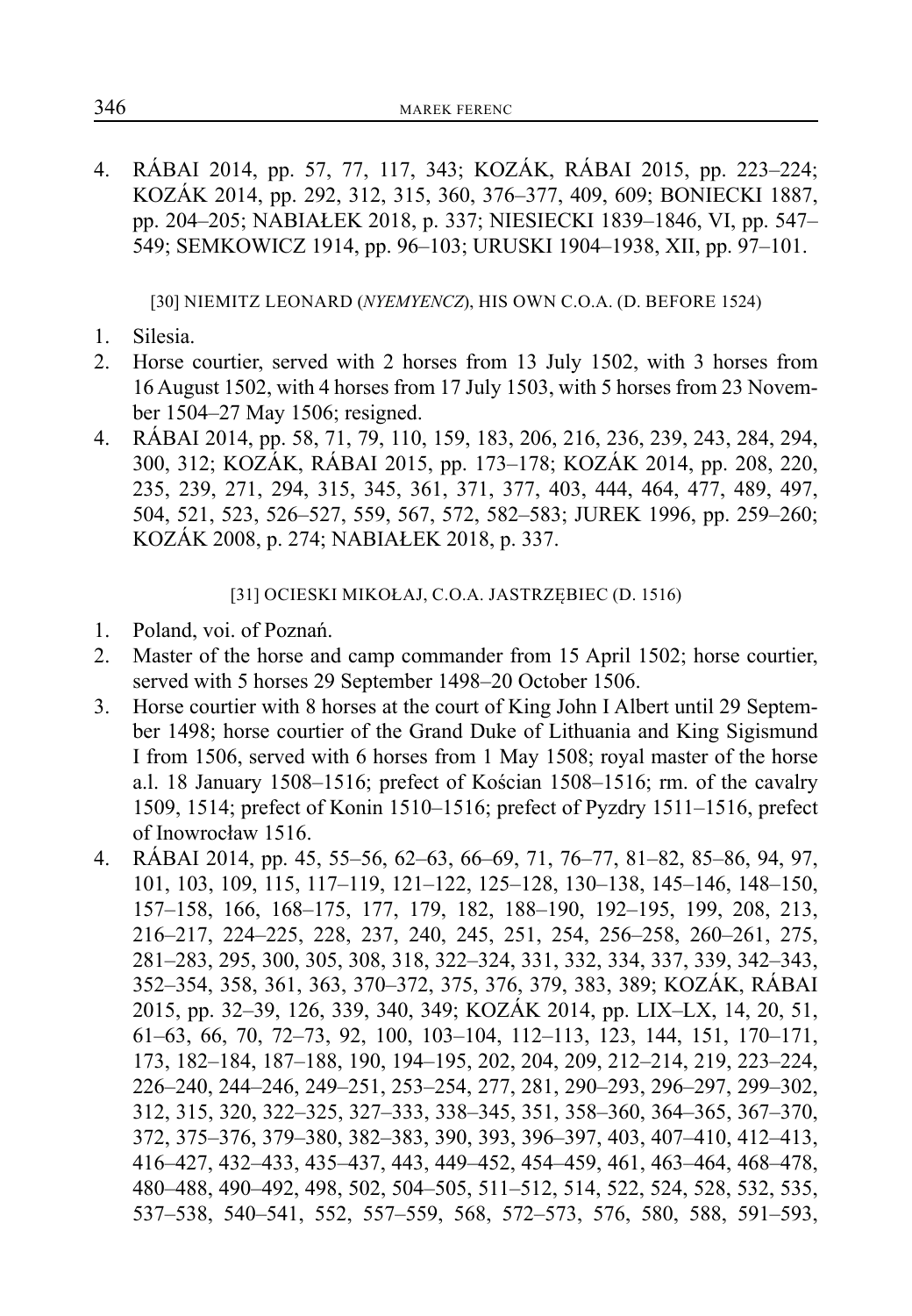598–599, 601, 603, 605, 608–609, 616–618, 621, 624–625, 631, 633, 635–636, 638, 642, 648; VC, I/1, pp. 260–261; VL, p. 173; BORAS 1983, p. 29; GĄSI-OROWSKI 1981, p. 78; GŁADYSZ 2011, p. 95; HARTLEB 1913, pp. 121– 125; KOZÁK 2008, pp. 272, 281; NABIAŁEK 2018, pp. 330, 344, 354–355, 367, 371; NOWOGRODZKI 2015, p. 111; PAWIŃSKI 1893, pp. 64, 76, 96, 270; PLEWCZYŃSKI 1988, XXXI, pp. 317, 319; PSB, XXIII, pp. 514–515; SUCHENI-GRABOWSKA 1974, pp. 217, 221; SUCHENI-GRABOWSKA 2007, pp. 98–99, 131; U, X, pp. 59, 189; URUSKI 1904–1938, XII, p. 240.

[32] ODERSKÝ [JERONÝM?] [DE LIDÉŘOV] (*ODERSKI*), HIS OWN C.O.A.

- 1. Silesia, Duchy of Opava.
- 2. Horse courtier, served with 3 horses 31 March 1505–9 April 1506; resigned.
- 4. RÁBAI 2014, pp. 160, 184, 207, 225, 240, 245, 283, 291; KOZÁK, RÁBAI 2015, pp. 234–235; KOZÁK 2014, pp. 445, 465, 489, 497, 512, 524, 528, 559, 565; KOZÁK 2008, pp. 276, 281, 283; NABIAŁEK 2018, p. 338.

[33] OLŠANSKÝ WACŁAW [DE OLŠANY] (*OLSCHANSKY, OLSSENSKI, WOLSENSKI*), HIS OWN C.O.A.

- 1. Silesia, Duchy of Opava.
- 2. Horse courtier, served with 5 horses from 16 March 1503, with 6 horses 11 October 1503–20 October 1506.
- 3. Horse courtier of the Grand Duke of Lithuania and King Sigismund I 1506–8 May 1507.
- 4. RÁBAI 2014, pp. 44, 55, 57, 67, 75, 79, 82, 110, 148, 150, 159, 170, 173, 184, 207, 216, 238, 240, 245, 271, 296, 326, 355, 363, 389; KOZÁK, RÁBAI 2015, pp. 217–221, 347; KOZÁK 2014, pp. 277, 293, 301, 315, 338, 350, 358, 360, 368, 375, 377, 380, 403, 435, 437, 445, 453, 456, 465, 497, 504, 522, 524, 528, 549, 569, 594, 619, 625, 648; KOZÁK 2008, p. 281; KOZÁK 2018, p. 76; NABIAŁEK 2018, pp. 337–338, 373.

# [34] POTOCKI BERNARD, C.O.A. DRZEWICA [?] (D. 1519)

- 1. Poland, voi. of Sandomierz, dis. of Opoczno.
- 2. Horse courtier, served with 5 horses 29 September 1498–20 October 1506.
- 3. Horse courtier serving with 8 horses at the court of John I Albert until 29 September 1498; horse courtier of the Grand Duke of Lithuania and King Sigismund from 1506, served with 10 horses from 3 April 1508, with 9 horses from 2 September 1508; rm. of cavalry 1512; prefect of Nieszawa 1512–1519.
- 4. RÁBAI 2014, pp. 56, 78, 109, 158, 182, 207, 239, 245, 251, 283, 294, 324, 326, 354, 363, 389; KOZÁK, RÁBAI 2015, pp. 39–47, 75, 79, 164, 339, 341, 345, 346; KOZÁK 2014, pp. LXI–LXII, 51, 99–100, 103, 108–109, 113, 123, 179,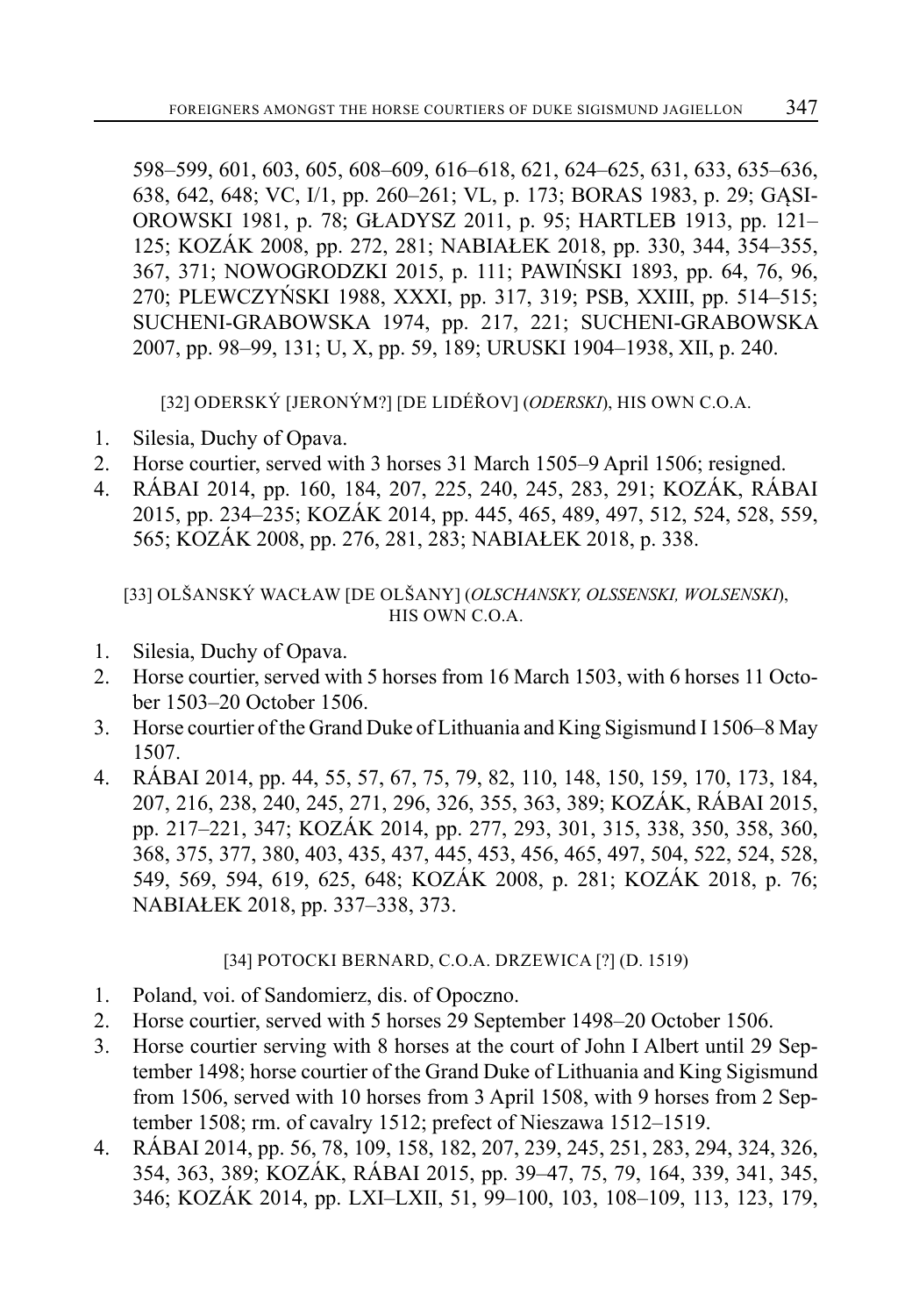184, 203, 208, 219, 241, 271, 293, 359–360, 377, 403, 444, 464, 498, 523, 528, 532, 559, 567, 593, 595, 618, 625, 648; BORAS 1983, p. 29; GŁADYSZ 2011, pp. 96, 102; KOZÁK 2008, p. 272; NABIAŁEK 2018, pp. 330, 371; NIESIECKI 1839–1846, VII, pp. 429–430; NOWOGRODZKI 2015, p. 29; PAPROCKI 1858, p. 382; PAWIŃSKI 1893, pp. 64, 76, 270; PLEWCZYŃSKI 1988, XXXI, p. 319; PSB, XXVII, p. 800; WOLSKI 2013, pp. 11–13, 19–21, 363.

[35] PSZONKA MIKOŁAJ, C.O.A. JANINA OR TRĄBY (D. BEFORE 21 MARCH 1525?)

- 1. Poland, voi. of Lublin or Cracow.
- 2. Horse courtier, served with 4 horses 5 August 1498–20 October 1506.
- 3. Horse courtier of the Grand Duke of Lithuania and King Sigismund I 1506–2 March 1508; scribe for Lublin Land 1522–1525 [?].
- 4. RÁBAI 2014, pp. 58, 78, 87, 109, 158, 166, 183, 207, 227, 243–244, 254, 284, 295, 325, 356, 363, 390; *Metryka Uniwersytetu* 2004, p. 332; KOZÁK, RÁBAI 2015, pp. 67–73, 338, 347, 348; KOZÁK 2014, pp. LXIV, 51–52, 59, 67, 96–97, 100, 104, 113, 123, 184, 208, 217, 219, 229, 235, 240, 245–246, 255, 271, 280, 293, 303, 315, 341, 361, 377, 384, 403, 444, 450, 464, 477, 489, 498, 513, 527, 535, 559, 568, 593, 619–620, 626, 648; KOZÁK 2008, pp. 262–263, 272; NABIAŁEK 2018, pp. 331–332, 372; NIESIECKI 1839–1846, VII, p. 570; PAWIŃSKI 1893, pp. 76, 214, 270; U, IV/4, pp. 32, 123; URUSKI 1904–1938, XV, pp. 68–69.

# [36] [PUSTUŁKA JAN] (*PUSTOTA*) (D. 9 AUGUST 1505)

- 1. Poland, voi. of Cracow.
- 2. Master cook from a.l. 7 January 1502 (three times 13 February, 21 May 1502 and 30 April 1505 referred to as *magister coquine*); horse courtier, served with 4 horses 5 August 1498–9 August 1505, died during his service at the court in Głogów.
- 4. AGAD, MK 21, f. 210; RÁBAI 2014, pp. 56, 78, 105, 109, 158, 182–183, 250–251; KOZÁK, RÁBAI 2015, pp. 60–63; KOZÁK 2014, pp. LXIII–LXIV, 143, 149, 152–154, 156, 162–163, 165–167, 175, 181–182, 184, 191, 207, 219, 239, 250, 271, 293, 315, 359–360, 377, 399, 403, 444, 464, 532; BORAS 1983, p. 39; KOZÁK 2008, pp. 268, 272; NABIAŁEK 2018, pp. 331, 343, 348, 366; NOWOGRODZKI 2015, p. 121; PAWIŃSKI 1893, pp. 136, 214, 270; URUSKI 1904–1938, XV, p. 87.

#### [37] RACKWITZ BALTAZAR (*RAGVYCZ, RAK, RAKWYCZ*)

- 1. Silesia.
- 2. Horse courtier, served with 4 horses from 25 December 1504, with 5 horses 31 January 1506–20 October 1506.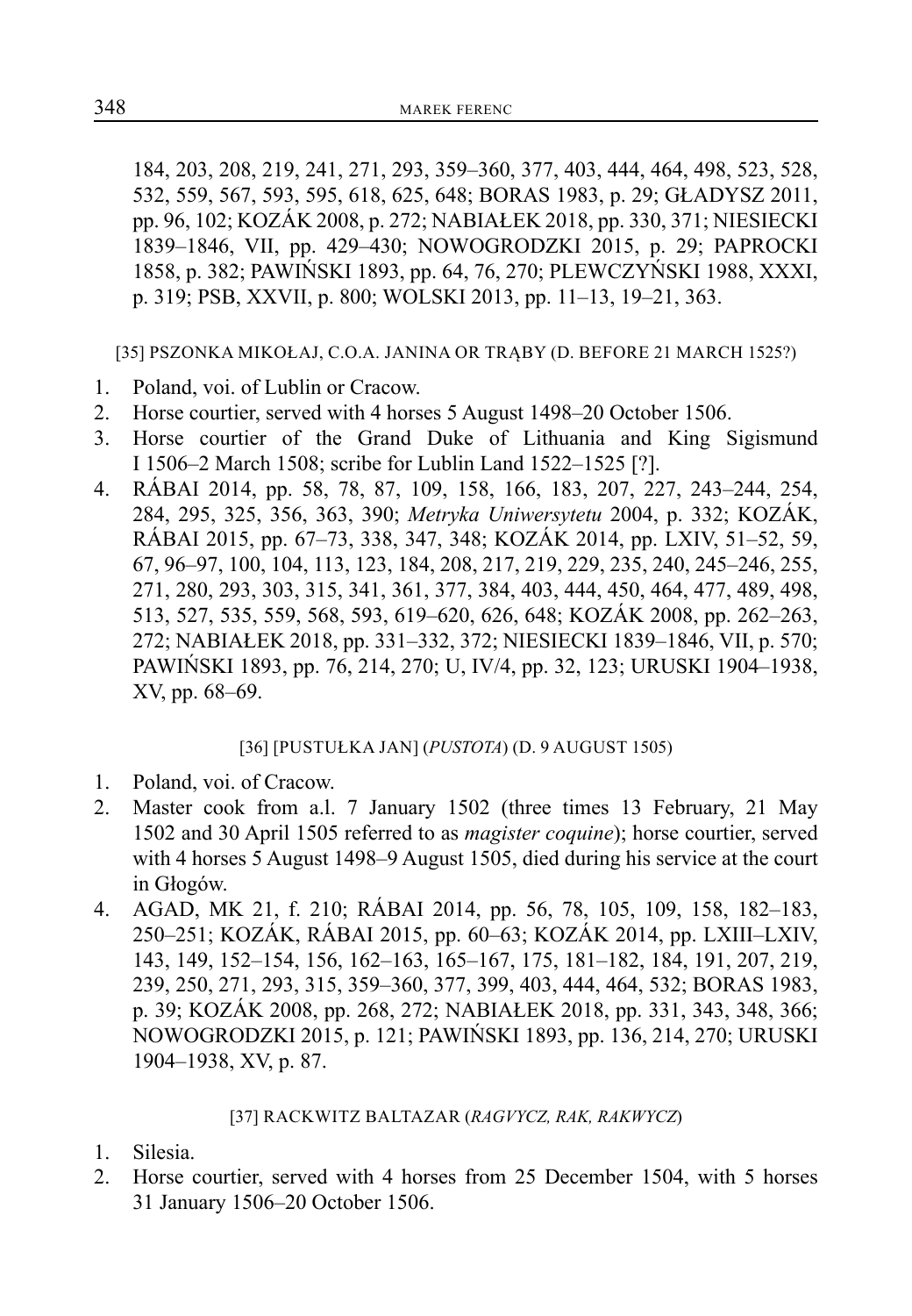- 3. Horse courtier of the Grand Duke of Lithuania and King Sigismund I from 1506–7 April 1507.
- 4. RÁBAI 2014, pp. 159, 207, 232, 240, 243, 284, 294, 304, 325, 354, 363, 377, 391; KOZÁK, RÁBAI 2015, pp. 208–210; KOZÁK 2014, pp. 445, 498, 518, 524, 526, 559, 567, 575, 594, 618, 625, 637–638, 649; NABIAŁEK 2018, pp. 338, 373.

[38] RECHENBERG JAN (HANS) (*RACHEMBARGK*), HIS OWN C.O.A. (C. 1480–9 FEBRUARY 1537)

- 1. Silesia, Duchy of Głogów.
- 2. Horse courtier, served with 5 horses from 12 December 1501, officially registered in a registry of the horse courtiers with 6 horses 11 May 1502 until 20 October 1506.
- 3. Courtier of the King of Bohemia and Hungary Vladislaus II Jagiellon; horse courtier of the Grand Duke of Lithuania and King Sigismund I from 1506, served with 12 horses from a.l. 26 April 1508; *hauptmann* in Kożuchów 1516–1537; baron (*Freiherr zu Schlaw und Wartenberg*) from 1534.
- 4. RÁBAI 2014, pp. 46, 57, 92, 102, 110, 122, 143, 154, 159, 171, 178, 207, 231, 232, 237, 239, 245, 283, 294, 326, 338, 355, 362–363, 389; KOZÁK, RÁBAI 2015, pp. 197–202, 342, 343, 346, 348, 349; KOZÁK 2014, pp. 153, 184, 203, 219, 225–226, 234–235, 241, 250, 259, 279, 294, 302, 307, 316, 319, 327, 336, 338, 342, 352, 360, 388–389, 396, 403, 413, 430–431, 441, 444, 454, 460, 498, 517– 518, 522–523, 528, 559, 567–568, 594, 605, 619, 625, 648; ADAMSKA 2017, p. 28; ANDRZEJEWSKI 2012, pp. 52, 55–58, 65, 67–68, 70–75, 78–80, 82, 87, 97–98, 121, 124–125, 127–128, 132, 134, 136–139, 144–147, 155, 160–163, 166– 170, 175–180, 185, 198–201, 219–220, 223, 243, 260–261, 264, 269; ANDRZE-JEWSKI 2007, pp. 92–95, 146–147, 166–167, 188–191, 195–196, 199–200, 208–209; ANDRZEJEWSKI, MOTYL 2002, pp. 8–10, 18, 25, 37, 39; BORAS 1983, p. 39; BREYTHER 1906, pp. 25–26, 34, 54; GŁADYSZ 2011, pp. 95, 102; JUREK 1996, pp. 272–273; KOZÁK 2008, pp. 269–270, 272–274, 276, 281, 283; KOZÁK 2009, pp. 572–587; KUCZER 2012, pp. 46–48, 51; KUCZER 2007, pp. 105, 130, 167; MINSBERG 1853, pp. 7, 11, 13–15, 56, 71, 175–176; NABIAŁEK 2018, pp. 333, 340–341, 368, 372; NOWOGRODZKI 2015, pp. 31, 75, 106–107, 111, 119; PAWIŃSKI 1893, pp. 136, 270; STRZYŻEWSKI 1998, pp. 165–167; STRZYŻEWSKI 2009, pp. 30, 36, 175–178.

[39] SETNICKI JAN (*SEDNYCZKI, SZETHNYCZKI, ZEDNYCZKI*), C.O.A. NAŁĘCZ [?]

- 1. Poland.
- 2. Horse courtier, served with 4 horses 7 January 1502–24 June 1503; resigned.
- 4. KOZÁK, RÁBAI 2015, pp. 100–101; KOZÁK 2014, pp. 152, 184, 207, 219–220, 239, 283; KOZÁK 2008, pp. 268, 272; NABIAŁEK 2018, p. 334; NIESIECKI 1839–1846, August, p. 326; PAWIŃSKI 1893, pp. 136, 271.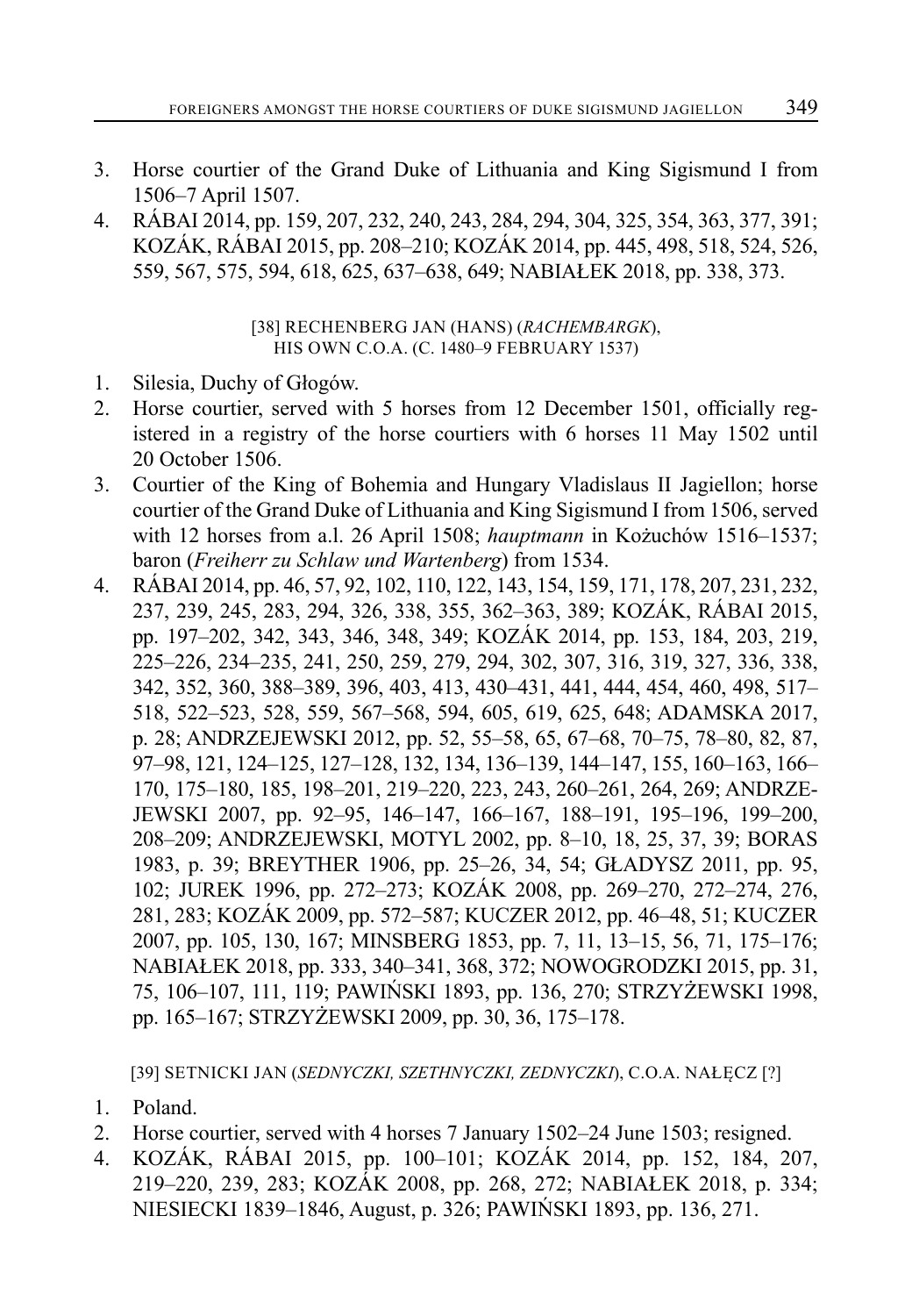#### [40] STADNICKI [STANISŁAW] (*SDADNYCZKI*), C.O.A. DRUŻYNA (D. BEFORE 5 MARCH 1542)

- 1. Poland, voi. of Cracow.
- 2. Horse courtier, served with 3 horses from 31 January 1502, with 4 horses 31 December 1505–20 October 1506.
- 3. Horse courtier of the Grand Duke of Lithuania and King Sigismund I from 1506, served with 6 horses from 15 September 1507, with 8 horses 2 May 1508–a.l. 1511; chamberlain of Przemyśl 1523–1530; castellan of Sanok 1530–1535; prefect of Nowy Korczyn 1533–1541; castellan of Zawichost 1535–1542.
- 4. RÁBAI 2014, pp. 57, 77, 110, 144, 148, 158, 176, 180, 183, 206, 213, 244, 254, 284, 295, 325, 336, 355, 363, 389–390; KOZÁK, RÁBAI 2015, pp. 104–111, 339, 344; KOZÁK 2014, pp. 152, 184, 207, 220, 240, 272, 293–294, 321, 324, 344, 360, 376, 403, 432, 435, 444, 458, 462, 464, 489, 497, 501, 527, 534, 559, 568, 593, 602, 619, 626, 648; BORAS 1983, p. 39; GŁADYSZ 2011, pp. 95, 102; KOZÁK 2008, pp. 268, 272; NABIAŁEK 2018, pp. 334, 372; PAWIŃSKI 1893, pp. 136, 271; PSB, XLI, pp. 420–421; U, III/1, pp. 222, 263, 391; U, IV/3, pp. 42, 161, 212.

[41] STANGE HANUS (*HANUS STANKYER*), HIS OWN C.O.A.

- 1. Silesia.
- 2. Horse courtier, served with 3 horses from 25 March 1505, with 4 horses 1 July 1506–20 October 1506.
- 3. Horse courtier of the Grand Duke of Lithuania and King Sigismund I 1506–6 February 1507.
- 4. RÁBAI 2014, pp. 55, 159–160, 184, 208, 239, 244, 284–285, 290, 295, 325, 356, 364; KOZÁK, RÁBAI 2015, pp. 230–232; KOZÁK 2014, pp. 359, 445, 465, 489, 498, 523, 527, 560, 564, 568, 594, 619, 626; JUREK 1996, p. 290; KOZÁK 2008, p. 272; NABIAŁEK 2018, pp. 338, 373.

[42] STANGE KRZYSZTOF (*STANKHER*), HIS OWN C.O.A.

- 1. Silesia.
- 2. Horse valet with 2 horses from 4 July 1502; horse courtier, served with 2 horses a.l. 30 December1503–8 April 1504; resigned.
- 4. KOZÁK, RÁBAI 2015, pp. 193–194; KOZÁK 2014, pp. 208, 221, 241, 294, 315, 331; JUREK 1996, p. 290; KOZÁK 2008, p. 272; NABIAŁEK 2018, p. 336.

[43] STASZKOWSKI [HIERONIM], C.O.A. BOGORIA (D. BEFORE 26 MARCH 1545)

- 1. Poland, voi. of Cracow.
- 2. Horse courtier, served with 2 horses 19 December 1505–20 October 1506.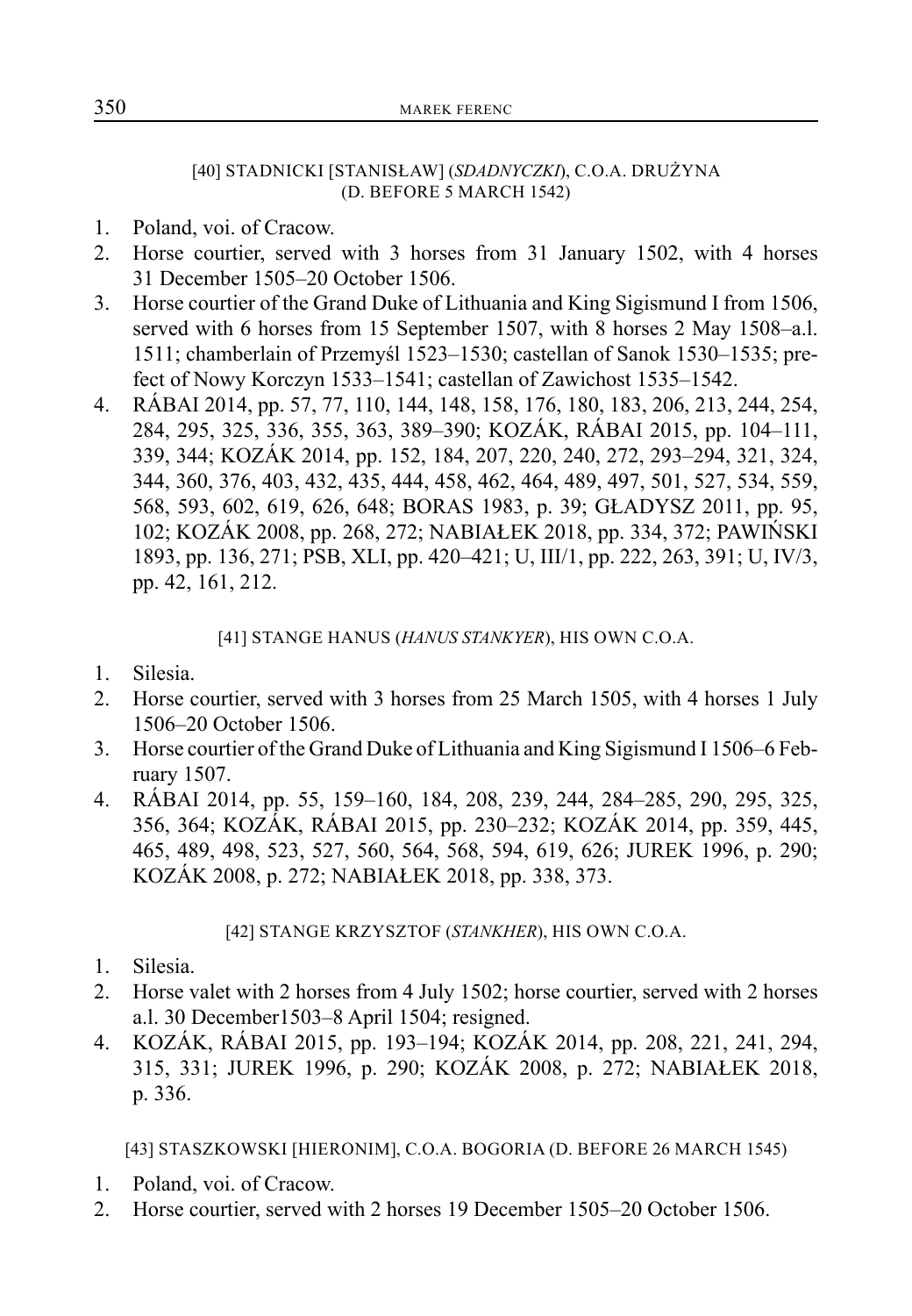- 3. Horse courtier of the Grand Duke of Lithuania and King Sigismund I from 1506, served with 3 horses from 19 March 1507, with 4 from 12 April 1508; the Crown's master cook a.l. 31 January 1533–a.l. 13 December 1544.
- 4. KOZÁK, RÁBAI 2015, pp. 63–66; KOZÁK 2014, pp. 527, 560, 568, 594, 620, 627, 649; GŁADYSZ 2011, pp. 96, 102; NABIAŁEK 2018, pp. 338–339, 353, 373; NIESIECKI 1839–1846, VIII, pp. 511–512; PAPROCKI 1858, p. 245; POCIECHA 1949–1958, II, p. 12; PSB, XLII, p. 553; U, X, pp. 69–70, 205.

# [44] SZCZĘSNY

- 1. Polska.
- 2. Servitor of Jan Lasocki from 17 December 1501, horse courtier, he took over Jan Lasocki's detachment after his death, served with 6 horses from 22 September 1502, with 4 horses 21 August 1503–20 October 1506.
- 3. Horse courtier of the Grand Duke of Lithuania and King Sigismund I 1506–6 May 1507.
- 4. RÁBAI 2014, pp. 58, 79, 84, 110, 158, 183, 206, 240, 244, 284, 296, 321, 325, 355, 364, 390; KOZÁK, RÁBAI 2015, pp. 83–86; KOZÁK 2014, pp. 240, 293, 313, 315, 341, 361, 377–378, 381, 403, 444, 464, 477, 488–489, 497, 524, 527, 559, 569, 590, 594, 619, 626, 648; NABIAŁEK 2018, pp. 334, 373.

[45] SZYDŁOWIECKI KRZYSZTOF, C.O.A. ODROWĄŻ (1466<sup>68</sup>–1532)

- 1. Poland, voi. of Sandomierz.
- 2. Marshal of the court of Duke Sigismund a.l. 1498–20 October 1506; horse courtier, served with 8 horses before 2 February 1493–20 October 1506.
- 3. Horse courtier of Casimir IV Jagiellon from a.l. 1483; horse courtier of the Grand Duke of Lithuania and King Sigismund I from 1506; assistant master of the pantry of Cracow 1496/97–1507; court's master of the pantry 7 August 1504; prefect of Sieradz 1507–1532; court treasurer of the Crown 1507–1510; chamberlain of Cracow 1507–1509; prefect of Gostyń 1508–1532; castellan of Sandomierz 1509–1515; prefect of Sochaczew 1510–1532; vice-chancellor of the Crown 1511– 1515; voivode of Cracow 1515–1527; prefect of Cracow 1515–1532; chancellor of the Crown 1515–1532; prefect of Nowy Korczyn 1515–1532; prefect of Szydłów c. 1520–1531; prefect of Łuków 1526–1532; castellan of Cracow 1527–1532.
- 4. RÁBAI 2014, pp. 45, 53, 56, 63–64, 70, 74–76, 90, 98, 100, 104, 107, 109, 117–118, 123, 126, 131, 135–136, 140, 142, 152, 157, 165, 182, 195, 197, 201, 205, 223, 233, 234, 236, 238, 241–243, 251, 257, 266, 283, 293, 312, 324, 350–351, 354, 362, 374, 377, 384–385, 389; KOZÁK, RÁBAI 2015, pp. 2–16, 21, 33, 46, 82, 95, 109, 131, 150, 196, 197, 202, 237, 245, 248, 255, 263, 302,

<sup>68</sup> Date of birth of Krzysztof Szydłowiecki, 15 November 1466, is given by Mariusz Lubczyński and Jacek Pielas, see PSB, XLIX, p. 551.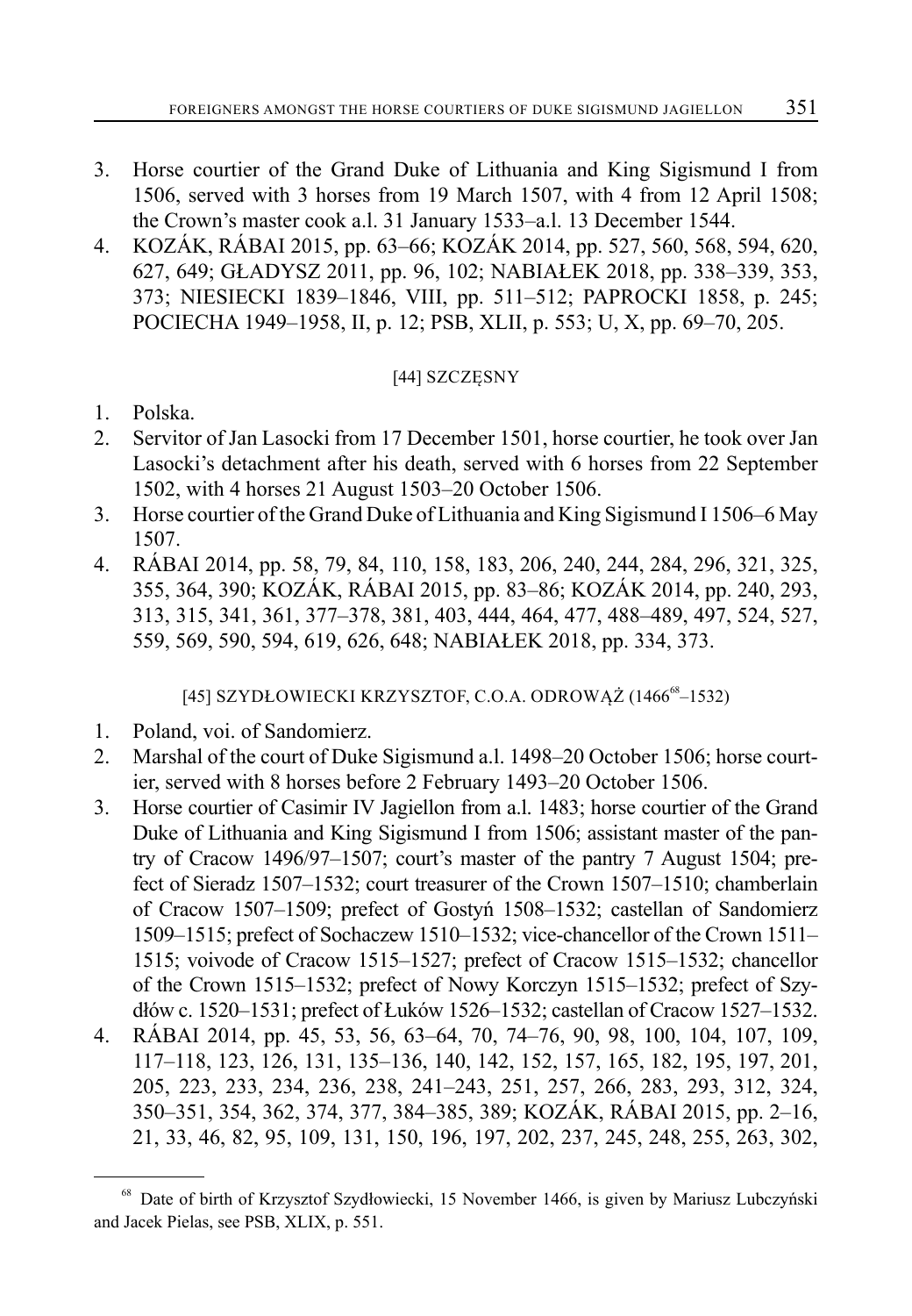305, 310, 312, 316, 322, 338, 343; KOZÁK 2014, pp. LIII–LVIII, 15–16, 26, 30, 32, 34, 40, 42–43, 46–49, 51, 54, 57, 66, 71, 75, 80, 85, 90, 92–93, 95, 98–100, 103–105, 107, 110, 112, 115, 119, 122–123, 134, 139–140, 144, 146, 149–150, 164–165, 168, 175, 182–183, 190, 196, 202–204, 207, 215, 217, 219, 225, 235, 239, 246, 249–251, 255, 266, 268, 271, 274, 281, 293, 301, 303, 306, 310–311, 313–314, 319, 322, 325, 327, 329–332, 334, 337, 345–346, 351, 357, 359, 365–366, 371, 374–376, 387, 393, 395, 398, 401–402, 409–410, 414, 417, 420, 424–425, 428, 430, 439, 443, 449, 463–464, 476, 479, 487–488, 490, 493, 496, 510, 518, 520–522, 525–526, 533, 537, 544, 558, 567, 583, 593, 615–616, 618, 625, 635, 637, 643–644, 647; VC, I/1, s, 85, 260, 278–279, 281, 289, 294, 296–297, 315–316, 330, 337, 356, 374, 383, 429, 441, 447; VC, I/2, s. 48, 67, 83, 110–111; ADAMSKA 2017, pp. 17–18, 23; BORAS 1983, pp. 16, 23, 29, 32, 38–39; FINKEL 2015, pp. 24, 29, 101, 107, 160; GŁADYSZ 2011, pp. 94, 102; KIESZKOWSKI 1912, passim; KOZÁK 2008, pp. 261–265, 271–272, 277, 281, 283; KOZÁK 2013, p. 352; KOZÁK 2016, pp. 139, 142–143; KOZÁK 2012, pp. 168, 176; NABIAŁEK 2018, pp. 330, 332, 342–343, 348, 353–354, 359–362, 367, 368, 370; NALEWAJEK 2011, pp. 12–16, 35–36; NIESIECKI 1839–1846, VIII, pp. 638–641; NOWOGRODZKI 2015, pp. 25, 29–30; PAP-ROCKI 1858, pp. 506–507, 818, 820, 822; PAWIŃSKI 1893, pp. 64, 76, 214, 270; PSB, XLIX, pp. 546–551; SUCHENI-GRABOWSKA 1974, pp. 200, 212; 223, 225, 227; SUCHENI-GRABOWSKA 2007, pp. 101, 165, 199, 209, 211, 213, 220; U, II/2, pp. 170–171; U, IV/1, p. 108; U, IV/2, pp. 59, 78–79, 88, 106, 263; U, IV/3, pp. 42, 90, 215; U, IV/4, p. 84; U, X, pp. 54, 108, 128, 150, 207; WOJCIECHOWSKI 1946, pp. 15, 24, 39, 43, 47, 53, 57, 61, 66, 71–72, 79, 92, 106, 111, 121, 124–125, 128–132, 141, 144, 146–149, 151, 161–162, 175–176, 178, 181, 184, 195–197, 206, 209–210, 216, 221, 225–227, 229, 235, 238, 243–244, 248, 290, 300–302, 355, 357, 360.

[46] SZYDŁOWIECKI MIKOŁAJ, C.O.A. ODROWĄŻ (C. 1475–18 FEBRUARY 1532)

- 1. Poland, voi. of Sandomierz.
- 2. Chamberlain from a.l. December 1505; horse courtier, served with 6 horses 17 October 1501–20 October 1506.
- 3. Horse courtier of John I Albert a.l. 10 October 1493–1501; horse courtier of the Grand Duke of Lithuania and King Sigismund I 1506–c. 1516; administrator of the dist. of Olsztyn from 1502; the Crown's standard bearer 1503–1507; the court's carver of the Crown 1507–1515; the court's chamberlain of the Crown 1507–1510; prefect of Radom 1507–1532; prefect of Gostyń 1508–1513; burgrave of Cracow 1508–1532; prefect of Olsztyn 1508–1532; castellan of Radom 1509–1515; chamberlain of Cracow 1510–1515; castellan of Sandomierz from 1515; grand treasurer of the Crown 1515–1532; prefect of Krzepice 1519–1532; prefect of Oświęcim 1522–1532; prefect of Gródek 1527–1532.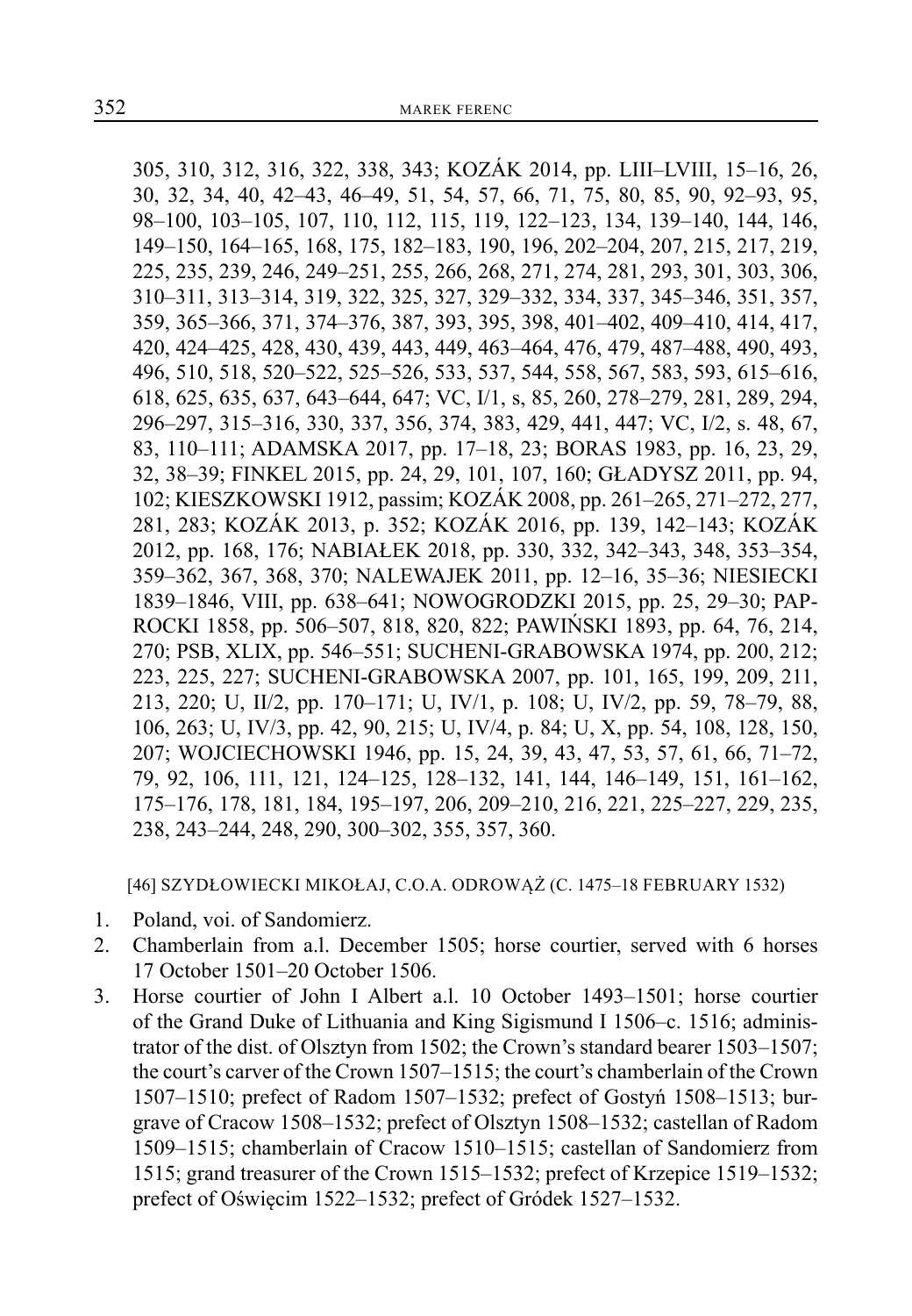4. AGAD, MK 21, f. 210; RÁBAI 2014, pp. 56, 65–66, 69–70, 76, 91, 94, 109, 120, 157–158, 181–182, 190, 205, 224, 238, 243, 259, 283, 293, 306, 324, 340, 354, 359–360, 362, 376, 389; KOZÁK, RÁBAI 2015, pp. 21–26, 338, 343, 349; KOZÁK 2014, pp. 13, 15, 112, 130, 133–134, 154, 158, 162, 173, 183, 191, 195, 198, 202, 207, 217, 219, 225, 230–232, 234, 237, 239, 255, 259, 261–262, 267– 269, 271, 278, 288, 293, 298, 308, 314, 319–320, 327, 335, 338, 359, 366, 368, 370, 376, 388, 390, 402, 411, 443, 463–464, 470, 488, 497, 511, 523, 526, 539, 558, 567, 577, 593, 606, 618, 622–623, 625, 636, 648; VC, I/1, s. 260, 295, 315, 337, 383; VC, I/2, s. 38, 41, 67; FINKEL 2015, pp. 24–25; GŁADYSZ 2011, pp. 95, 102; KIESZKOWSKI 1912, I, pp. 30–45; KOZÁK 2008, pp. 261, 266, 268, 272, 276–277, 283; NABIAŁEK 2018, pp. 332, 346, 348, 353, 357–359, 362–365, 367–368, 370; NALEWAJEK 2011, pp. 12, 14–16, 23, 32–34, 37; NIESIECKI 1839–1846, VIII, p. 641; NOWOGRODZKI 2015, p. 29; PAP-ROCKI 1858, p. 506; PAWIŃSKI 1893, pp. 116, 270; PSB, XLIX, pp. 566–574; SKIBNIEWSKA 2015, p. 284; SUCHENI-GRABOWSKA 1974, pp. 202, 206, 208, 233; U, IV/2, pp. 79, 157, 173, 263; U, IV/3, pp. 69, 78, 90, 215; U, X, pp. 26, 63, 116, 124, 207; WOJCIECHOWSKI 1946, pp. 43, 47, 147, 196, 221, 260.

[47] ŚWIDERSKI MARCIN, C.O.A. LUBICZ (D. BEFORE 19 FEBRUARY 1521)

- 1. Poland voi. of Lublin, dist. of Łuków.
- 2. Valet from a.l. 1 April 1500; horse courtier with 2 horses from 18 March 1502 (last time mentioned as horse valet 22 October 1504); horse courtier, served with 2 horses a.l. 30 December 1503–20 October 1506.
- 3. Horse courtier of the Grand Duchy of Lithuania and King Sigismund I from 1506, served with 3 horses from 25 March 1508; *vogt* in Kock from a.l. 1508; prefect of Wyszków; gatekeeper at the castle of Cracow 1512–1521.
- 4. RÁBAI 2014, pp. 57, 68, 79, 110, 158, 176, 183, 207, 225, 239, 244, 253, 284, 295, 305, 311, 317, 325–326, 330, 349, 356, 364, 390; KOZÁK, RÁBAI 2015, pp. 117–124, 151, 339; KOZÁK 2014, pp. 23, 36, 52, 100, 118, 131, 133–135, 185, 208, 220, 241, 272, 278, 294, 316, 342, 360, 369, 378, 403, 444, 458, 464, 476, 489, 498, 512, 523, 527, 534, 559, 568, 577, 582, 587, 594, 597, 614, 619, 626, 649; GŁADYSZ 2011, p. 95; KOZÁK 2008, pp. 272–273; NABIAŁEK 2018, pp. 336, 373; NIESIECKI 1839–1846, VIII, p. 572; PAWIŃSKI 1893, pp. 136, 271; POCIE-CHA 1949–1958, II, p. 99; KURAŚ 1983, p. 104; WOLIŃSKI 2011, p. 291.

## [48] TOMICKI MIKOŁAJ, C.O.A. ŁODZIA (D. 29 MARCH 1529)

- 1. Poland, voi. of Poznań.
- 2. Horse courtier, served with 4 horses 4 August 1506–20 October 1506.
- 3. Horse courtier of the Grand Duchy of Lithuania and King Sigismund I from 1506, served with 6 horses 27 April 1508–a.l. 1515; tribune of Łęczyca from 1511; the Crown's master of the horse 1517–1529; prefect of Kościan 1516–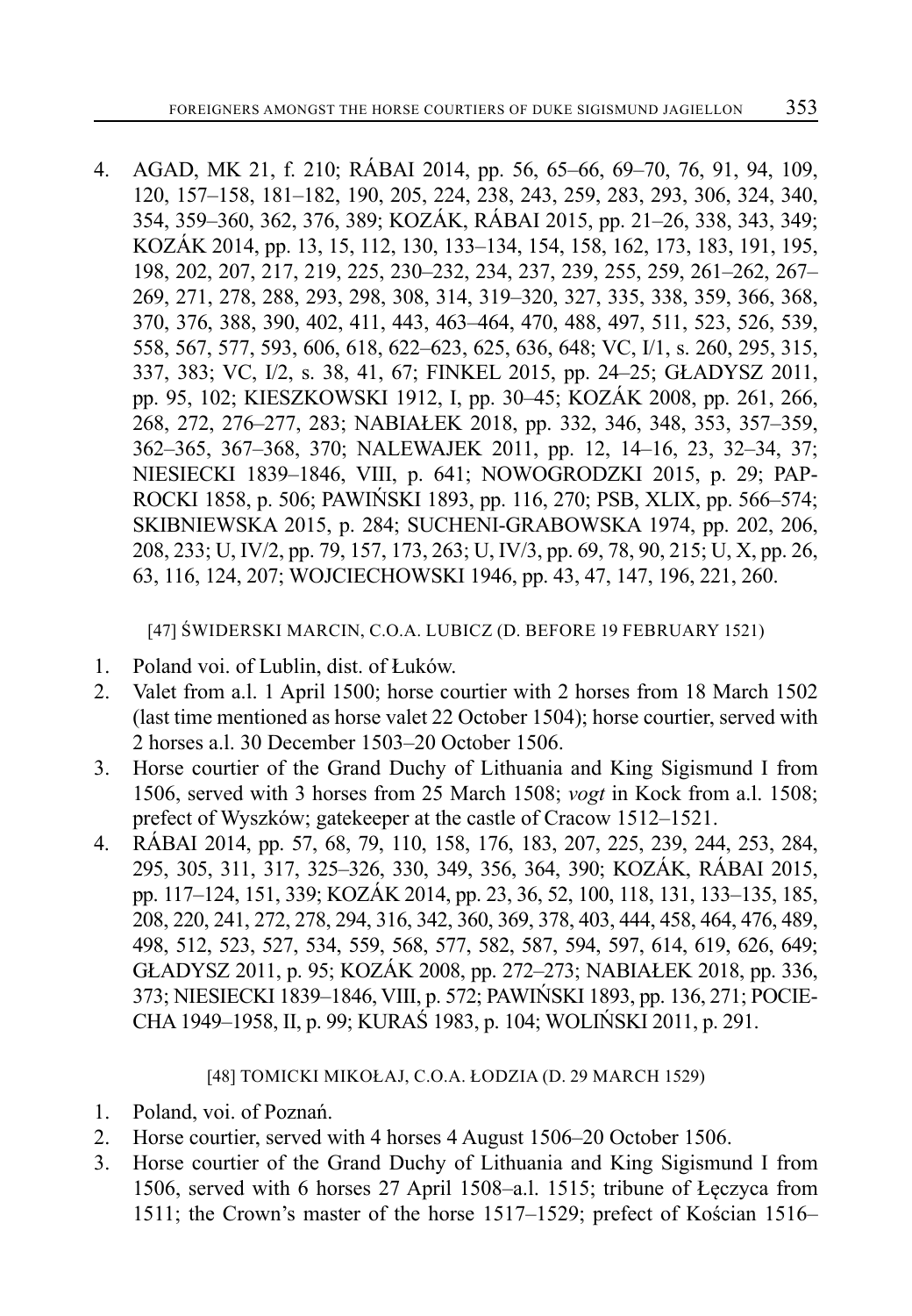1529; prefect of Pyzdry 1523–1529; prefect of Konin 1523–1529; prefect of Iłża 1525–1529; castellan of Gniezno 1528–1529.

4. RÁBAI 2014, pp. 331–332, 234, 355–356, 364, 390; KOZÁK, RÁBAI 2015, pp. 215–217, 347; KOZÁK 2014, pp. 598–599, 601, 619, 626, 648; VC, I/1, pp. 295, 383; VC, I/2, p. 49; BRZEZIŃSKI 1933, pp. 69–70; GŁADYSZ 2011, pp. 96, 102; KOZÁK 2008, p. 269; NABIAŁEK 2018, p. 341; NIESIECKI 1839–1846, IX, pp. 87–91; NOWOGRODZKI 2015, p. 123; ODRZYWOLS-KA-KIDAWA 2004, pp. 37–38, 40, 42–49, 98, 223; SUCHENI-GRABOWSKA 1974, p. 217; U, I/2, p. 37; U, II/2, pp. 101, 298; U, X, pp. 59, 210.

[49] UNWÜRDE HANS (*HANUS UNWERD, VINVERD*), HIS OWN C.O.A.

- 1. Silesia, Duchy of Głogów.
- 2. Horse courtier, served with 3 horses from 7 July 1502, with 4 horses 16 August 1502–8 April 1504; resigned.
- 4. RÁBAI 2014, pp. 62, 178; KOZÁK, RÁBAI 2015, pp. 169–170; KOZÁK 2014, pp. 208, 220, 241, 294, 316, 364, 460; ADAMSKA 2017, p. 19; JUREK 1996, pp. 300–301; KUCZER 2007, pp. 85, 150; NABIAŁEK 2018, p. 337.

[50] WIELOGŁOWSKI [ZYGMUNT] (*WYELOGLOWSKI*), C.O.A. STARYKOŃ (D. BEFORE 1535)

- 1. Poland, voi. of Cracow.
- 2. Horse valet with 2 horses from 22 March 1502; horse courtier, served with 2 horses a.l. 30 December 1503–20 October 1506.
- 3. Horse courtier of the Grand Duke of Lithuania and King Sigismund I from 1506, served with 4 horses from 15 May 1507.
- 4. RÁBAI 2014, pp. 58, 77, 110, 150, 159, 172, 183, 192, 207, 237, 239, 245, 285, 294, 305, 309, 324, 330, 339, 356, 365, 391; KOZÁK, RÁBAI 2015, pp. 136– 142; KOZÁK 2014, pp. 185, 208, 220, 240–241, 271, 294, 315, 361, 376, 403– 404, 437, 444, 455, 464, 472, 489, 498, 522–523, 528, 560, 568, 577, 580, 593, 597, 605, 620, 627, 649; GŁADYSZ 2011, pp. 95, 102; KOZÁK 2008, p. 272; NABIAŁEK 2018, pp. 336, 372; NIESIECKI 1839–1846, IX, p. 297; PAWIŃSKI 1893, pp. 136, 271; SHGWK, p. 565; ŻYCHLIŃSKI 1879–1908; VI, p. 408.

# [51] WODYŃSKI MIKOŁAJ (*VODENSKI*), C.O.A. KOŚCIESZA

- 1. Mazovia, Czersk Land.
- 2. Horse courtier, served with 4 horses 29 August 1506–20 October 1506.
- 3. Horse courtier of the Grand Duke of Lithuania and King Sigismund I from 1506, served with 5 horses 26 April 1508–21 March 1509.
- 4. RÁBAI 2014, pp. 344, 356, 364, 390; KOZÁK, RÁBAI 2015, pp. 224–226; KOZÁK 2014, pp. 609, 619, 626, 648; NABIAŁEK 2018, p. 341; NIESIECKI 1839–1846, IX, p. 379; ZALEWSKI 2005, p. 176.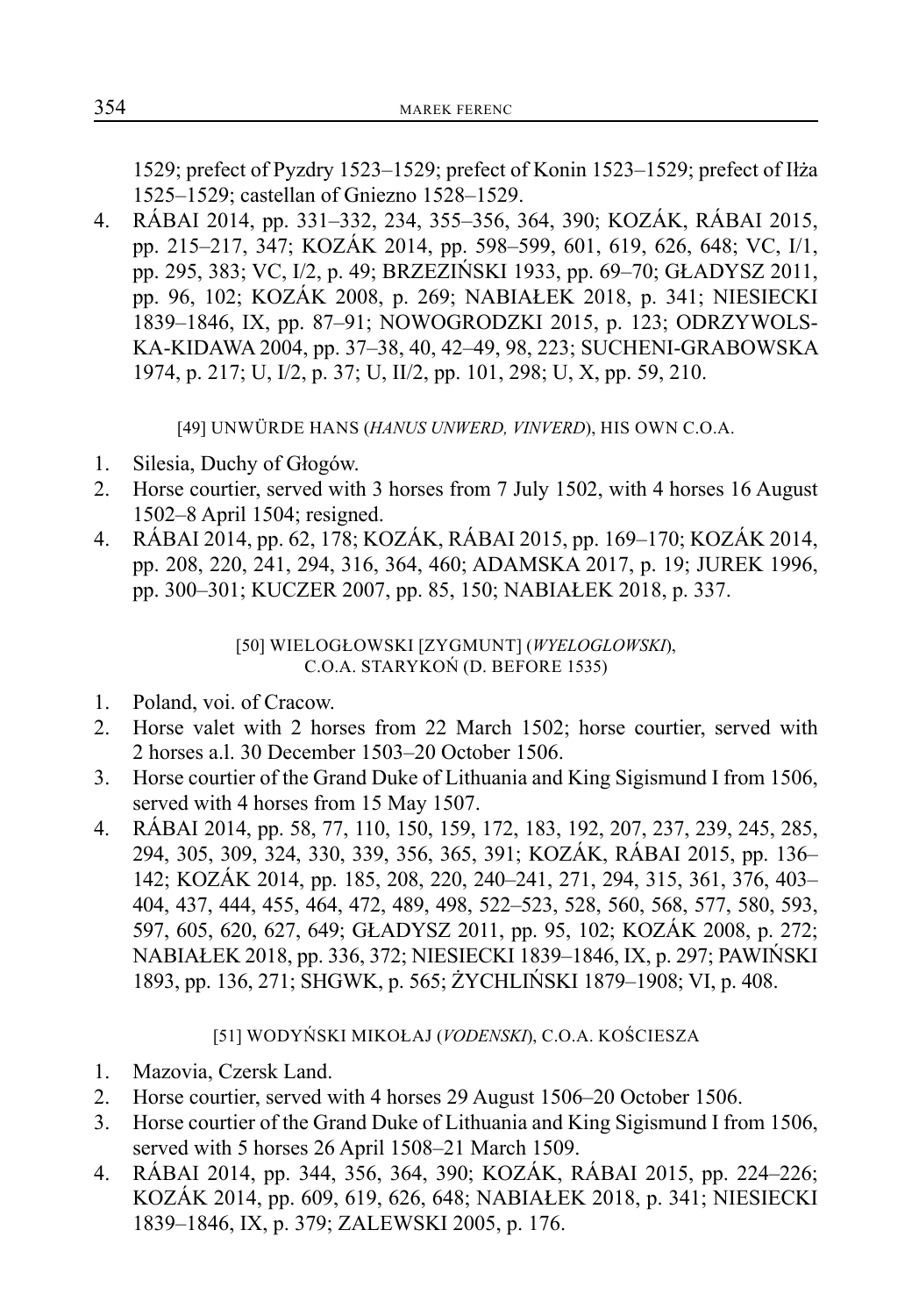[52] ZALIWSKI DZIERSŁAW (*ZALEWSKI*), C.O.A. JUNOSZA (D. 22 SEPTEMBER 1524)

- 1. Mazovia, Liw Land [?].
- 2. Master cook from a.l. 7 January 1506; present at the court from a.l. 21 February 1500; horse courtier, served with 3 horses 12 March 1501–20 October 1506.
- 3. Horse courtier of the Grand Duke of Lithuania and King Sigismund I from 1506, served with 5 horses from 5 February 1507; the Crown's master cook a.l. 6 January 1507–1524; master of the pantry of Czersk 1512–1524; burgrave of Cracow 1517–1524.
- 4. RÁBAI 2014, pp. 56, 78, 98, 109, 115, 128, 149, 158, 183, 192, 207, 237, 239, 245, 251, 255, 282, 284, 286, 295, 309, 324, 356, 364, 383, 390; KOZÁK, RÁBAI 2015, pp. 74–82, 340; KOZÁK 2014, pp. 10, 17, 32, 35, 38, 41, 43–44, 46, 49, 84, 99–100, 104, 108–109, 113, 115–117, 122–124, 129, 137, 139–141, 148, 151, 154–155, 158–159, 167, 169, 180, 184, 191, 203, 207, 219, 227, 229, 241, 244, 250, 253, 257, 266, 271, 290, 293, 297, 299, 304, 308, 315, 324, 331, 339, 360, 377, 393, 403, 407, 418, 436, 444, 464, 472, 480, 488, 498, 522–523, 528, 532, 535, 557, 559, 561, 569, 580, 593, 619, 626, 642, 648; GŁADYSZ 2011, pp. 94, 102; NABIAŁEK 2018, pp. 332, 343–344, 367, 372; PAPROCKI 1858, p. 323; PAWIŃSKI 1893, p. 270; POCIECHA 1949–1958, II, pp. 32–33; U, IV/2, pp. 173–174, 273; U, X, pp. 70, 215; ZALEWSKI 2005, p. 180.

[53] ZEDLITZ [JAN] (*CZEDLYCZ, CZETHLYCZ, ZEDLYCZ, ZELYCZ*), HIS OWN C.O.A.

- 1. Silesia, Duchy of Głogów.
- 2. Valet from a.l. 1 October 1500; horse valet with 2 horses from 10 March 1502 (mentioned for the last time as horse valet 22 October 1504); horse courtier, served with 2 horses from a.l. 30 December 1503, with 3 horses 14 February 1505–11 July 1506, dismissed from the court.
- 4. RÁBAI 2014, pp. 56, 77, 110, 158, 183, 206, 240, 244, 284, 294; KOZÁK, RÁBAI 2015, pp. 112–114; KOZÁK 2014, pp. 52, 101, 118, 185, 207, 213–214, 220, 240, 272, 294, 315, 360, 377, 403, 444, 464, 489, 497, 524, 527, 559, 568; ANDRZE-JEWSKI 2012, pp. 18, 55; JUREK 1996, pp. 308–309; KOZÁK 2008, pp. 263–264, 272, 276; KUCZER 2007, pp. 47, 116, 149; NABIAŁEK 2018, p. 336; PAWIŃSKI 1893, pp. 136, 271; STRZYŻEWSKI 2009, pp. 178–179, fig. IIIg.

[54] ZEDLITZ KRZYSZTOF (*CRISTOFF CZEDLYCZ, CRISTOW ZEDLYCZ*), HIS OWN C.O.A. (D. 30 OCTOBER 1502)

- 1. Silesia, Duchy of Głogów.
- 2. Horse courtier, served with 3 horses 21 July 1502–30 October 1502, died during the court's service in Buda.
- 4. KOZÁK, RÁBAI 2015, p. 183; KOZÁK 2014, pp. 207, 220, 234–235; ANDRZEJEWSKI 2012, pp. 18, 55; JUREK 1996, pp. 308–309; KOZÁK 2008,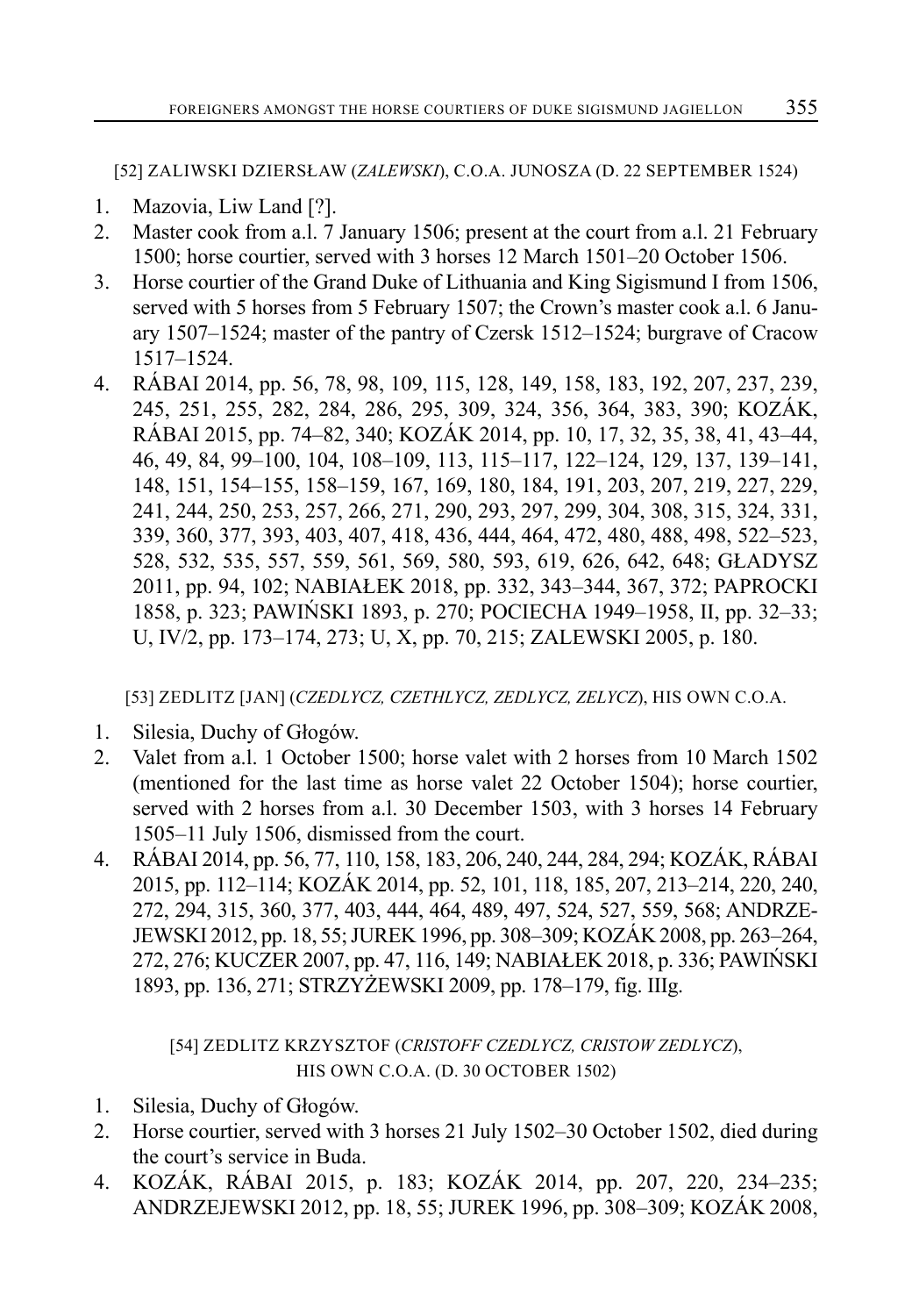pp. 263–264, 272; KUCZER 2007, pp. 47, 116, 149; NABIAŁEK 2018, p. 337; STRZYŻEWSKI 2009, pp. 178–179, fig. IIIg.

#### [55] ZVOLSKÝ BERNARD [DE ZVOLE] (*BERNARTH ZWOLSKI, SWOLSKI, SZWOLSKI*), HIS OWN C.O.A.

- 1. Silesia, Duchy of Opava.
- 2. Horse courtier, served with 4 horses 8 September 1502–1503; resigned.
- 4. RÁBAI 2014, pp. 145–146, 149, 151; KOZÁK, RÁBAI 2015, pp. 203–204; KOZÁK 2014, pp. 223, 239, 433, 436, 438; KOZÁK 2008, pp. 273–274, 280– 281, 283–284; KOZÁK 2007, pp. 11–12; NABIAŁEK 2018, p. 337.

#### [56] ŻEROCZYŃSKI [JAN] [JAN Z ŽEROTÍNA, DE ŽEROTÍN] (*SZEROCZINSKY, ZEROCZYNSKI*), HIS OWN C.O.A. (D. 1529)

- 1. Moravia.
- 2. Horse courtier, served with 6 horses 12 January 1506–5 July 1506; resigned.
- 4. RÁBAI 2014, pp. 258, 285, 294; KOZÁK, RÁBAI 2015, pp. 183–184; KOZÁK 2014, pp. 538, 560, 568; NABIAŁEK 2018, p. 339.

# SOURCES, STUDIES, MONOGRAPHS AND OTHER MATERIALS USED IN THE TEXT

#### MANUSCRIPT SOURCES AND UNPUBLISHED WORKS

AGAD [= Archiwum Główne Akt Dawnych w Warszawie]

ASK [= Archiwum Skarbu Koronnego], Oddział 1, Rachunki Królewskie, caption 21, 29, 33; Oddział 85, caption 13

MK [= Metryka Koronna], book 21

STANKO 2006 = Przemysław Stanko, *Szlachta oświęcimska i zatorska do roku 1564*, Kraków 2006 (doctoral dissertation in the Archives of the Jagiellonian University)

#### PRINTED SOURCES AND LITERATURE

ADAMSKA 2017 = Dagmara Adamska, *Domy szlacheckie w późnośredniowiecznym i wczesnonowożytnym Głogowie*, "Klio", XLI, 2017, 2, pp. 7–30

ANDRZEJEWSKI 2007 = Tomasz Andrzejewski, *Rechenbergowie w życiu społecznogospodarczym księstwa głogowskiego w XVI–XVII wieku*, Uniwersytet Zielonogórski, Zielona Góra 2007

ANDRZEJEWSKI 2012 = Tomasz Andrzejewski, *Rechenbergowie w księstwie głogowskim w XVI–XVII wieku*, Wydawnictwo Eternum, Nowa Sól 2012 (2<sup>nd</sup> edition, electronic version)

ANDRZEJEWSKI, MOTYL 2002 = Tomasz Andrzejewski, Krzysztof Motyl, *Siedziby rycerskie Rechenbergów i Schönaichów*, Muzeum Miejskie w Nowej Soli, Nowa Sól 2002

BARTHEL 1968 = Barthel Stein, *Zwięzły opis ziemi śląskiej*, trans. by Franciszek Ilków-Gołąb, "Rocznik Teologiczny Śląska Opolskiego", 1968, 1, pp. 11–60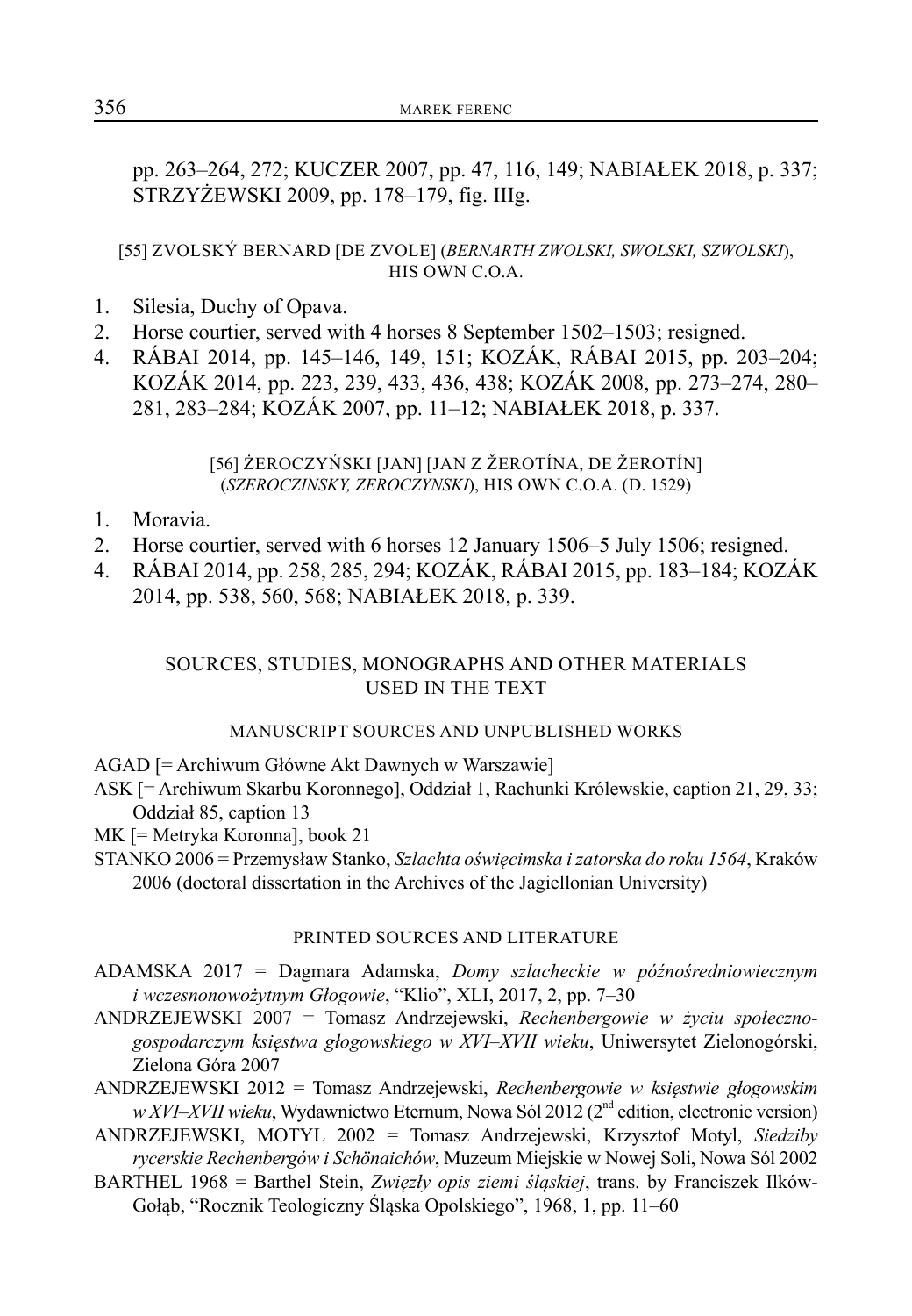- BIEŃKOWSKA-PTASZNIK 2007 = Małgorzata Bieńkowska-Ptasznik, *Tożsamość etniczna jednostki w kontekście pogranicza*, w: *Etniczność i obywatelskość w Nowej Europie. Konteksty edukacji międzykulturowej*, eds. Jerzy Nikitorowicz, Dorota Misiejuk, Mirosław Sobecki, Wydawnictwo Uniwersyteckie, Białystok 2007, pp. 324–333
- BLASCHKE 1913 = Julius Blaschke, *Geschichte der Stadt Glogau und des Glogauer Landes*, Verlag der Buchhandlung Hellmann, Glogau 1913
- BONIECKI 1899–1913 = Adam Boniecki, *Herbarz polski*, vol. I–XVII, Gebethner i Wolff, Warszawa 1899–1913
- BONIECKI 1887 = Adam Boniecki, *Poczet rodów w Wielkim księstwie Litewskim w XV i XVI w*., s.n., J. Berger, Warszawa 1887
- BORAS 1983 = Zygmunt Boras, *Zygmunt Stary w Głogowie*, Śląski Instytut Naukowy, Katowice 1983
- BREYTHER 1906 = Ernst Breyther, *König Sigismund von Polen in Schlesien*, F. Breythers Buchdruckerei, Striegau 1906
- BRZEZIŃSKI 1933 = Stanisław Brzeziński, *Panowie z Tomic*, "Miesięcznik Heraldyczny", XII, 1933, 4–6, pp. 49–55, 65–72, 81–89, 110–112
- CHWALIBIŃSKA 1948 = Jadwiga Chwalibińska, *Ród Prusów w wiekach średnich*, Towarzystwo Naukowe w Toruniu, Toruń 1948
- CZAPLEWSKI 1921 = Paweł Czaplewski, *Senatorowie świeccy, podskarbiowie i senatorowie Prus Królewskich 1454–1772*, Towarzystwo Naukowe w Toruniu, Toruń 1921
- DANYSZ 1902 = *Elżbiety, królowej polskiej, małżonki Kazimierza Jagiellończyka, traktat pedagogiczny o wychowaniu królewicza*, ed. Antoni Danysz, Nakładem Wydawcy, Lwów 1902
- DĄBKOWSKI 1912 = Przemysław Dąbkowski, *Stanowisko cudzoziemców w prawie litewskim w drugiej połowie XV i w XVI w. (1447–1588)*, Towarzystwo dla Popierania Nauki Polskiej, Lwów 1912
- DIVĖKY 1914 = Adorján Divéky, *Zsigmond lengyel herceg Budai számadásai (1500–1502, 1505)*, Magyar Tudományos Akadémia, Budapest 1914 (Magyar Történelmi Tár, XXVI)
- DIVĖKY 1960 = Adorján Divéky, *Królewicz Zygmunt na dworze Władysława II króla węgierskiego*, in: *Mediaevalia. W 50 rocznicę pracy naukowej Jana Dąbrowskiego*, ed. Józef Garbacik, PWN, Warszawa 1960, pp. 355–374
- DUBONIS 2011 = Artūras Dubonis, *Dwór*, in: *Kultura Wielkiego Księstwa Litewskiego. Analizy i obrazy*, eds. Vytautas Ališauskas, Liudas Jovaiša, Mindaugas Paknys, Rimvydas Petrauskas, Eligijus Raila, trans. by Paweł Bukowiec, Beata Kaleba, Beata Piasecka, Universitas, Kraków 2011, pp. 183–200
- DZIĘGIEL 1936 = Władysław Dzięgiel, *Król Zygmunt I na Śląsku*, Instytut Śląski, Katowice 1936
- FINKEL 2015 = Ludwik Finkel, *Elekcja Zygmunta I. Sprawy dynastii Jagiellońskiej i unii polsko-litewskiej*, Napoleon V, Oświęcim 2015
- GAWLAS 1981 = Sławomir Gawlas, *Społeczny zasięg polskiej świadomości narodowej w późnym średniowieczu*, "Przegląd Historyczny", LXXII, 1981, 4, pp. 637–662
- GĄSIOROWSKI 1981 = Antoni Gąsiorowski, *Starostowie wielkopolskich miast królewskich w dobie jagiellońskiej*, PWN, Warszawa–Poznań 1981
- GELLNER 1991 = Ernest Gellner, *Narody i nacjonalizm*, introd. by John Breuilly, trans. by Teresa Hołówka, Difin, Warszawa 1991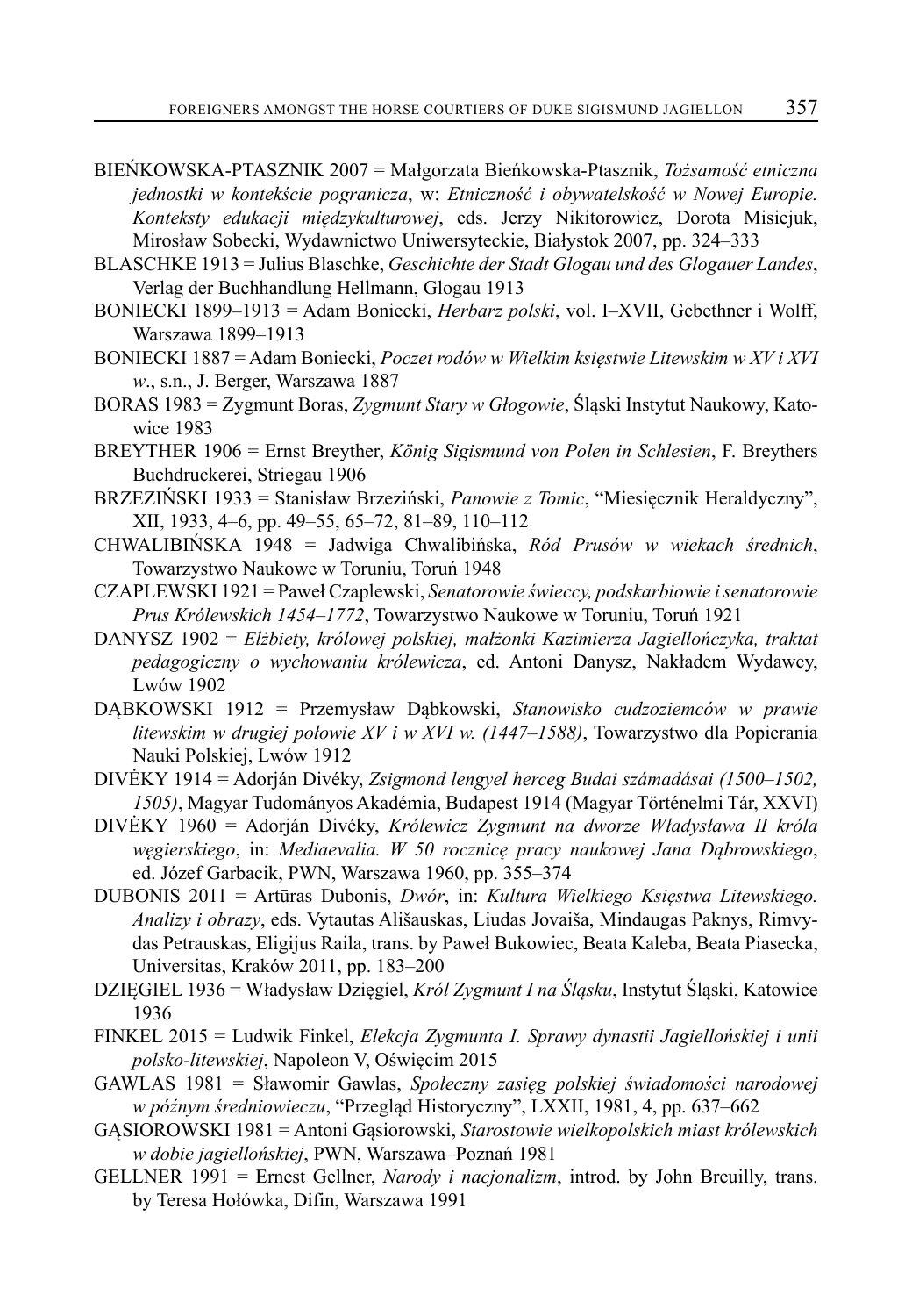- GŁADYSZ 2011 = Andrzej Gładysz, *Jedna, czy dwie chorągwie nadworne Zygmunta I w kampanii mołdawskiej 1509 r.?*, in: *Na z góry upatrzonych pozycjach*, eds. Bartłomiej Międzybrodzki, Magdalena Gajda, Krzysztof Fudalej, Michał Przeperski, Inforteditions, Warszawa–Zabrze 2011, pp. 93–103
- GRODECKI 1946 = Roman Grodecki, *Powstanie polskiej świadomości narodowej*, Wydawnictwa Instytutu Ślaskiego, Katowice 1946
- GRODZISKI 1963 = Stanisław Grodziski, *Obywatelstwo w szlacheckiej Rzeczypospolitej*, Wydawnictwo UJ, Kraków 196
- HARTLEB 1913 = Kazimierz Hartleb, *Z Ocieszyna Ociescy herbu Jastrzebiec*, "Miesięcznik Heraldyczny", VI, 1913, 7–8, pp. 86–93, 121–125, 162–169
- JUREK 1996 1996 = Tomasz Jurek, *Obce rycerstwo na Śląsku do połowy XIV wieku*, Poznańskie Towarzystwo Przyjaciół Nauk, Poznań 1996
- KARWOWSKI 1916 = Stanisław Karwowski, *Leszczyńscy herbu Wieniawa*, Związkowa Drukarnia we Lwowie, Lwów 1916
- KIESZKOWSKI 1912 = Jerzy Kieszkowski, *Kanclerz Krzysztof Szydłowiecki. Z dziejów kultury i sztuki zygmuntowskich czasów*, part I–III, Księgarnia J. K. Żupańskiego, Poznań 1912
- KORYTKOWSKI 1882 = Jan Korytkowski, *Prałaci i kanonicy katedry metropolitarnej gnieźnieńskiej od r. 1000 aż do dni naszych, podług źródeł archiwalnych*, vol. I–IV, J.B. Lange, Gniezno 1882
- KOT 1938 = Stanisław Kot, *Świadomość narodowa w Polsce wieku XV–XVII*, Zakład Narodowy im. Ossolińskich, Lwów 1938
- KOZÁK 2007 = Petr Kozák, *Mocenská uskupení ve stavovské společnosti. Vzestup a pád opavského zemského komorníka Jindřicha Hukovského z Ochab († 1530)*, "Slezský sborník", CV, 2007, 1, pp. 1–19
- KOZÁK 2008 = Petr Kozák, *Dvorská společnost a opavského vévody Zikmunda Jagellonského*, in: *Skladba a kultura dvorské společnosti. Dvory a rezidence ve středověku*, vol. 2, eds. Dana Dvořáčková-Malá, Jan Zelenka, Historický ústav AV ČR, Praha 2008 (Mediaevalia Historica Bohemica. Supplementum, II), pp. 257–284
- KOZÁK 2009 = Petr Kozák, *Hans Rechenberg († 1537). Slezský válečník, diplomat a stoupenec luterství*, in: *Korunní země v dějinách českého státu. IV, Náboženský život a církevní poměry v zemích koruny české ve 14.–17. Století*, Casablanca, Praha 2009, pp. 572–588
- KOZÁK 2012 = Petr Kozák, *Turek a turecký svět ve světle účtů dvora polsko-litevského prince Zikmunda za jeho pobytu v Uhrách a v českých zemích (1498–1506)*, "Slezský sborník", CX, 2012, 3–4, pp. 165–180
- KOZÁK 2013 = Petr Kozák, *Feind und Faszinationsobjekt zugleich. "Der Türke" in den Augen des polnischen Prinzen Sigismund während seines Aufenthaltes im Königreich Ungarn und in den böhmischen Ländern (1498–1506)*, in: *Slovakia and Croatia. Historical Parallels and Connections (until 1780)*, eds. Martin Homza, Ján Lukačka, Neven Budak, Department of Slovak History at the Faculty of Philosophy of Comenius University Bratislava, Bratislava–Zagreb 2013, pp. 350–358
- KOZÁK 2014 = *Účty dvora prince Zikmunda Jagellonského, vévody hlohovského a opavského, nejvyššìho hetmana Slezska a Lužic, z let (1493) 1500–1507*, ed. Petr Kozák, Slezské zemské museum, Scriptorium, Opava 2014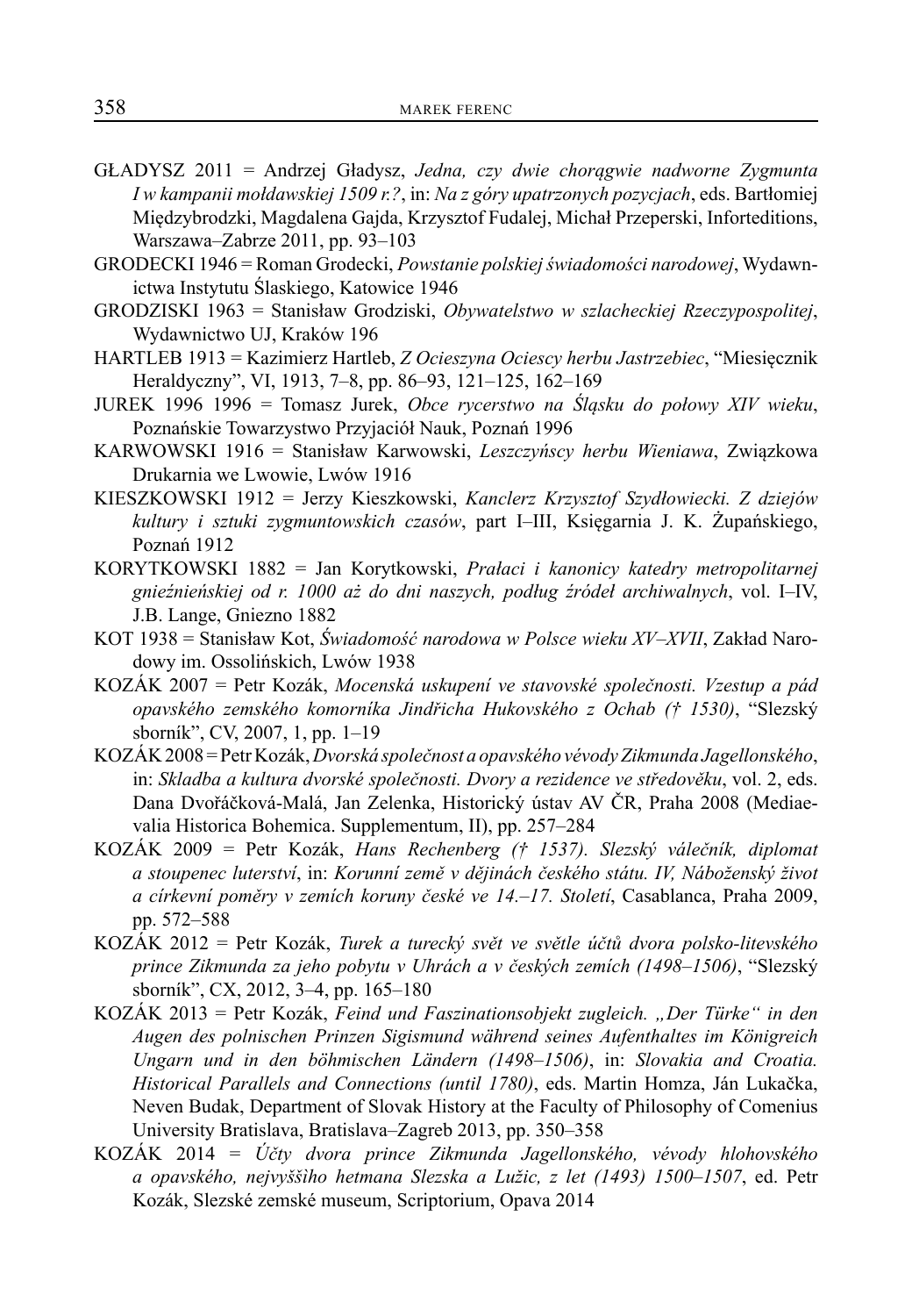- KOZÁK 2016 = Petr Kozák, *The Courtly Accounts of Prince Sigismund Jagiello (Late 15th to Early 16th Centuries) and Their Historical Context*, in: *Money and Finance in Central Europe during the Later Middle Ages*, ed. Roman Zaoral, Palgrave Macmillan, Basingstoke 2016, pp. 129–151
- KOZÁK 2018 = Petr Kozák, *Ženy v okolí jagellonského prince (pozdějšího polského krále a litevského velkoknížete) Zikmunda I. do jeho sňatku s Barborou Zápolskou*, in: *Świat kobiet w Czechach i w Polsce w średniowieczu i w epoce nowożytnej*, eds. Wojciech Iwańczak, Agnieszka Januszek-Sieradzka, Janusz Smołucha, Wydawnictwo Naukowe Akademii Ignatianum w Krakowie, Kraków 2018, pp. 63–92
- KOZÁK, RÁBAI 2015 = *Mezi periferií a centrem jagellonského světa. Registrum dvořanů knížete a krále Zikmunda I. Jagellonského z let 1493–1510*, eds. Petr Kozák, Krisztina Rábai, Slezské zemské museum, Opava 2015
- KROMER 1977 = Marcin Kromer, *Polska czyli o położeniu, ludności, obyczajach, urzędach i sprawach publicznych Królestwa Polskiego księgi dwie*, trans. Stefan Kazikowski, intro. and coll. Roman Marchwiński, Olsztyn 1977
- KUCZER 2007 = Jarosław Kuczer, *w życiu społeczno-gospodarczym księstwa głogowskiego w epoce habsburskiej (1526–1749)*, Uniwersytet Zielonogórski, Zielona Góra 2007
- KUCZER 2012 = Jarosław Kuczer, *Manowie, szlachta, baronowie. Prawne i społeczne aspekty powstania wczesno nowożytnej szlachty księstwa głogowskiego w okresie panowania Jagiellonów*, in: *Głogów w czasach Jagiellonów*, ed. Leszek Lenarczyk, Muzeum Archeologiczno-Historycznego w Głogowie, Głogów 2012, pp. 19–54
- KURAŚ 1983 = *Dzieje Lubelszczyzny*, vol. III: *Słownik historyczno-geograficzny województwa lubelskiego*, ed. Stanisław Kuraś, PWN, Warszawa 1983
- KÜRBIS 1973 = Brygida Kürbis, *Głos w dyskusji*, in: *Swojskość i cudzoziemszczyzna w dziejach kultury polskiej*, ed. Zofia Stefanowska, PWN, Warszawa 1973, p. 329
- *Metryka Uniwersytetu* 2004 = *Metryka Uniwersytetu Krakowskiego z lat 1400–1508*, eds. Antoni Gąsiorowski, Tomasz Jurek, Izabela Skierska, co-op. Ryszard Grzesik, vol. I, Towarzystwo Naukowe Societas Vistulana, Kraków 2004
- MINSBERG 1853 = Ferdinand Minsberg, *Geschichte der Stadt und Festung Gross-Glogau*, vol. II, Julius Gottschalk, Głogów 1853
- NABIAŁEK 2018 = Karol Nabiałek, *Z dworu książęcego na dwór królewski. Zmiana w elitach władzy w Polsce w początkach panowania Zygmunta I Starego*, in: *Średniowieczni władcy i ich otoczenie. Materiały V Kongresu Mediewistów Polskich*, vol. V, eds. Jerzy Sperka, Karol Kollinger, Wydawnictwo Uniwersytetu Rzeszowskiego, Rzeszów 2018, pp. 325–383
- NIESIECKI 1839–1846 = Kasper Niesiecki, *Herbarz polski*, vol. I–X, Breitkopf i Haertel, Lipsk 1839–1846
- NALEWAJEK 2011 = Agnieszka Nalewajek, *Szydłowieccy na dworze królewskim Jana Olbrachta*, in: *Servitium et amicitia. Studia z dziejów kariery i awansu w Polsce Jagiellonów*, ed. Agnieszka Januszek-Sieradzka, Wydawnictwo Diecezjalne i Drukarnia w Sandomierzu, Sandomierz 2011, pp. 11–37
- NOWAK 2014 = Grzegorz Nowak, *Baronowie von Gersdorff. Rodowód i dzieje od Santoka do Parska*, Towarzystwo Miłośników Ziemi Kościańskiej, Kościan 2014
- NOWOGRODZKI 2015 = Stanisław Nowogrodzki, *Rządy Zygmunta Jagiellończyka na Śląsku i w Łużycach (1499–1506)*, Napoleon V, Oświęcim 2015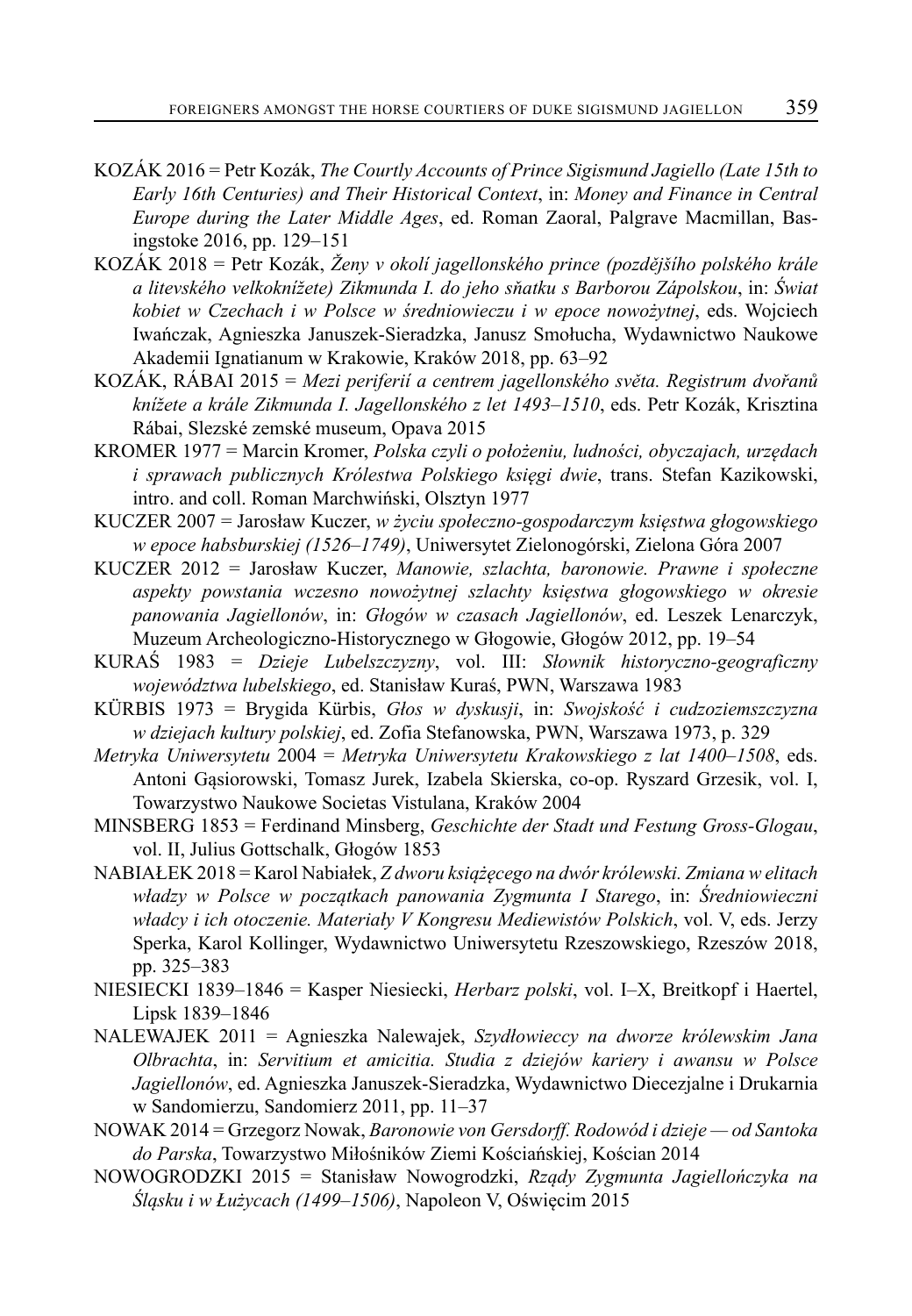- ODRZYWOLSKA-KIDAWA 2004 = Anna Odrzywolska-Kidawa, *Biskup Piotr Tomicki (1464–1535). Kariera polityczna i kościelna*, Semper, Warszawa 2004
- PAPROCKI 1858 = Bartosz Paprocki, *Herby rycerstwa polskiego*, Wydawnictwo Biblioteki Polskiej, Kraków 1858
- PAWIŃSKI 1893 = Adolf Pawiński, *Młode lata Zygmunta Starego*, Gebethner i Wolff, Warszawa 1893
- PIETKIEWICZ 1997 = Krzysztof Pietkiewicz, *Dwór litewski wielkiego księcia litewskiego Aleksandra Jagiellończyka (1492–1506)*, in: *Lietuvos valstybė XII–XVIII a.*, eds. Zigmantas Kiaupa, Arturas Mickevičius, Jolita Sarcevičienė, Lietuvos Istorijos Institutas, Vilnius 1997, pp. 75–125
- PLAČEK, FUTÁK 2006 = Miroslav Plaček, Peter Futák, *Páni z Kunštátu Rod erbu vrchních pruhů na cestě k trůnu*, Nakladatelství Lidové nowiny, Praha 2006
- PLEWCZYŃSKI 1988 = Marek Plewczyński, *Materiały do zagadnienia liczebności i organizacji wojska polskiego w latach 1506–1572*, "Studia i Materiały do Historii Wojskowości", XXXI, 1988, pp. 305–324; XXXII, 1989, pp. 249–261
- POCIECHA 1949–1958 = Władysław Pociecha, *Królowa Bona (1494–1557). Czasy i ludzie Odrodzenia*, vol. I–IV, Poznańskie Towarzystwo Przyjaciół Nauk, Poznań 1949–1958
- PRZYBYSZEWSKI 1965 = *Wypisy źródłowe do dziejów Wawelu z archiwaliów kapitulnych i kurialnych krakowskich 1501–1515*, ed. Bolesław Przybyszewski, Ministerstwo Kultury i Sztuki, Kraków 1965 (Źródła do Dziejów Wawelu, IV)
- PRZYBYSZEWSKI 1986 = *Wypisy źródłowe do dziejów Wawelu z archiwaliów kapitulnych i kurialnych krakowskich 1530–1533*, ed. Bolesław Przybyszewski, Ministerstwo Kultury i Sztuki, Kraków 1986 (Źródła do Dziejów Wawelu, XI, 2)
- PSB = *Polski słownik biograficzny*, vol. I–LII, Kraków 1935–2018
- RÁBAI 2014 = *Jagelló Zsigmond herceg udvarának számadáskönyve (1504–1507). The Court Account Book of Sigismund Jagiellon (1504–1507)*, ed. Krisztina Rábai, Quintus, Szeged 2014
- ROUX 1998 = Jean-Paul Roux, *Król. Mity i symbole*, przeł. Katarzyna Marczewska, Volumen, Warszawa 1998
- RYBARSKI 1932 = Roman Rybarski, *Wielickie żupy solne w latach 1497–1594*, Dom Książki Polskiej, Warszawa 1932
- SEMKOWICZ 1914 = Władysław Semkowicz, *O litewskich rodach bojarskich, zbratanych ze szlachta polska w Horodle 1413 r.*, "Miesięcznik Heraldyczny", VII, 1914, 5–6, pp. 117–145
- SHGWK = *Słownik historyczno-geograficzny województwa krakowskiego w średniowieczu*, part III, ed. Franciszek Sikora, Secesja, Societas Vistulana, Kraków 1994–2003
- SIKORA 2017 = Franciszek Sikora, *Dybacze-Czuryłowie herbu Radwan w XV–XVI w.*, in: Franciszek Sikora, *Małopolskie późne średniowiecze. Ludzie i instytucje. Wybór pism*, eds. Waldemar Bukowski, Antoni Gąsiorowski, Grażyna Rutkowska, Kraków 2017
- SKIBNIEWSKA 2015 = Józefa Skibniewska, *Dwór królewski Aleksandra Jagiellończyka w latach 1501–1506*, Wydawnictwo KUL, Lublin 2015
- SKWARCZYŃSKI 1931 = Paweł Skwarczyński, *Stanowisko cudzoziemców w dawnem prawie Polskiem koronnem*, Nakładem Redakcji, Lwów 1931 (Pamiętnik historyczno-prawny, XI, 1)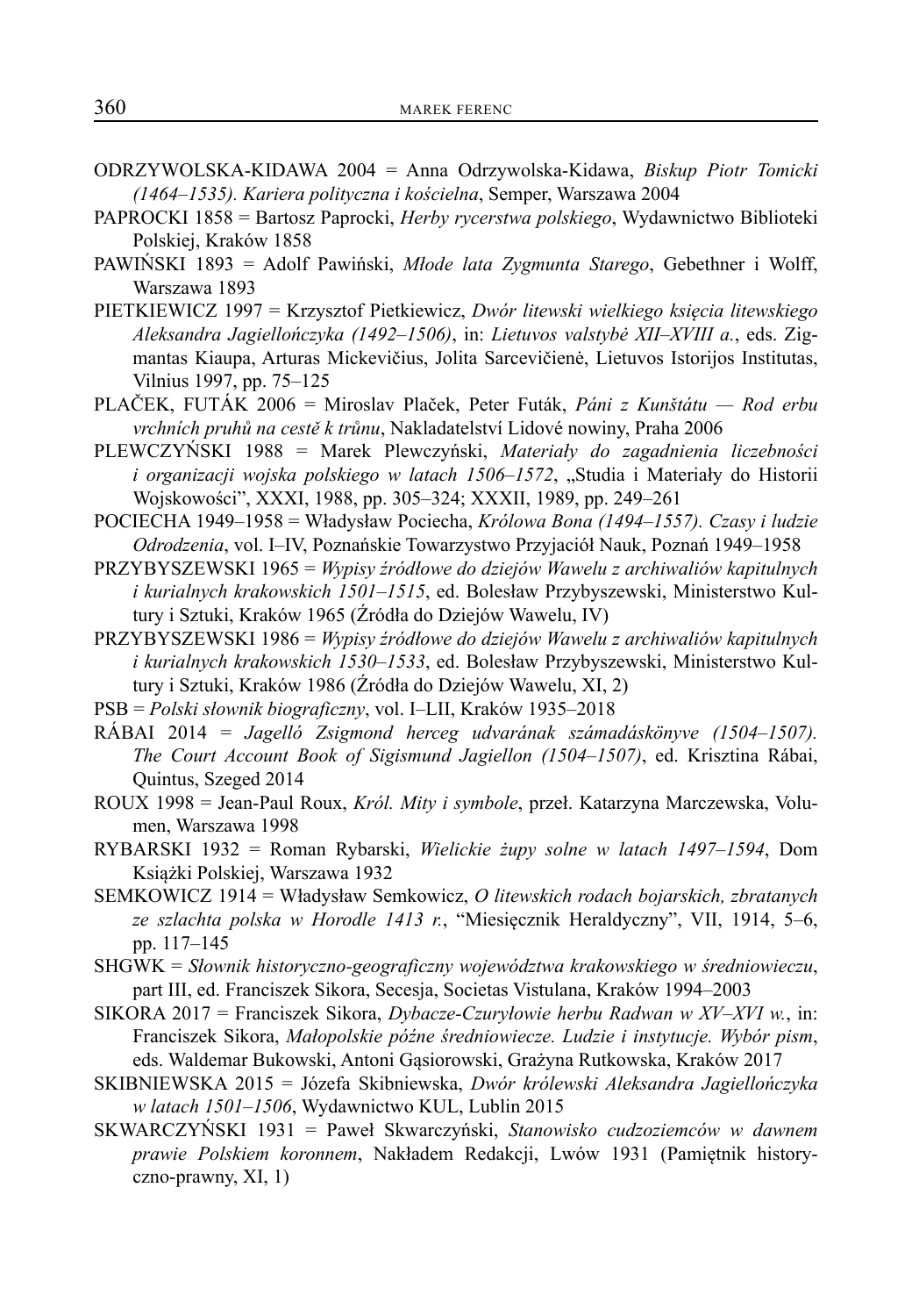- *Społeczeństwo polskie* 1988 = Ireneusz Ihnatowicz, Antoni Mączak, Benedykt Zientara, Janusz Żarnowski, *Społeczeństwo polskie od X do XX wieku*, Książka i Wiedza, Warszawa 1988
- STRZYŻEWSKI 1998 = Wojciech Strzyżewski, *Jan Rechenberg (ok. 1480–1537). Szlachcic, wojskowy w służbie Jagiellonów, prekursor luteranizmu w księstwie głogowskim*, in: *Ludzie Środkowego Nadodrza. Wybrane szkice biograficzne (XII–XX wiek)*, ed. Kazimierz Bartkiewicz, Verbum, Zielona Góra 1998, pp. 165–167
- STRZYŻEWSKI 2009 = Wojciech Strzyżewski, *Herby i tytuły. Pieczęć szlachecka w księstwie głogowskim (XVI–XVIII wieku)*, DiG, Warszawa 2009
- SUCHENI-GRABOWSKA 1974 = Anna Sucheni-Grabowska, *Monarchia dwóch ostatnich Jagiellonów a ruch egzekucyjny*, part I: *Geneza egzekucji dóbr*, Zakład Narodowy im. Ossolińskich, Wrocław 1974
- SUCHENI-GRABOWSKA 2007 = Anna Sucheni-Grabowska, *Odbudowa domeny królewskiej w Polsce 1504–1548*, Muzeum Historii Polski, Warszawa 2007
- SUŁKOWSKA-KURASIOWA 1967 = Irena Sułkowska-Kurasiowa, *Polska kancelaria królewska w latach 1447–1506*, Zakład Narodowy im. Ossolińskich, Wrocław 1967
- SZYMCZAKOWA 2006 = Alicja Szymczakowa, *O przezwiskach i przydomkach szlachty sieradzkiej w XV wieku*, "Studia z Dziejów Państwa i Prawa Polskiego", IX, 2006, 1, pp. 193–216
- TAZBIR 1973 = Janusz Tazbir, *Stosunek do obcych w dobie baroku*, in: *Swojskość i cudzoziemszczyzna w dziejach kultury polskiej*, ed. Zofia Stefanowska, PWN, Warszawa 1973, pp. 80–112
- TRAWKA 2005 = Renata Trawka, *Kmitowie. Studium kariery politycznej i społecznej w późnośredniowiecznej Polsce*, Towarzystwo Naukowe "Societas Vistulana", Kraków 2005
- U = *Urzędnicy dawnej Rzeczypospolitej XII–XVIII wieku. Spisy*, ed. Antoni Gąsiorowski, vol. I–XI, Wrocław–Kórnik 1985–2007
- UWKL = *Urzędnicy Wielkiego Księstwa Litewskiego. Spisy*, ed. Andrzej Rachuba, vol. I–IV, DiG, IH PAN, Warszawa 2003–2015
- URUSKI 1904–1938 = Seweryn Uruski, *Rodzina. Herbarz szlachty polskiej*, vol. I–XV, Gebethner i Wolff, Warszawa 1904–1938
- VC = *Volumina constitutionum*, part I: *1493–1549*, vol. 1: *1493–1526*, vol. 2: *1527–1549*, eds. Stanisław Grodziski, Irena Dwornicka, Wacław Uruszczak, Wydawnictwo Sejmowe, Warszawa 1996–2000
- VL = *Volumina Legum*, ed. Jozafat. Ohryzko, vol. I, Nakładem Wydawcy, St. Petersburg 1859
- WIŚNIEWSKI 1928 = Jan Wiśniewski, *Katalog prałatów i kanoników sandomierskich od 1186 do 1926*, S. Nowakowski, Radom 1928
- WOJCIECHOWSKI 1946 = Zygmunt Wojciechowski, *Zygmunt Stary (1506–1548)*, Wydawnictwo S. Arcta, Warszawa 1946
- WOLFF 1895 = Józef Wolff, *Kniaziowie litewsko-ruscy od końca czternastego wieku*, Gebethner i Wolff, Warszawa 1895
- WOLIŃSKI 2011 = *Herbarz szlachty ziemi łukowskiej na Lubelszczyźnie*, ed. Marek Woliński, vol. I, CKH, Szczecin 2011
- WOLSKI 2013 = Marian Wolski, *Potoccy herbu Pilawa do początku XVII wieku. Studium genealogiczno-własnościowe*, Towarzystwo Naukowe "Societas Vistulana", Kraków 2013